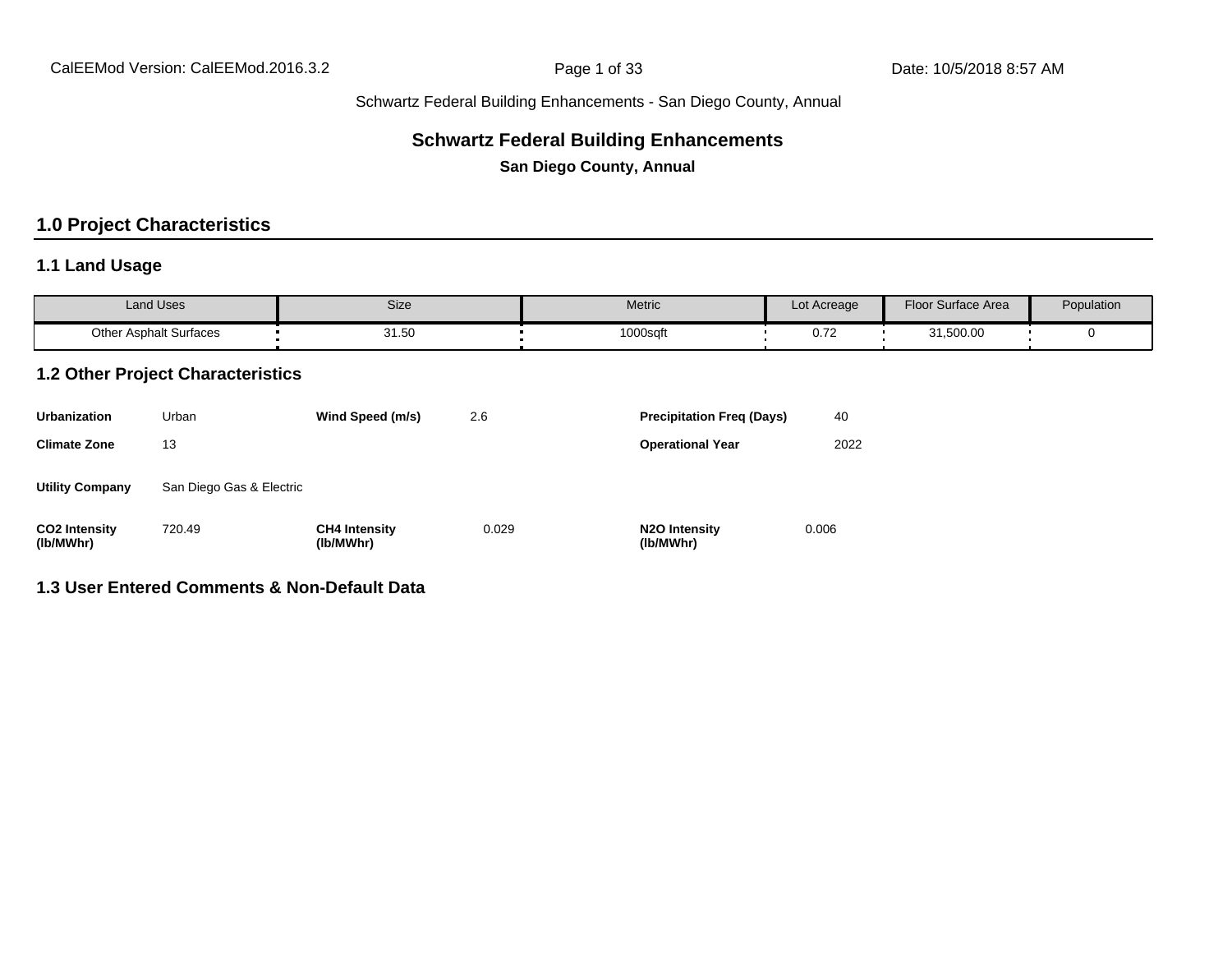Project Characteristics - This model is for construction emissions only.

Land Use - The land use size is the estimated area distrubed, not the entire Federal Building.

Construction Phase - Anticipated construction schedule per project contractor.

Off-road Equipment - Estimated equipment required per project contractor.

Off-road Equipment - Estimated equipment required per project contractor. Other Construction Equipment = all terrain scissor lift.

Off-road Equipment - Estimated equipment required per project contractor. Other Construction Equipment = all terrain scissor lift.

Off-road Equipment - Estimated equipment required per project contractor. Other Construction Equipment = concrete pump.

Off-road Equipment - Estimated equipment required per project contractor.

Trips and VMT - Worker trips based on an average crew of 20. Vendor trips and hauling trips based on estimates from the project contractor. Demolition -

Area Coating -

Energy Use -

Construction Off-road Equipment Mitigation - Fugitive dust control to comply with SDAPCD Rule 55. Clean paved road % reduction based on minimum reduction efficiency per SCAQMD CEQA Guidelines Table 11-4.

| <b>Table Name</b>      | <b>Column Name</b>              | Default Value | <b>New Value</b> |
|------------------------|---------------------------------|---------------|------------------|
| tblAreaCoating         | <b>ReapplicationRatePercent</b> | 10            | 0                |
| tblConstDustMitigation | CleanPavedRoadPercentReduction  | $\Omega$      | 25               |
| tblConstDustMitigation | WaterUnpavedRoadVehicleSpeed    | $\Omega$      | 15               |
| tblConstructionPhase   | <b>NumDays</b>                  | 5.00          | 85.00            |
| tblConstructionPhase   | <b>NumDays</b>                  | 100.00        | 259.00           |
| tblConstructionPhase   | <b>NumDays</b>                  | 10.00         | 100.00           |
| tblConstructionPhase   | NumDays                         | 10.00         | 30.00            |
| tblConstructionPhase   | <b>NumDays</b>                  | 5.00          | 65.00            |
| tblOffRoadEquipment    | HorsePower                      | 172.00        | 25.00            |
| tblOffRoadEquipment    | <b>HorsePower</b>               | 172.00        | 25.00            |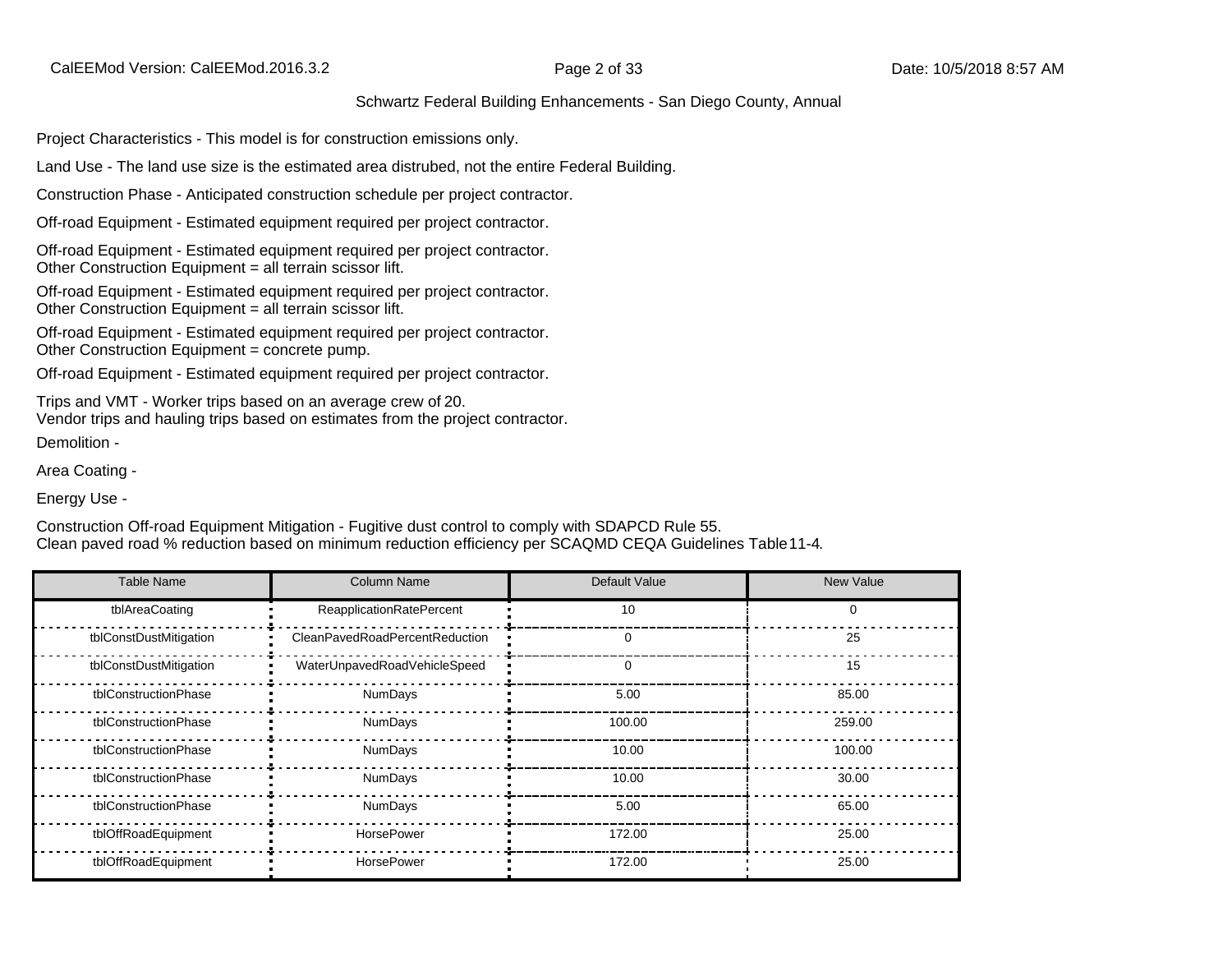| tblOffRoadEquipment | <b>HorsePower</b>          | 172.00 | 100.00   |
|---------------------|----------------------------|--------|----------|
| tblOffRoadEquipment | LoadFactor                 | 0.42   | 0.20     |
| tblOffRoadEquipment | LoadFactor                 | 0.42   | 0.20     |
| tblOffRoadEquipment | LoadFactor                 | 0.42   | 0.56     |
| tblOffRoadEquipment | OffRoadEquipmentUnitAmount | 1.00   | 6.00     |
| tblOffRoadEquipment | OffRoadEquipmentUnitAmount | 1.00   | 6.00     |
| tblOffRoadEquipment | OffRoadEquipmentUnitAmount | 1.00   | 0.00     |
| tblOffRoadEquipment | OffRoadEquipmentUnitAmount | 1.00   | 0.00     |
| tblOffRoadEquipment | UsageHours                 | 8.00   | 6.00     |
| tblOffRoadEquipment | UsageHours                 | 8.00   | 6.00     |
| tblOffRoadEquipment | UsageHours                 | 7.00   | 2.00     |
| tblOffRoadEquipment | UsageHours                 | 7.00   | 2.00     |
| tblOffRoadEquipment | UsageHours                 | 6.00   | 8.00     |
| tblTripsAndVMT      | HaulingTripNumber          | 237.00 | 480.00   |
| tblTripsAndVMT      | HaulingTripNumber          | 71.00  | 144.00   |
| tblTripsAndVMT      | HaulingTripNumber          | 0.00   | 1,244.00 |
| tblTripsAndVMT      | HaulingTripNumber          | 0.00   | 1,040.00 |
| tblTripsAndVMT      | VendorTripNumber           | 0.00   | 3.00     |
| tblTripsAndVMT      | VendorTripNumber           | 0.00   | 3.00     |
| tblTripsAndVMT      | WorkerTripNumber           | 23.00  | 40.00    |
| tblTripsAndVMT      | WorkerTripNumber           | 23.00  | 40.00    |
| tblTripsAndVMT      | WorkerTripNumber           | 13.00  | 40.00    |
| tblTripsAndVMT      | WorkerTripNumber           | 20.00  | 40.00    |
| tblTripsAndVMT      | WorkerTripNumber           | 3.00   | 40.00    |

## **2.0 Emissions Summary**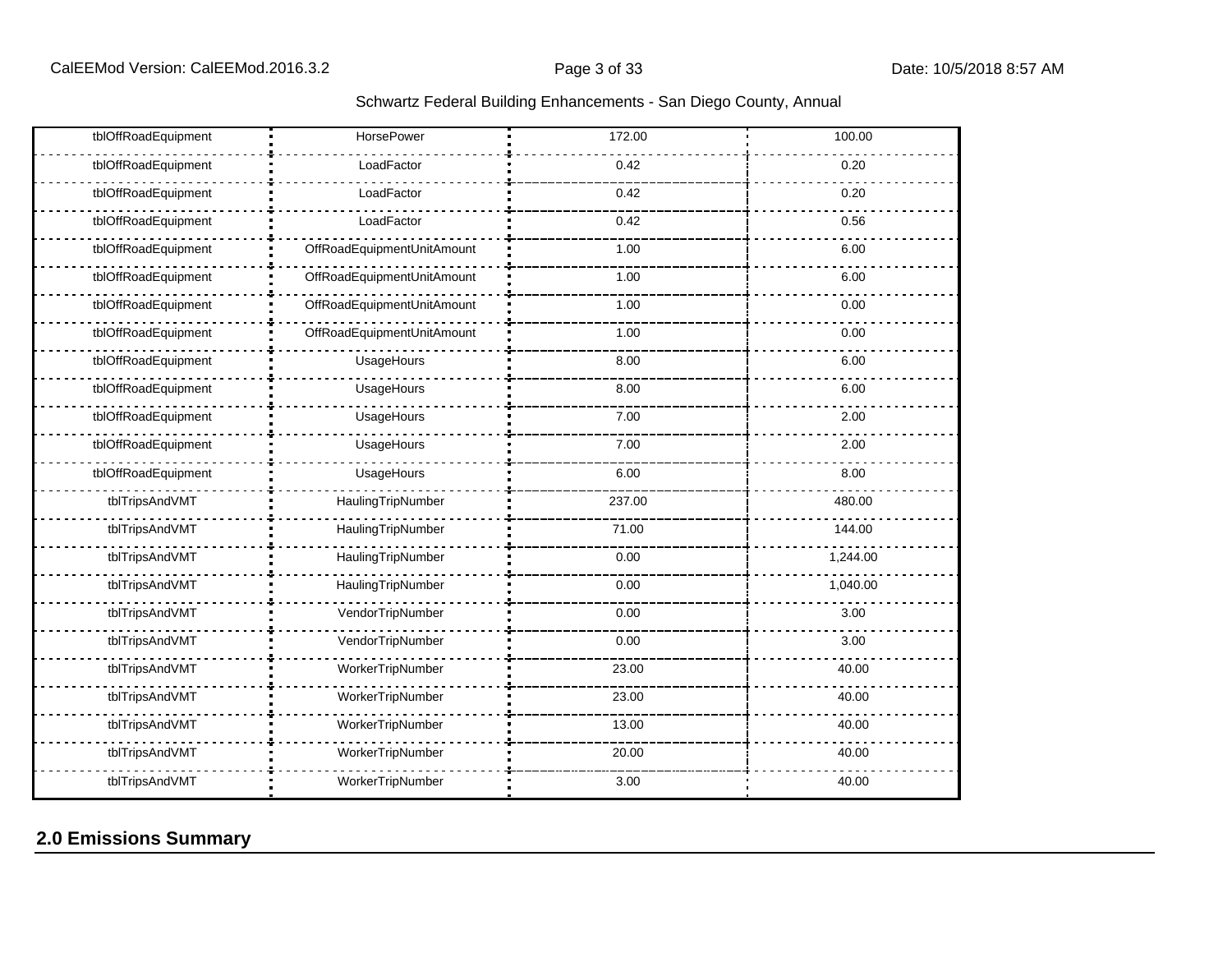## **2.1 Overall Construction**

## **Unmitigated Construction**

|                          | <b>ROG</b>                 | <b>NO<sub>x</sub></b> | CO     | SO <sub>2</sub> | Fugitive<br><b>PM10</b> | Exhaust<br><b>PM10</b> | <b>PM10</b><br>Total | Fugitive<br>PM2.5 | Exhaust<br>PM2.5 | PM2.5 Total Bio- CO2 NBio- CO2 Total CO2 |        |          |                                           | CH <sub>4</sub> | <b>N2O</b> | CO <sub>2</sub> e |
|--------------------------|----------------------------|-----------------------|--------|-----------------|-------------------------|------------------------|----------------------|-------------------|------------------|------------------------------------------|--------|----------|-------------------------------------------|-----------------|------------|-------------------|
| Year                     |                            |                       |        |                 | tons/yr                 |                        |                      |                   |                  |                                          |        |          | MT/yr                                     |                 |            |                   |
| 2019<br>$\bullet\bullet$ | 0.2462                     | 2.0422                | 1.9417 | 3.6300e-<br>003 | 0.0841                  | 0.1196                 | 0.2037               | 0.0185            | 0.1157           | 0.1342                                   | 0.0000 |          | $\cdot$ 322.1166 $\cdot$ 322.1166 $\cdot$ | 0.0427          | 0.0000     | $-323.1828$       |
| 2020                     | 0.1731<br>$\bullet\bullet$ | 1.5732                | 1.3108 | 2.9400e-<br>003 | 0.0644                  | 0.0760                 | 0.1404               | 0.0173            | 0.0706           | 0.0879                                   | 0.0000 |          | • 264.7307 • 264.7307 •                   | 0.0501          | 0.0000     | 265.9825          |
| 2021<br>$\bullet\bullet$ | 0.0335                     | 0.1997                | 0.2453 | 4.2000e-<br>004 | 0.0104                  | 0.0119                 | 0.0223               | 2.7800e-<br>003   | 0.0112           | 0.0140                                   | 0.0000 | 37.3583  | 37.3583                                   | 6.9800e-<br>003 | 0.0000     | 37.5329           |
| <b>Maximum</b>           | 0.2462                     | 2.0422                | 1.9417 | 3.6300e-<br>003 | 0.0841                  | 0.1196                 | 0.2037               | 0.0185            | 0.1157           | 0.1342                                   | 0.0000 | 322.1166 | 322.1166                                  | 0.0501          | 0.0000     | 323.1828          |

#### **Mitigated Construction**

|                | <b>ROG</b> | <b>NO<sub>x</sub></b> | CO     | SO <sub>2</sub> | Fugitive<br><b>PM10</b> | Exhaust<br><b>PM10</b> | <b>PM10</b><br>Total | Fugitive<br>PM2.5 | Exhaust<br>PM2.5 | PM2.5 Total |        |          | Bio- CO2 NBio- CO2 Total CO2              | CH <sub>4</sub> | <b>N2O</b> | CO <sub>2e</sub> |
|----------------|------------|-----------------------|--------|-----------------|-------------------------|------------------------|----------------------|-------------------|------------------|-------------|--------|----------|-------------------------------------------|-----------------|------------|------------------|
| Year           |            |                       |        |                 |                         | tons/yr                |                      |                   |                  |             |        |          | MT/yr                                     |                 |            |                  |
| 2019           | 0.2462     | 2.0422                | .9417  | 3.6300e-<br>003 | 0.0547                  | 0.1196                 | 0.1743               | 0.0130            | 0.1157           | 0.1287      | 0.0000 |          | $\cdot$ 322.1163 $\cdot$ 322.1163 $\cdot$ | 0.0427          | 0.0000     | $\cdot$ 323.1825 |
| 2020           | 0.1731     | 1.5732                | 1.3108 | 2.9400e-<br>003 | 0.0510                  | 0.0760                 | 0.1270               | 0.0140            | 0.0706           | 0.0846      | 0.0000 |          | $-264.7305 - 264.7305$                    | 0.0501          | 0.0000     | .265.9824        |
| 2021           | 0.0335     | 0.1997                | 0.2453 | 4.2000e-<br>004 | 8.1700e-<br>003         | 0.0119                 | 0.0201               | 2.2300e-<br>003   | 0.0112           | 0.0134      | 0.0000 | 37.3582  | 37.3582                                   | 6.9800e-<br>003 | 0.0000     | 37.5328          |
| <b>Maximum</b> | 0.2462     | 2.0422                | 1.9417 | 3.6300e-<br>003 | 0.0547                  | 0.1196                 | 0.1743               | 0.0140            | 0.1157           | 0.1287      | 0.0000 | 322.1163 | 322.1163                                  | 0.0501          | 0.0000     | 323.1825         |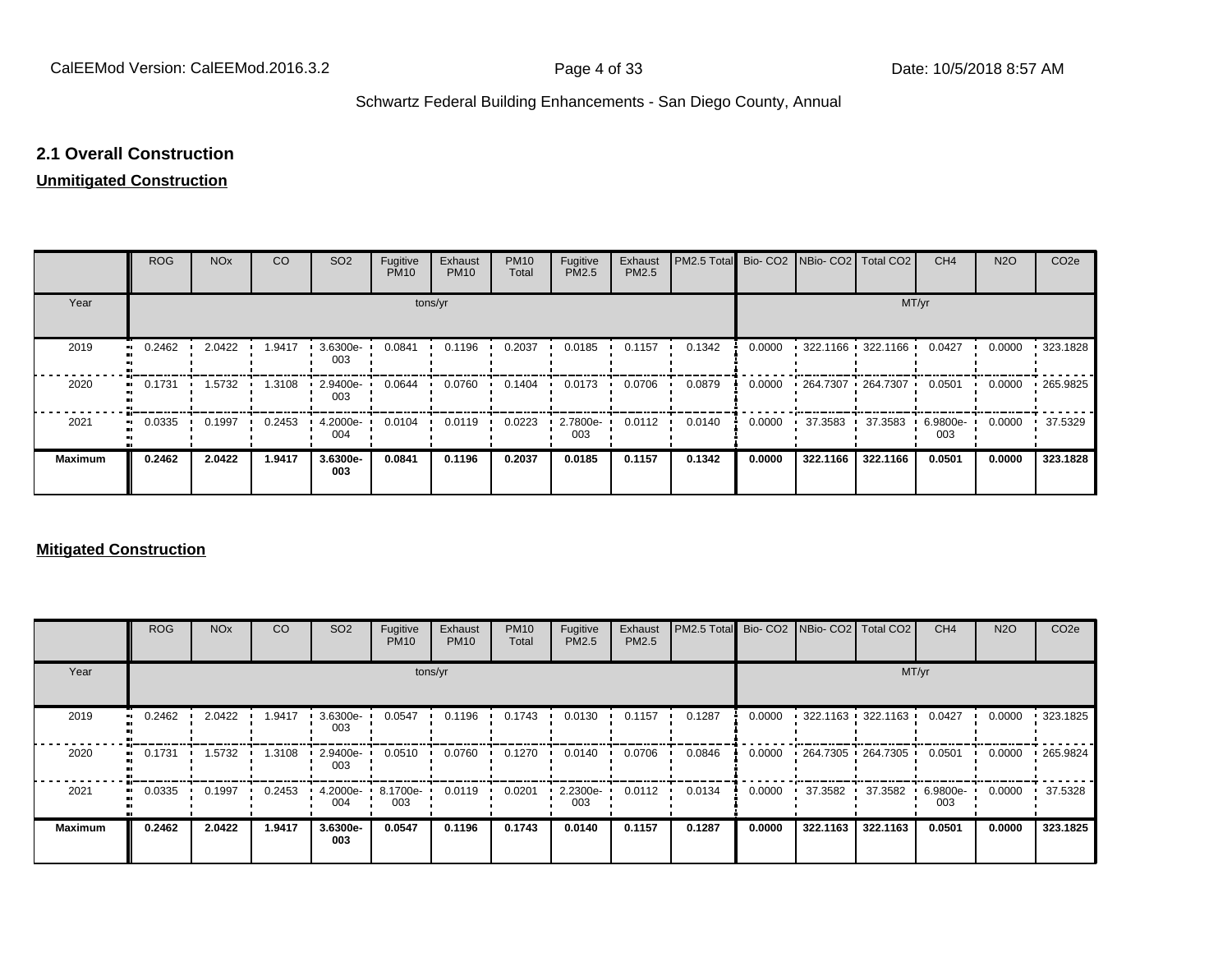|                             | <b>ROG</b> | <b>NOx</b> | co   | <b>SO2</b> | <b>Fugitive</b><br><b>PM10</b> | <b>Exhaust</b><br><b>PM10</b> | <b>PM10</b><br>Total | <b>Fugitive</b><br><b>PM2.5</b> | <b>Exhaust</b><br><b>PM2.5</b> | <b>PM2.5</b><br><b>Total</b> | Bio- CO2   NBio-CO2   Total CO2 |      |      | CH <sub>4</sub> | <b>N20</b> | CO <sub>2e</sub> |
|-----------------------------|------------|------------|------|------------|--------------------------------|-------------------------------|----------------------|---------------------------------|--------------------------------|------------------------------|---------------------------------|------|------|-----------------|------------|------------------|
| Percent<br><b>Reduction</b> | 0.00       | 0.00       | 0.00 | 0.00       | 28.31                          | 0.00                          | 12.28                | 24.12                           | 0.00                           | 3.94                         | 0.00                            | 0.00 | 0.00 | 0.00            | 0.00       | 0.00             |

| Quarter      | <b>Start Date</b> | <b>End Date</b> | Maximum Unmitigated ROG + NOX (tons/quarter) | Maximum Mitigated ROG + NOX (tons/quarter) |
|--------------|-------------------|-----------------|----------------------------------------------|--------------------------------------------|
| 1            | $3 - 1 - 2019$    | 5-31-2019       | 0.8228                                       | 0.8228                                     |
| $\mathbf{2}$ | $6 - 1 - 2019$    | 8-31-2019       | 0.8029                                       | 0.8029                                     |
| 3            | $9 - 1 - 2019$    | 11-30-2019      | 0.4811                                       | 0.4811                                     |
| 4            | 12-1-2019         | 2-29-2020       | 0.4636                                       | 0.4636                                     |
| 5            | 3-1-2020          | 5-31-2020       | 0.4526                                       | 0.4526                                     |
| 6            | 6-1-2020          | 8-31-2020       | 0.4423                                       | 0.4423                                     |
| 7            | $9 - 1 - 2020$    | 11-30-2020      | 0.4377                                       | 0.4377                                     |
| 8            | 12-1-2020         | 2-28-2021       | 0.2550                                       | 0.2550                                     |
| 9            | $3 - 1 - 2021$    | 5-31-2021       | 0.0712                                       | 0.0712                                     |
|              |                   | Highest         | 0.8228                                       | 0.8228                                     |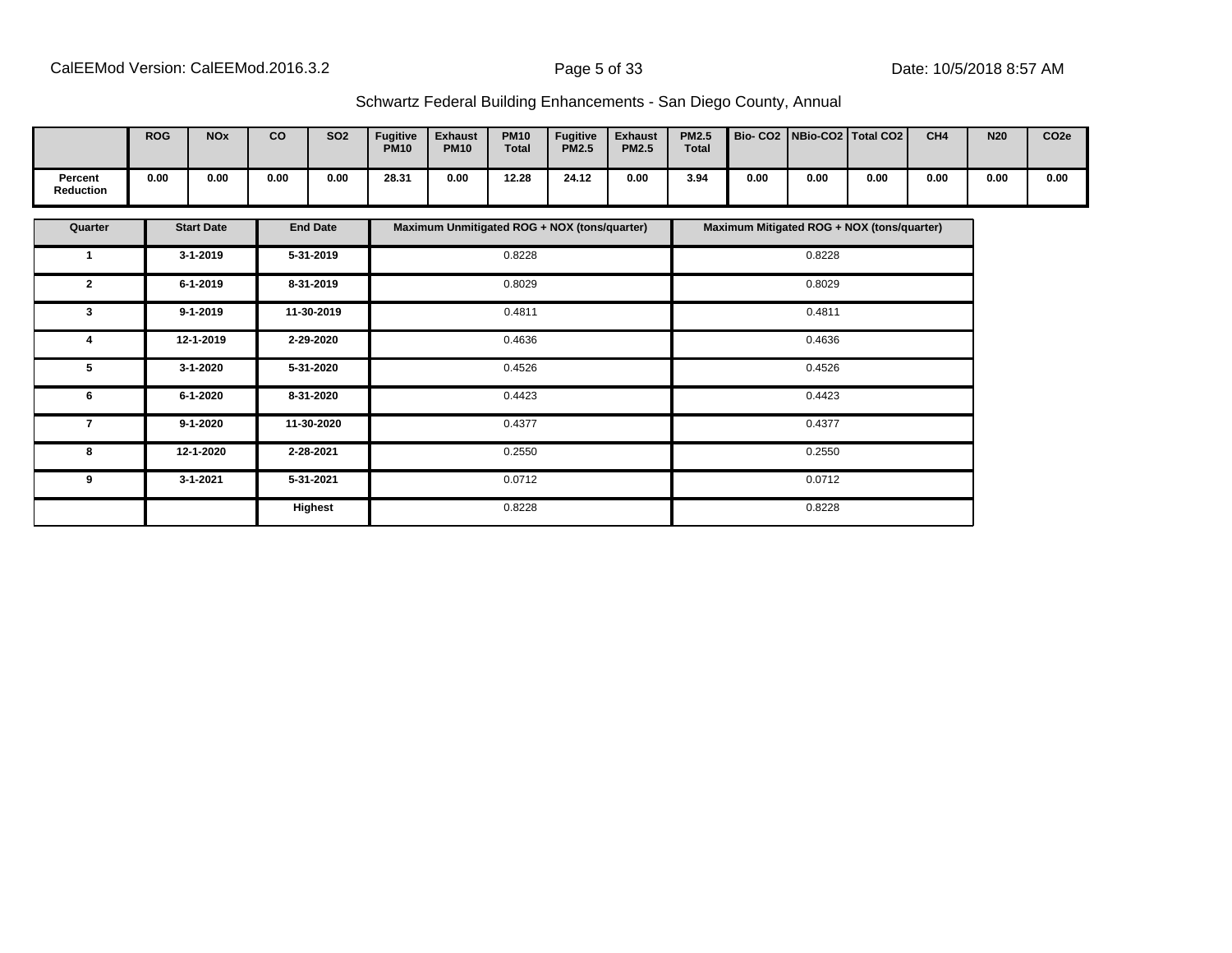## **2.2 Overall Operational**

## **Unmitigated Operational**

|              | <b>ROG</b>          | <b>NO<sub>x</sub></b> | CO              | SO <sub>2</sub> | Fugitive<br><b>PM10</b> | Exhaust<br><b>PM10</b> | <b>PM10</b><br>Total | Fugitive<br>PM2.5 | Exhaust<br>PM2.5 | PM2.5<br>Total | Bio-CO <sub>2</sub> | NBio- CO2   Total CO2 |                 | CH <sub>4</sub> | <b>N2O</b> | CO <sub>2</sub> e |
|--------------|---------------------|-----------------------|-----------------|-----------------|-------------------------|------------------------|----------------------|-------------------|------------------|----------------|---------------------|-----------------------|-----------------|-----------------|------------|-------------------|
| Category     |                     |                       |                 |                 | tons/yr                 |                        |                      | MT/yr             |                  |                |                     |                       |                 |                 |            |                   |
| Area         | 2.0600e-<br><br>003 | 0.0000                | 2.9000e-<br>004 | 0.0000          |                         | 0.0000                 | 0.0000               |                   | 0.0000           | 0.0000         | 0.0000              | 5.6000e-<br>004       | 5.6000e-<br>004 | 0.0000          | 0.0000     | 6.0000e-<br>004   |
| Energy       | 0.0000<br>          | 0.0000                | 0.0000          | 0.0000          |                         | 0.0000                 | 0.0000               |                   | 0.0000           | 0.0000         | 0.0000              | 0.0000                | 0.0000          | 0.0000          | 0.0000     | 0.0000            |
| Mobile       | 0.0000<br>.,        | 0.0000                | 0.0000          | 0.0000          | 0.0000                  | 0.0000                 | 0.0000               | 0.0000            | 0.0000           | 0.0000         | 0.0000              | 0.0000                | 0.0000          | 0.0000          | 0.0000     | 0.0000            |
| Waste        |                     |                       |                 |                 |                         | 0.0000                 | 0.0000               |                   | 0.0000           | 0.0000         | 0.0000              | 0.0000                | 0.0000          | 0.0000          | 0.0000     | 0.0000            |
| Water        |                     |                       |                 |                 |                         | 0.0000                 | 0.0000               |                   | 0.0000           | 0.0000         | 0.0000              | 0.0000                | 0.0000          | 0.0000          | 0.0000     | 0.0000            |
| <b>Total</b> | 2.0600e-<br>003     | 0.0000                | 2.9000e-<br>004 | 0.0000          | 0.0000                  | 0.0000                 | 0.0000               | 0.0000            | 0.0000           | 0.0000         | 0.0000              | 5.6000e-<br>004       | 5.6000e-<br>004 | 0.0000          | 0.0000     | 6.0000e-<br>004   |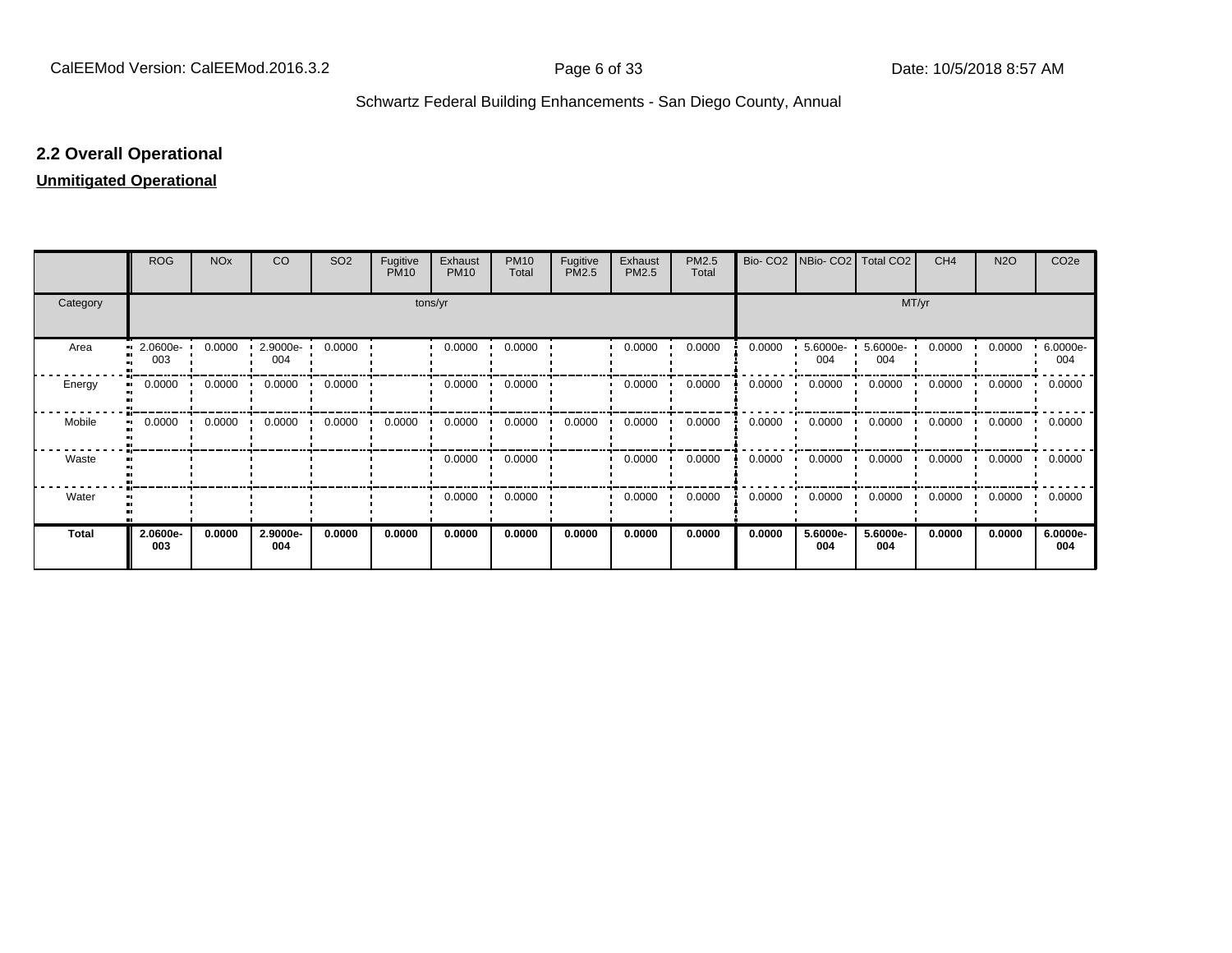#### **2.2 Overall Operational**

#### **Mitigated Operational**

|                             | <b>ROG</b>           | <b>NO<sub>x</sub></b> |                   | CO              | SO <sub>2</sub> | Fugitive<br><b>PM10</b> |                                | Exhaust<br><b>PM10</b> | <b>PM10</b><br>Total          |                             | Fugitive<br><b>PM2.5</b> | Exhaust<br>PM2.5 | PM2.5 Total                    |                              | Bio-CO <sub>2</sub> |                                 |                         | NBio- CO2   Total CO2 |       | CH <sub>4</sub> | <b>N2O</b>                 |            | CO <sub>2</sub> e |
|-----------------------------|----------------------|-----------------------|-------------------|-----------------|-----------------|-------------------------|--------------------------------|------------------------|-------------------------------|-----------------------------|--------------------------|------------------|--------------------------------|------------------------------|---------------------|---------------------------------|-------------------------|-----------------------|-------|-----------------|----------------------------|------------|-------------------|
| Category                    |                      |                       |                   |                 |                 |                         | tons/yr                        |                        |                               |                             |                          |                  |                                |                              |                     |                                 |                         |                       | MT/yr |                 |                            |            |                   |
| Area                        | $2.0600e - 1$<br>003 | 0.0000                |                   | 2.9000e-<br>004 | 0.0000          |                         |                                | 0.0000                 | 0.0000                        |                             |                          | 0.0000           | 0.0000                         |                              | 0.0000              |                                 | $5.6000e -$<br>004      | 5.6000e-<br>004       |       | 0.0000          | 0.0000                     |            | 6.0000e-<br>004   |
| Energy                      | 0.0000               | 0.0000                |                   | 0.0000<br>- 11  | 0.0000          |                         |                                | 0.0000                 | 0.0000                        |                             |                          | 0.0000           | 0.0000                         |                              | 0.0000              |                                 | 0.0000                  | 0.0000                |       | 0.0000          | 0.0000                     | $\cdot$    | 0.0000            |
| Mobile                      | 0.0000               |                       | $0.0000$ $0.0000$ |                 | 0.0000          | 0.0000                  |                                | 0.0000                 | 0.0000<br>$\cdot$             |                             | 0.0000                   | 0.0000           | 0.0000                         |                              | 0.0000              |                                 | $0.0000$ $\blacksquare$ | 0.0000                |       |                 | $0.0000$ 0.0000            |            | 0.0000            |
| Waste                       |                      |                       |                   |                 |                 |                         |                                | 0.0000                 | 0.0000<br>$\cdot$             |                             |                          | 0.0000           | 0.0000                         |                              | 0.0000              |                                 | 0.0000                  | 0.0000                |       |                 | $0.0000$ $0.0000$ $0.0000$ |            |                   |
| Water                       |                      |                       |                   |                 |                 |                         |                                | 0.0000                 | 0.0000                        |                             |                          | 0.0000           | 0.0000                         |                              | 0.0000              |                                 | 0.0000                  | 0.0000                |       | 0.0000          | 0.0000                     |            | 0.0000            |
| <b>Total</b>                | 2.0600e-<br>003      | 0.0000                |                   | 2.9000e-<br>004 | 0.0000          | 0.0000                  |                                | 0.0000                 | 0.0000                        |                             | 0.0000                   | 0.0000           | 0.0000                         |                              | 0.0000              |                                 | 5.6000e-<br>004         | 5.6000e-<br>004       |       | 0.0000          | 0.0000                     |            | 6.0000e-<br>004   |
|                             | <b>ROG</b>           |                       | <b>NOx</b>        |                 | co              | <b>SO2</b>              | <b>Fugitive</b><br><b>PM10</b> |                        | <b>Exhaust</b><br><b>PM10</b> | <b>PM10</b><br><b>Total</b> | Fugitive<br><b>PM2.5</b> |                  | <b>Exhaust</b><br><b>PM2.5</b> | <b>PM2.5</b><br><b>Total</b> |                     | Bio- CO2   NBio-CO2   Total CO2 |                         |                       |       | CH <sub>4</sub> |                            | <b>N20</b> | CO <sub>2e</sub>  |
| Percent<br><b>Reduction</b> | 0.00                 |                       | 0.00              |                 | 0.00            | 0.00                    | 0.00                           |                        | 0.00                          | 0.00                        | 0.00                     |                  | 0.00                           | 0.00                         |                     | 0.00                            | 0.00                    |                       | 0.00  | 0.00            |                            | 0.00       | 0.00              |

## **3.0 Construction Detail**

**Construction Phase**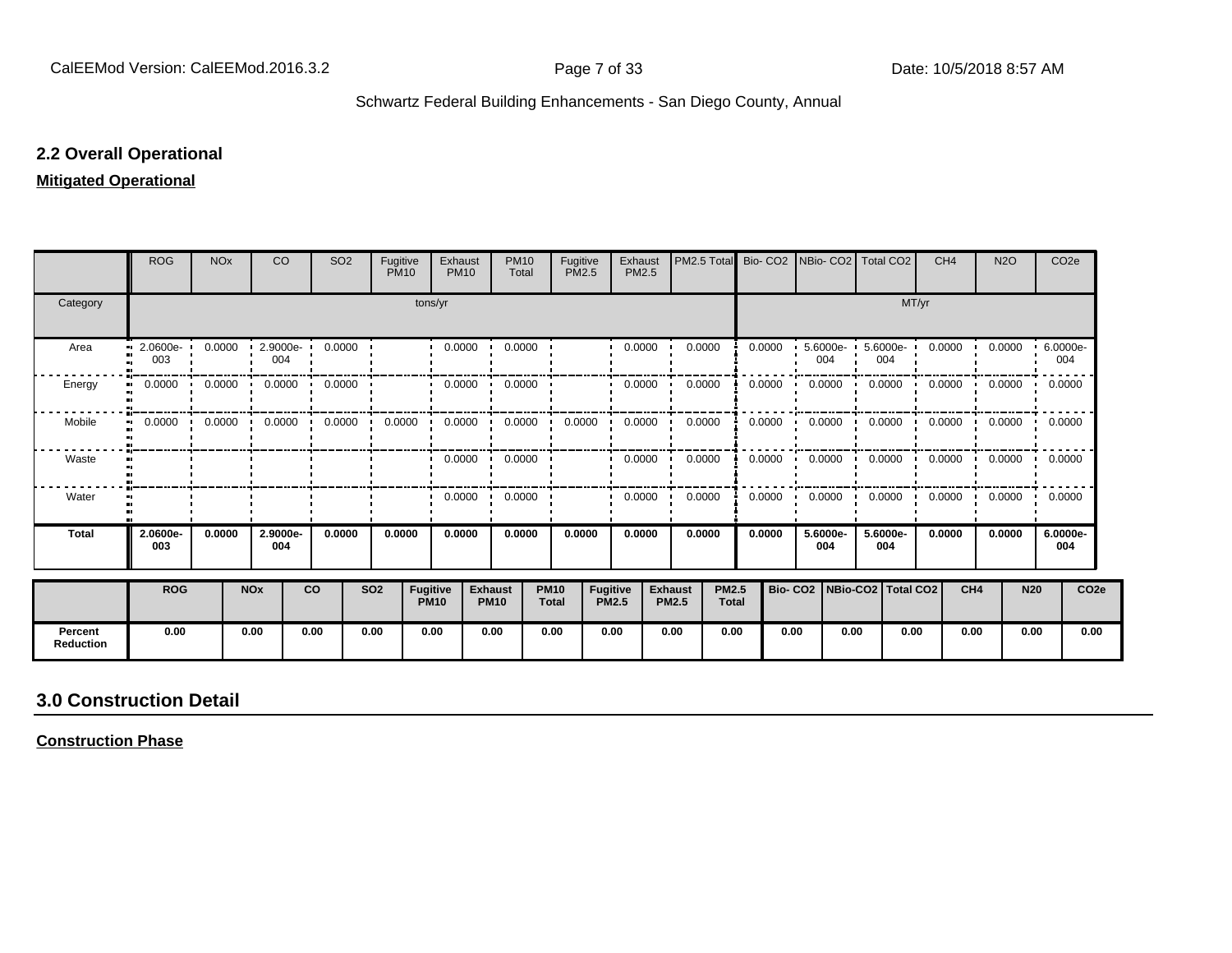| Phase<br><b>Number</b> | <b>Phase Name</b>                  | Phase Type                   | <b>Start Date</b> | End Date    | Num Days Num Days<br>Week |                 | <b>Phase Description</b> |
|------------------------|------------------------------------|------------------------------|-------------------|-------------|---------------------------|-----------------|--------------------------|
|                        | •Sidewalk Demolition               | •Demolition                  | 13/1/2019         | !7/18/2019  |                           | 100!            |                          |
|                        | <b>Building/Roadway Demolition</b> | •Demolition                  | 17/22/2019        | !8/31/2019  |                           | 30 <sup>1</sup> |                          |
|                        | <b>Building Construction</b>       | <b>Building Construction</b> | 19/3/2019         | !8/28/2020  |                           | 259!            |                          |
|                        | Paving/Sidelwalk Construction      | • Paving                     | 18/31/2020        | !11/27/2020 |                           | 65              |                          |
|                        | • Architectural Finishes           | • Architectural Coating      | '11/30/2020       | '3/26/2021  |                           | 85              |                          |

#### **Acres of Grading (Site Preparation Phase): 0**

**Acres of Grading (Grading Phase): 0**

#### **Acres of Paving: 0.72**

**Residential Indoor: 0; Residential Outdoor: 0; Non-Residential Indoor: 0; Non-Residential Outdoor: 0; Striped Parking Area: 1,890 (Architectural Coating ±sqft)**

#### **OffRoad Equipment**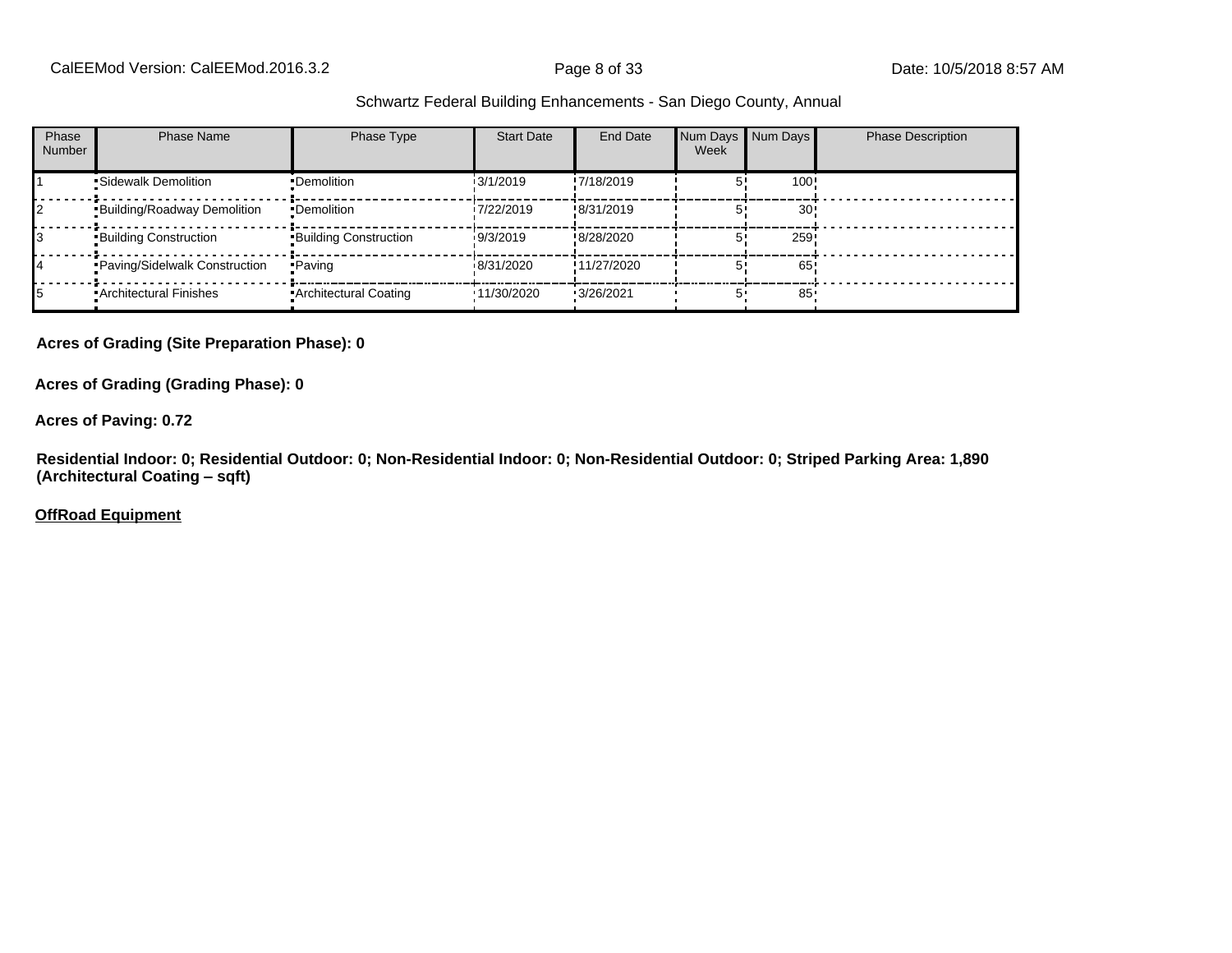| Phase Name                         | <b>Offroad Equipment Type</b>    | Amount         | <b>Usage Hours</b> | <b>Horse Power</b> | Load Factor |
|------------------------------------|----------------------------------|----------------|--------------------|--------------------|-------------|
| <b>Sidewalk Demolition</b>         | <b>Concrete/Industrial Saws</b>  | 6 <sup>1</sup> | $6.00 \cdot$       | 81 <sub>1</sub>    | 0.73        |
| <b>Sidewalk Demolition</b>         | •Forklifts                       |                | $6.00^{\circ}$     | 89                 | 0.20        |
| Sidewalk Demolition                | Rubber Tired Dozers              | Ωi             | 1.00               | 247                | 0.40        |
| Sidewalk Demolition                | Tractors/Loaders/Backhoes        | 21             | 6.00               | 97                 | 0.37        |
| <b>Building/Roadway Demolition</b> | <b>*Concrete/Industrial Saws</b> | 6              | 6.00               | 81                 | 0.73        |
| <b>Building/Roadway Demolition</b> | •Graders                         | 0i             | 8.00               | 187                | 0.41        |
| <b>Building/Roadway Demolition</b> | Other Construction Equipment     |                | 6.00               | 25 <sub>1</sub>    | 0.20        |
| <b>Building/Roadway Demolition</b> | Rubber Tired Dozers              | Ωİ             | 1.00               | 247                | 0.40        |
| <b>Building/Roadway Demolition</b> | Tractors/Loaders/Backhoes        | 2              | 8.00               | 97                 | 0.37        |
| <b>Building Construction</b>       | Cranes                           |                | 4.00 <sup>1</sup>  | 231                | 0.29        |
| <b>Building Construction</b>       | ■Forklifts                       | 2i             | 6.00               | 89                 | 0.20        |
| <b>Building Construction</b>       | Other Construction Equipment     |                | $6.00 \cdot$       | 25                 | 0.20        |
| <b>Building Construction</b>       | Tractors/Loaders/Backhoes        | 2              | 8.00               | 97                 | 0.37        |
| <b>Building Construction</b>       | ·Welders                         |                | 6.00               | 46                 | 0.45        |
| Paving/Sidelwalk Construction      | Cement and Mortar Mixers         | 4 i            | 6.00               | 9                  | 0.56        |
| Paving/Sidelwalk Construction      | Other Construction Equipment     |                | 6.00               | 100                | 0.56        |
| Paving/Sidelwalk Construction      | • Pavers                         |                | 2.00               | 130 <sub>1</sub>   | 0.42        |
| Paving/Sidelwalk Construction      | ·Rollers                         |                | 2.00               | 80 <sub>2</sub>    | 0.38        |
| Paving/Sidelwalk Construction      | Tractors/Loaders/Backhoes        |                | 7.00               | 97 <sub>1</sub>    | 0.37        |
| <b>Architectural Finishes</b>      | Air Compressors                  | 1 i            | 6.00               | 78                 | 0.48        |
| <b>Architectural Finishes</b>      | •Forklifts                       |                | 6.00               | 89                 | 0.20        |
| <b>Architectural Finishes</b>      | Tractors/Loaders/Backhoes        |                | 6.00               | 97                 | 0.37        |

**Trips and VMT**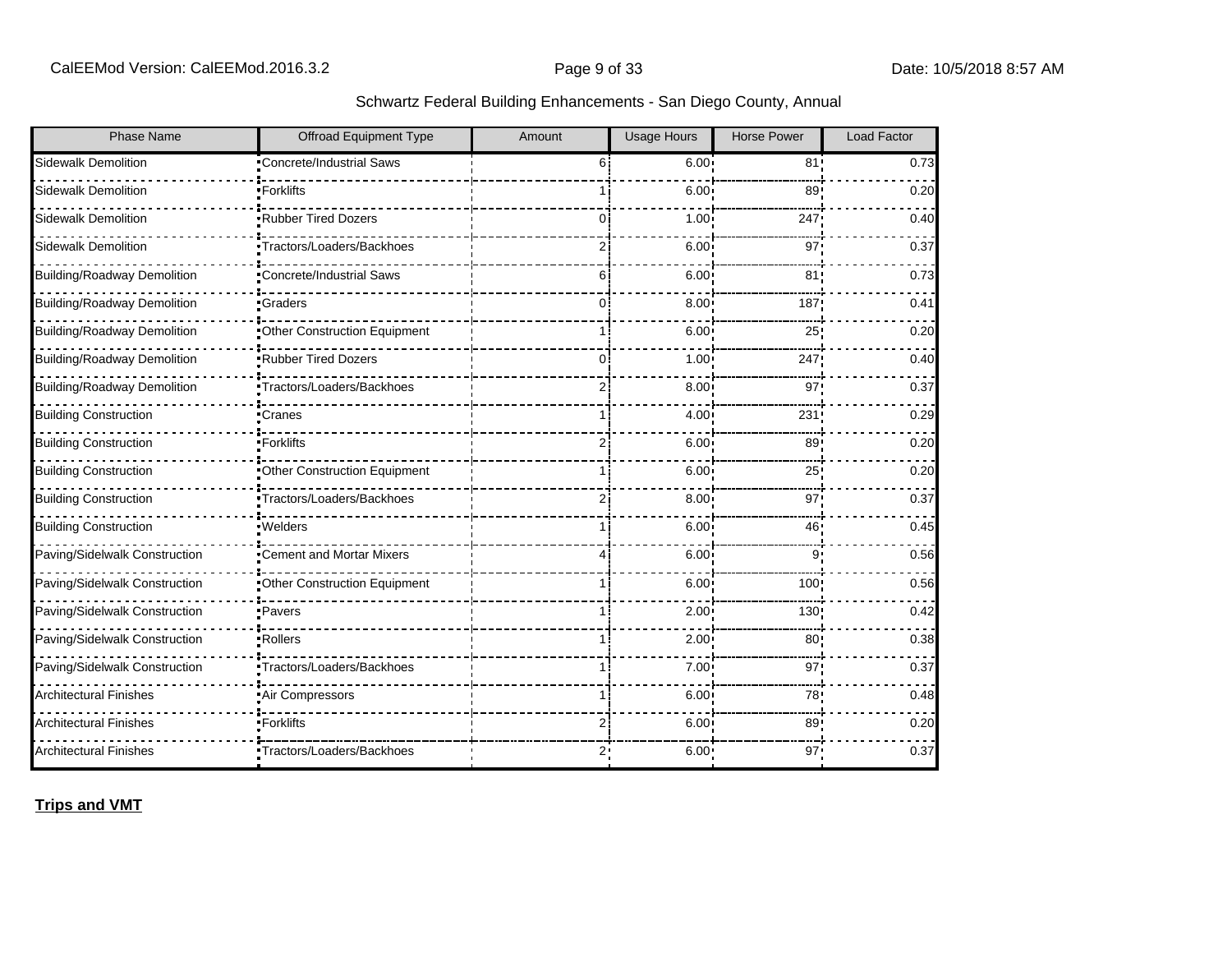| <b>Phase Name</b>                | <b>Offroad Equipment</b><br>Count | <b>Worker Trip</b><br><b>Number</b> | Vendor Trip<br><b>Number</b> | <b>Hauling Trip</b><br><b>Number</b> | <b>Worker Trip</b><br>Length | Vendor Trip<br>Length | <b>Hauling Trip</b><br>Length | <b>Worker Vehicle</b><br>Class | Vendor         | Hauling<br>Vehicle Class Vehicle Class |
|----------------------------------|-----------------------------------|-------------------------------------|------------------------------|--------------------------------------|------------------------------|-----------------------|-------------------------------|--------------------------------|----------------|----------------------------------------|
| Sidewalk Demolition              |                                   | 40.00                               | 0.00!                        | 480.00                               | 10.80i                       | 7.30!                 |                               | 20.00 LD Mix                   | <b>HDT Mix</b> | !ННDТ                                  |
| Building/Roadway<br>Namolition   |                                   | 40.00                               | 0.00                         | $144.00 \cdot$                       | 10.80i                       | 7.30!                 |                               | 20.00 LD Mix                   | <b>HDT Mix</b> | ! ННDТ                                 |
| <b>Building Construction</b>     |                                   | 40.00                               | 5.00                         | $1.244.00 \cdot$                     | 10.80i                       | 7.30!                 |                               | 20.00 LD Mix                   | <b>HDT Mix</b> | <b>HHDT</b>                            |
| Paving/Sidelwalk<br>Conetruction | 81                                | 40.00                               | 3.00                         | $1,040.00 \cdot$                     | 10.80i                       | 7.30!                 |                               | $20.00$ LD Mix                 | <b>HDT Mix</b> | ! ННDТ                                 |
| Architectural Finishes           |                                   | 40.00                               | $3.00 -$                     | $0.00 \cdot$                         | 10.80                        | $7.30 -$              |                               | 20.00 LD Mix                   | <b>HDT Mix</b> | <b>HHDT</b>                            |

#### **3.1 Mitigation Measures Construction**

Water Exposed Area

Reduce Vehicle Speed on Unpaved Roads

Clean Paved Roads

#### **3.2 Sidewalk Demolition - 2019**

|                                     | <b>ROG</b>                 | <b>NO<sub>x</sub></b> | CO     | SO <sub>2</sub> | Fugitive<br><b>PM10</b> | Exhaust<br><b>PM10</b> | <b>PM10</b><br>Total | Fugitive<br>PM2.5 | Exhaust<br>PM2.5 | PM2.5 Total Bio- CO2 NBio- CO2 Total CO2 |        |                   |          | CH <sub>4</sub> | <b>N2O</b> | CO <sub>2e</sub> |
|-------------------------------------|----------------------------|-----------------------|--------|-----------------|-------------------------|------------------------|----------------------|-------------------|------------------|------------------------------------------|--------|-------------------|----------|-----------------|------------|------------------|
| Category                            |                            |                       |        |                 | tons/yr                 |                        |                      |                   |                  |                                          |        |                   | MT/yr    |                 |            |                  |
| <b>Fugitive Dust</b><br>$\bullet$ : |                            |                       |        |                 | 0.0260                  | 0.0000                 | 0.0260               | 3.9400e-<br>003   | 0.0000           | 3.9400e-<br>003                          | 0.0000 | 0.0000            | 0.0000   | 0.0000          | 0.0000     | 0.0000           |
| Off-Road                            | 0.1274<br>$\bullet\bullet$ | 1.0363                | .0505  | 1.7000e-<br>003 |                         | 0.0675                 | 0.0675               |                   | 0.0662           | 0.0662                                   | 0.0000 | 147.0455 147.0455 |          | 0.0168          | 0.0000     | $\cdot$ 147.4646 |
| <b>Total</b>                        | 0.1274                     | 1.0363                | 1.0505 | 1.7000e-<br>003 | 0.0260                  | 0.0675                 | 0.0935               | 3.9400e-<br>003   | 0.0662           | 0.0702                                   | 0.0000 | 147.0455          | 147.0455 | 0.0168          | 0.0000     | 147.4646         |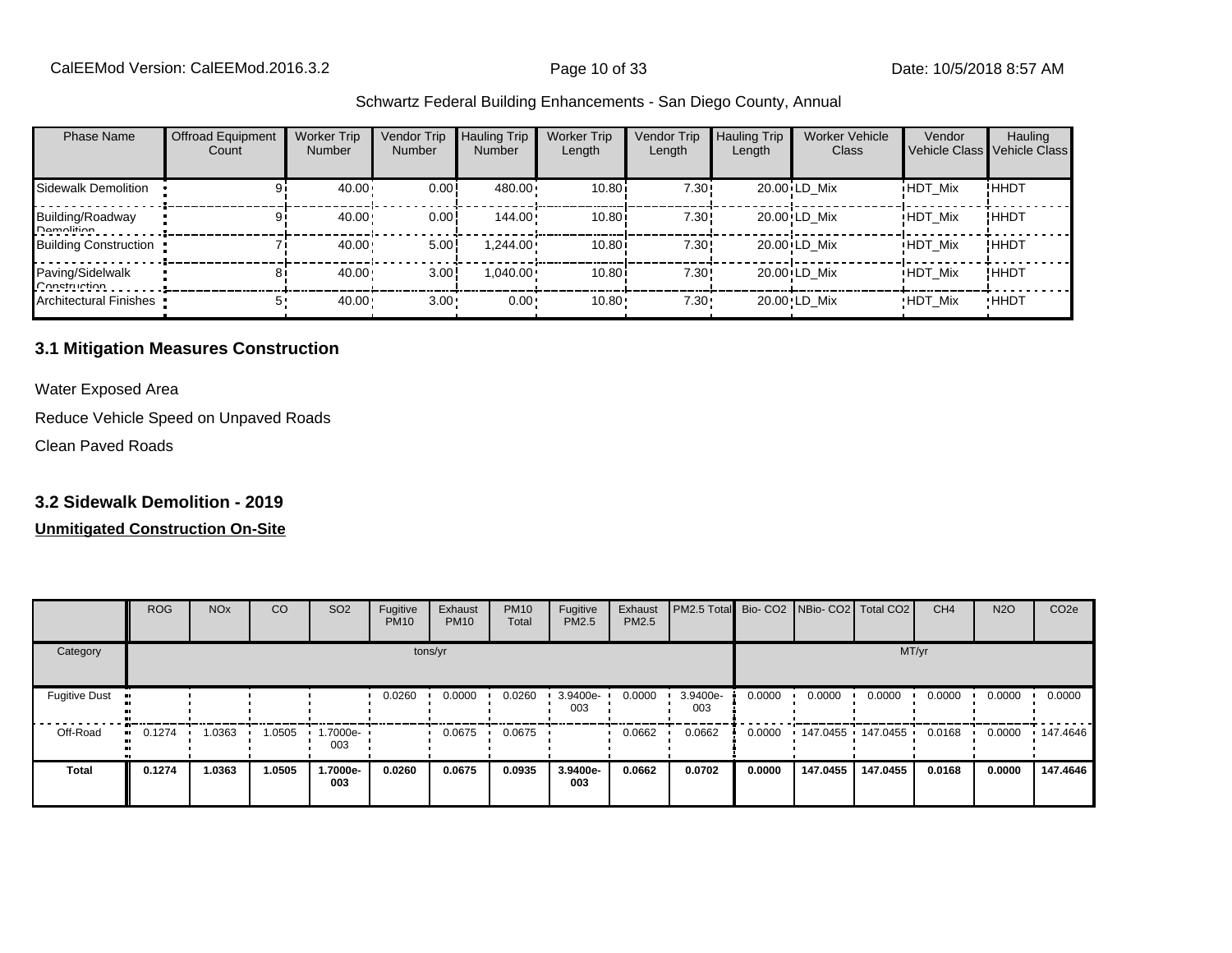## **3.2 Sidewalk Demolition - 2019**

#### **Unmitigated Construction Off-Site**

|              | <b>ROG</b>                   | <b>NO<sub>x</sub></b> | CO     | SO <sub>2</sub> | Fugitive<br><b>PM10</b> | Exhaust<br><b>PM10</b> | <b>PM10</b><br>Total | Fugitive<br>PM2.5 | Exhaust<br>PM2.5 | PM2.5 Total     |        | Bio- CO2   NBio- CO2   Total CO2 |         | CH <sub>4</sub> | <b>N2O</b> | CO <sub>2e</sub> |
|--------------|------------------------------|-----------------------|--------|-----------------|-------------------------|------------------------|----------------------|-------------------|------------------|-----------------|--------|----------------------------------|---------|-----------------|------------|------------------|
| Category     |                              |                       |        |                 | tons/yr                 |                        |                      |                   |                  |                 |        |                                  | MT/yr   |                 |            |                  |
| Hauling      | 2.1100e-<br>003              | 0.0736                | 0.0160 | 1.9000e-<br>004 | 4.1100e-<br>003         | 2.7000e-<br>004        | 4.3800e-<br>003      | 1300e-<br>003     | 2.6000e-<br>004  | 1.3900e-<br>003 | 0.0000 | 18.7103                          | 18.7103 | 1.6900e-<br>003 | 0.0000     | 18.7526          |
| Vendor       | 0.0000<br>$\bullet\bullet$   | 0.0000                | 0.0000 | 0.0000          | 0.0000                  | 0.0000                 | 0.0000               | 0.0000            | 0.0000           | 0.0000          | 0.0000 | 0.0000                           | 0.0000  | 0.0000          | 0.0000     | 0.0000           |
| Worker       | 7.8800e-<br>$\bullet$<br>003 | 6.0500e-<br>003       | 0.0585 | 1.7000e-<br>004 | 0.0160                  | 1.2000e-<br>004        | 0.0162               | 4.2600e-<br>003   | $.1000e-$<br>004 | 4.3700e-<br>003 | 0.0000 | 14.9699                          | 14.9699 | 4.8000e-<br>004 | 0.0000     | 14.9820          |
| <b>Total</b> | 9.9900e-<br>003              | 0.0796                | 0.0746 | 3.6000e-<br>004 | 0.0202                  | 3.9000e-<br>004        | 0.0205               | 5.3900e-<br>003   | 3.7000e-<br>004  | 5.7600e-<br>003 | 0.0000 | 33.6802                          | 33.6802 | 2.1700e-<br>003 | 0.0000     | 33.7346          |

|                      | <b>ROG</b>   | <b>NO<sub>x</sub></b> | CO     | SO <sub>2</sub> | Fugitive<br><b>PM10</b> | Exhaust<br><b>PM10</b> | <b>PM10</b><br>Total | Fugitive<br>PM2.5 | Exhaust<br><b>PM2.5</b> | PM2.5 Total Bio- CO2 NBio- CO2 Total CO2 |        |          |            | CH <sub>4</sub> | <b>N2O</b> | CO <sub>2e</sub> |
|----------------------|--------------|-----------------------|--------|-----------------|-------------------------|------------------------|----------------------|-------------------|-------------------------|------------------------------------------|--------|----------|------------|-----------------|------------|------------------|
| Category             |              |                       |        |                 |                         | tons/yr                |                      |                   |                         |                                          |        |          | MT/yr      |                 |            |                  |
| <b>Fugitive Dust</b> |              |                       |        |                 | 0.0117                  | 0.0000                 | 0.0117               | 1.7700e-<br>003   | 0.0000                  | 1.7700e-<br>003                          | 0.0000 | 0.0000   | 0.0000     | 0.0000          | 0.0000     | 0.0000           |
| Off-Road             | 0.1274<br>ш. | 1.0363                | 1.0505 | 1.7000e-<br>003 |                         | 0.0675                 | 0.0675               |                   | 0.0662                  | 0.0662                                   | 0.0000 | 147.0453 | 147.0453 · | 0.0168          | 0.0000     | 147.4644         |
| <b>Total</b>         | 0.1274       | 1.0363                | 1.0505 | 1.7000e-<br>003 | 0.0117                  | 0.0675                 | 0.0792               | 1.7700e-<br>003   | 0.0662                  | 0.0680                                   | 0.0000 | 147.0453 | 147.0453   | 0.0168          | 0.0000     | 147.4644         |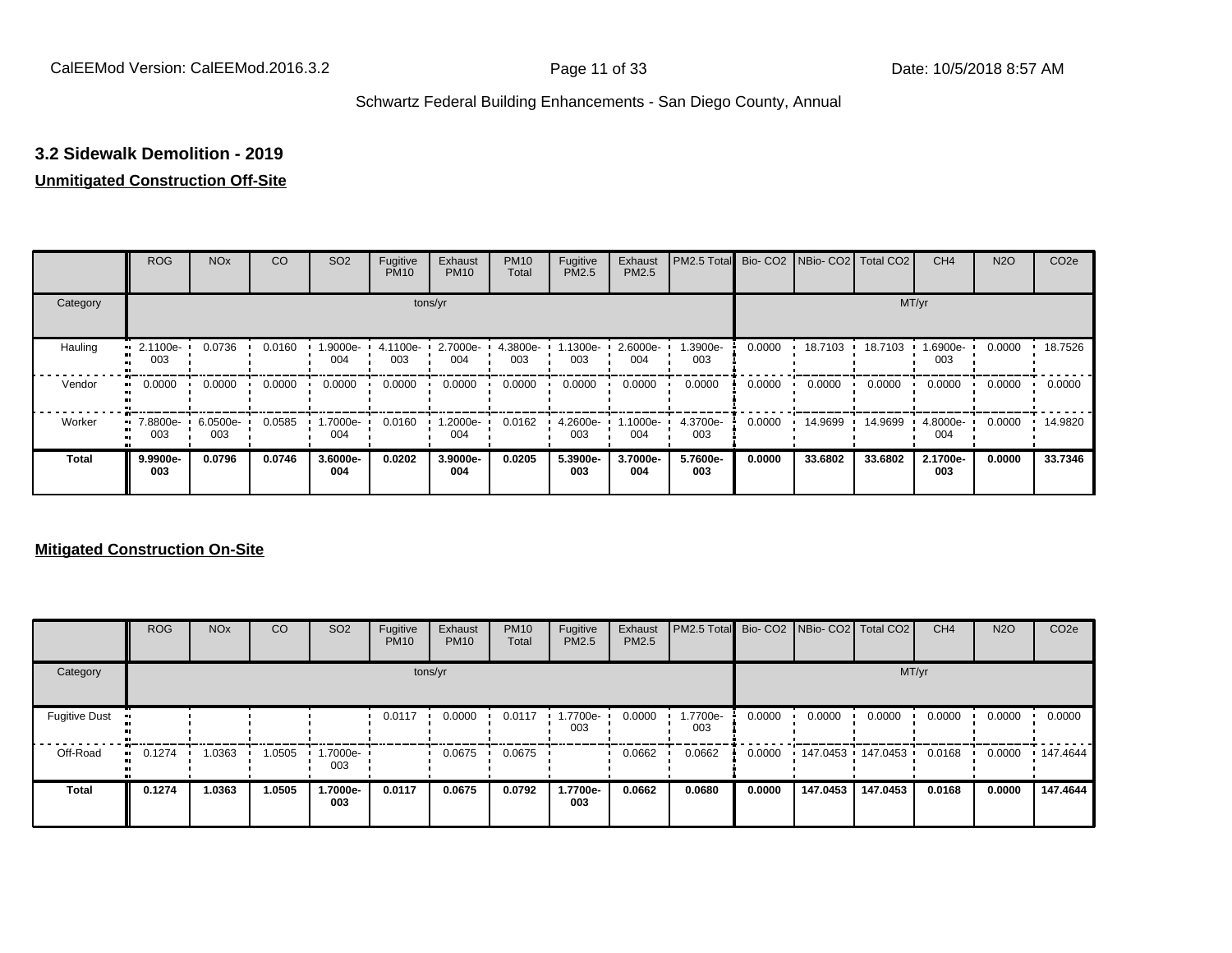#### **3.2 Sidewalk Demolition - 2019**

#### **Mitigated Construction Off-Site**

|                           | <b>ROG</b>          | <b>NO<sub>x</sub></b> | CO     | SO <sub>2</sub> | Fugitive<br><b>PM10</b> | Exhaust<br><b>PM10</b> | <b>PM10</b><br>Total | Fugitive<br>PM2.5 | Exhaust<br>PM2.5 | PM2.5 Total Bio- CO2 NBio- CO2 Total CO2 |        |         |         | CH <sub>4</sub> | <b>N2O</b> | CO <sub>2e</sub> |
|---------------------------|---------------------|-----------------------|--------|-----------------|-------------------------|------------------------|----------------------|-------------------|------------------|------------------------------------------|--------|---------|---------|-----------------|------------|------------------|
| Category                  |                     |                       |        |                 |                         | tons/yr                |                      |                   |                  |                                          |        |         | MT/yr   |                 |            |                  |
| Hauling<br>$\blacksquare$ | 2.1100e-<br>003     | 0.0736                | 0.0160 | 1.9000e-<br>004 | 3.3400e-<br>003         | 2.7000e-<br>004        | 3.6100e<br>003       | 9.4000e-<br>004   | 2.6000e-<br>004  | 1.2000e-<br>003                          | 0.0000 | 18.7103 | 18.7103 | 1.6900e-<br>003 | 0.0000     | 18.7526          |
| Vendor                    | 0.0000<br>$\bullet$ | 0.0000                | 0.0000 | 0.0000          | 0.0000                  | 0.0000                 | 0.0000               | 0.0000            | 0.0000           | 0.0000                                   | 0.0000 | 0.0000  | 0.0000  | 0.0000          | 0.0000     | 0.0000           |
| Worker<br>$\bullet$       | 7.8800e-<br>003     | 6.0500e-<br>003       | 0.0585 | -.7000e<br>004  | 0.0126                  | -2000e.<br>004         | 0.0127               | 3.4100e-<br>003   | -.1000e<br>004   | 3.5200e-<br>003                          | 0.0000 | 14.9699 | 14.9699 | 4.8000e-<br>004 | 0.0000     | 14.9820          |
| <b>Total</b>              | 9.9900e-<br>003     | 0.0796                | 0.0746 | 3.6000e-<br>004 | 0.0159                  | 3.9000e-<br>004        | 0.0163               | 4.3500e-<br>003   | 3.7000e-<br>004  | 4.7200e-<br>003                          | 0.0000 | 33.6802 | 33.6802 | 2.1700e-<br>003 | 0.0000     | 33.7346          |

## **3.3 Building/Roadway Demolition - 2019**

|                       | <b>ROG</b> | <b>NO<sub>x</sub></b> | CO     | SO <sub>2</sub>   | Fugitive<br><b>PM10</b> | Exhaust<br><b>PM10</b> | <b>PM10</b><br>Total | Fugitive<br><b>PM2.5</b> | Exhaust<br>PM2.5 | PM2.5 Total Bio- CO2 NBio- CO2 Total CO2 |        |         |         | CH <sub>4</sub> | <b>N2O</b> | CO <sub>2e</sub> |
|-----------------------|------------|-----------------------|--------|-------------------|-------------------------|------------------------|----------------------|--------------------------|------------------|------------------------------------------|--------|---------|---------|-----------------|------------|------------------|
| Category              |            |                       |        |                   | tons/yr                 |                        |                      |                          |                  |                                          |        |         | MT/yr   |                 |            |                  |
| <b>Fugitive Dust</b>  |            |                       |        |                   | 7.8000e-<br>003         | 0.0000                 | 7.8000e-<br>003      | $.1800e-$<br>003         | 0.0000           | 1.1800e-<br>003                          | 0.0000 | 0.0000  | 0.0000  | 0.0000          | 0.0000     | 0.0000           |
| Off-Road<br>$\bullet$ | 0.0393     | 0.3175                | 0.3245 | $5.2000e-$<br>004 |                         | 0.0206                 | 0.0206               |                          | 0.0202           | 0.0202                                   | 0.0000 | 45.1476 | 45.1476 | 5.3600e-<br>003 | 0.0000     | 45.2815          |
| <b>Total</b>          | 0.0393     | 0.3175                | 0.3245 | 5.2000e-<br>004   | 7.8000e-<br>003         | 0.0206                 | 0.0284               | 1.1800e-<br>003          | 0.0202           | 0.0214                                   | 0.0000 | 45.1476 | 45.1476 | 5.3600e-<br>003 | 0.0000     | 45.2815          |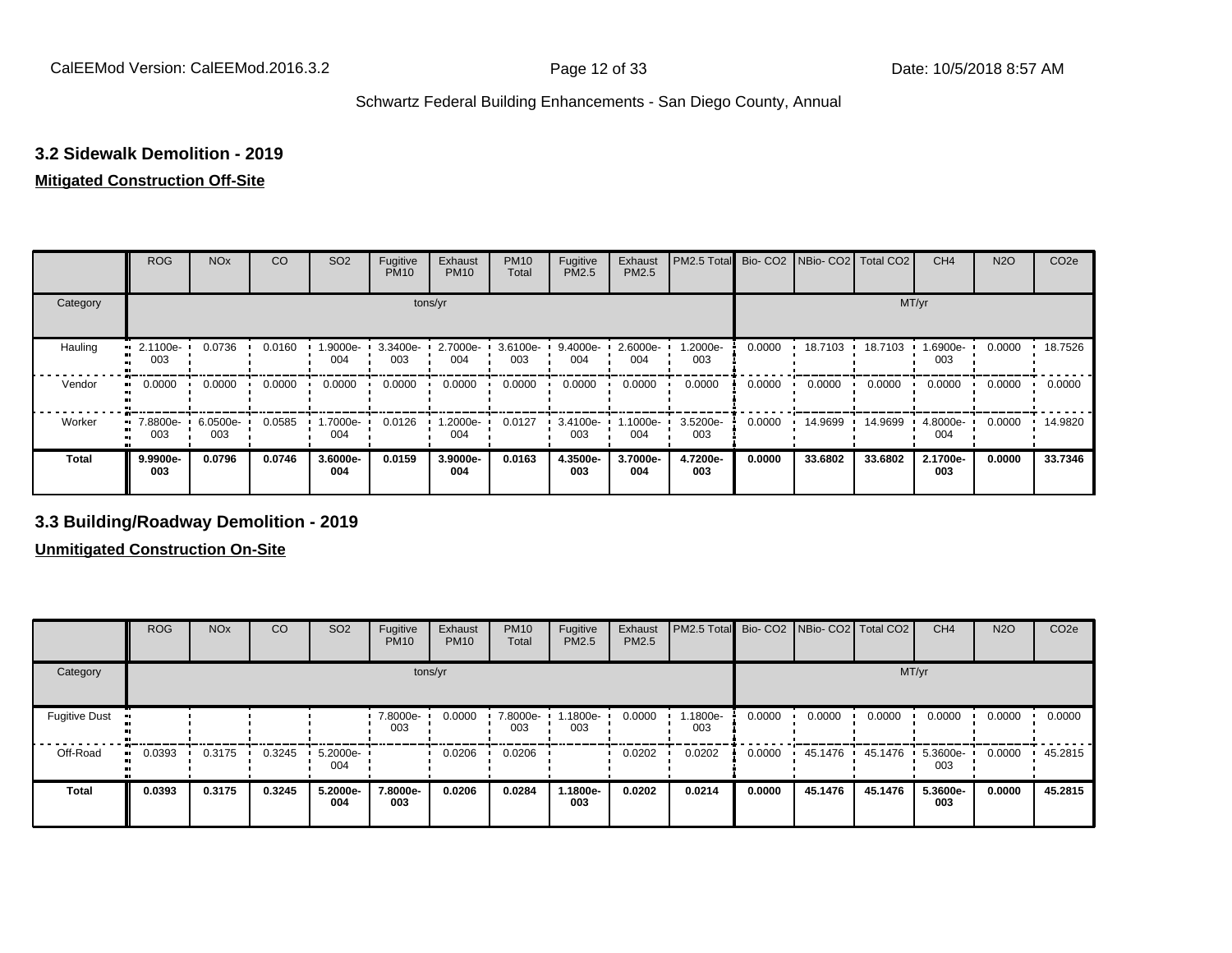## **3.3 Building/Roadway Demolition - 2019**

## **Unmitigated Construction Off-Site**

|              | <b>ROG</b>      | <b>NO<sub>x</sub></b> | CO              | SO <sub>2</sub> | Fugitive<br><b>PM10</b> | Exhaust<br><b>PM10</b> | <b>PM10</b><br>Total | Fugitive<br><b>PM2.5</b> | Exhaust<br>PM2.5 | PM2.5 Total Bio- CO2 NBio- CO2 Total CO2 |        |         |         | CH <sub>4</sub> | <b>N2O</b> | CO <sub>2e</sub> |
|--------------|-----------------|-----------------------|-----------------|-----------------|-------------------------|------------------------|----------------------|--------------------------|------------------|------------------------------------------|--------|---------|---------|-----------------|------------|------------------|
| Category     |                 |                       |                 |                 |                         | tons/yr                |                      |                          |                  |                                          |        |         |         | MT/yr           |            |                  |
| Hauling      | 6.3000e-<br>004 | 0.0221                | 4.8100e-<br>003 | 6.0000e-<br>005 | -2300e-<br>003          | 8.0000e-<br>005        | 1.3100e-<br>003      | 3.4000e-<br>004          | 8.0000e-<br>005  | 4.2000e-<br>004                          | 0.0000 | 5.6131  | 5.6131  | 5.1000e-<br>004 | 0.0000     | 5.6258           |
| Vendor       | 0.0000          | 0.0000                | 0.0000          | 0.0000          | 0.0000                  | 0.0000                 | 0.0000               | 0.0000                   | 0.0000           | 0.0000                                   | 0.0000 | 0.0000  | 0.0000  | 0.0000          | 0.0000     | 0.0000           |
| Worker       | 2.3700e-<br>003 | 1.8200e-<br>003       | 0.0176          | 5.0000e-<br>005 | 4.8100e-<br>003         | 4.0000e-<br>005        | 4.8500e-<br>003      | .2800e-<br>003           | 3.0000e-<br>005  | 1.3100e-<br>003                          | 0.0000 | 4.4910  | 4.4910  | .4000e-<br>004  | 0.0000     | 4.4946           |
| <b>Total</b> | 3.0000e-<br>003 | 0.0239                | 0.0224          | 1.1000e-<br>004 | 6.0400e-<br>003         | 1.2000e-<br>004        | 6.1600e-<br>003      | 1.6200e-<br>003          | 1.1000e-<br>004  | 1.7300e-<br>003                          | 0.0000 | 10.1041 | 10.1041 | 6.5000e-<br>004 | 0.0000     | 10.1204          |

|                      | <b>ROG</b> | <b>NO<sub>x</sub></b> | CO     | SO <sub>2</sub> | Fugitive<br><b>PM10</b> | Exhaust<br><b>PM10</b> | <b>PM10</b><br>Total | Fugitive<br><b>PM2.5</b> | Exhaust<br><b>PM2.5</b> | PM2.5 Total Bio- CO2 NBio- CO2 Total CO2 |        |         |         | CH <sub>4</sub> | <b>N2O</b> | CO <sub>2e</sub> |
|----------------------|------------|-----------------------|--------|-----------------|-------------------------|------------------------|----------------------|--------------------------|-------------------------|------------------------------------------|--------|---------|---------|-----------------|------------|------------------|
| Category             |            |                       |        |                 |                         | tons/yr                |                      |                          |                         |                                          |        |         |         | MT/yr           |            |                  |
| <b>Fugitive Dust</b> |            |                       |        |                 | 3.5100e-<br>003         | 0.0000                 | 3.5100e-<br>003      | 5.3000e-<br>004          | 0.0000                  | 5.3000e-<br>004                          | 0.0000 | 0.0000  | 0.0000  | 0.0000          | 0.0000     | 0.0000           |
| Off-Road             | 0.0393     | 0.3175                | 0.3245 | 5.2000e-<br>004 |                         | 0.0206                 | 0.0206               |                          | 0.0202                  | 0.0202                                   | 0.0000 | 45.1475 | 45.1475 | 5.3600e-<br>003 | 0.0000     | 45.2814          |
| <b>Total</b>         | 0.0393     | 0.3175                | 0.3245 | 5.2000e-<br>004 | 3.5100e-<br>003         | 0.0206                 | 0.0241               | 5.3000e-<br>004          | 0.0202                  | 0.0207                                   | 0.0000 | 45.1475 | 45.1475 | 5.3600e-<br>003 | 0.0000     | 45.2814          |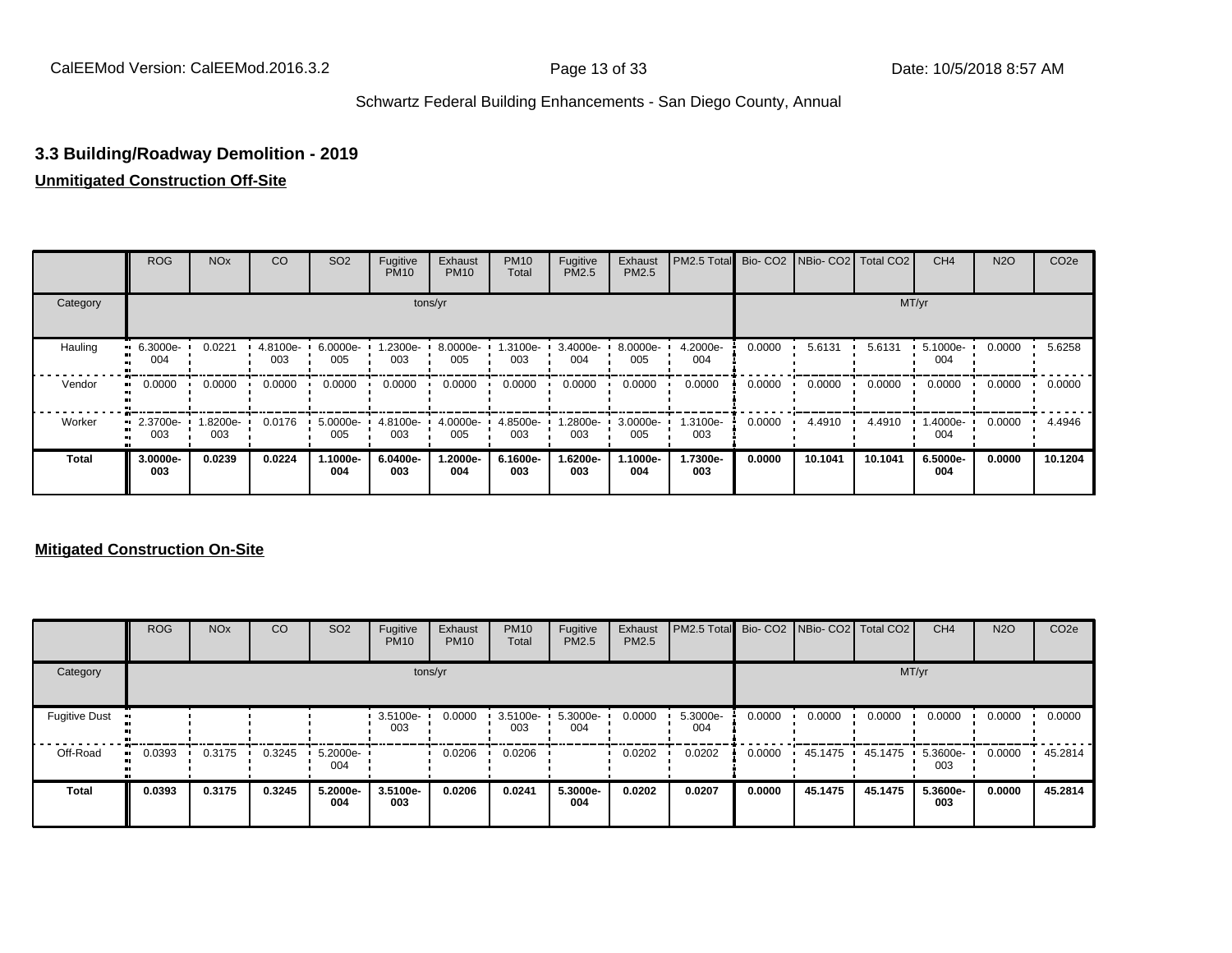## **3.3 Building/Roadway Demolition - 2019**

#### **Mitigated Construction Off-Site**

|              | <b>ROG</b>           | <b>NO<sub>x</sub></b> | CO              | SO <sub>2</sub> | Fugitive<br><b>PM10</b> | Exhaust<br><b>PM10</b> | <b>PM10</b><br>Total | Fugitive<br>PM2.5 | Exhaust<br>PM2.5 | PM2.5 Total Bio- CO2 NBio- CO2 Total CO2 |        |         |         | CH <sub>4</sub> | <b>N2O</b> | CO <sub>2e</sub> |
|--------------|----------------------|-----------------------|-----------------|-----------------|-------------------------|------------------------|----------------------|-------------------|------------------|------------------------------------------|--------|---------|---------|-----------------|------------|------------------|
| Category     |                      |                       |                 |                 |                         | tons/yr                |                      |                   |                  |                                          |        |         | MT/yr   |                 |            |                  |
| Hauling      | 6.3000e-<br>ш<br>004 | 0.0221                | 4.8100e-<br>003 | 6.0000e-<br>005 | 1.0000e-<br>003         | 8.0000e-<br>005        | 1.0800e-<br>003      | 2.8000e-<br>004   | 8.0000e-<br>005  | 3.6000e-<br>004                          | 0.0000 | 5.6131  | 5.6131  | 5.1000e-<br>004 | 0.0000     | 5.6258           |
| Vendor       | 0.0000               | 0.0000                | 0.0000          | 0.0000          | 0.0000                  | 0.0000                 | 0.0000               | 0.0000            | 0.0000           | 0.0000                                   | 0.0000 | 0.0000  | 0.0000  | 0.0000          | 0.0000     | 0.0000           |
| Worker<br>m  | 2.3700e-<br>003      | 1.8200e-<br>003       | 0.0176          | 5.0000e-<br>005 | 3.7700e-<br>003         | 4.0000e-<br>005        | 3.8100e-<br>003      | 1.0200e-<br>003   | 3.0000e-<br>005  | 1.0600e-<br>003                          | 0.0000 | 4.4910  | 4.4910  | 1.4000e-<br>004 | 0.0000     | 4.4946           |
| <b>Total</b> | 3.0000e-<br>003      | 0.0239                | 0.0224          | .1000e-<br>004  | 4.7700e-<br>003         | 1.2000e-<br>004        | 4.8900e-<br>003      | 1.3000e-<br>003   | -1000e-<br>004   | 1.4200e-<br>003                          | 0.0000 | 10.1041 | 10.1041 | 6.5000e-<br>004 | 0.0000     | 10.1204          |

#### **3.4 Building Construction - 2019**

|              | <b>ROG</b>          | <b>NO<sub>x</sub></b> | CO     | SO <sub>2</sub> | Fugitive<br><b>PM10</b> | Exhaust<br><b>PM10</b> | <b>PM10</b><br>Total | Fugitive<br><b>PM2.5</b> | Exhaust<br><b>PM2.5</b> | <b>PM2.5 Total</b> Bio- CO2 NBio- CO2 Total CO2 |        |         |         | CH <sub>4</sub> | <b>N2O</b> | CO <sub>2e</sub> |
|--------------|---------------------|-----------------------|--------|-----------------|-------------------------|------------------------|----------------------|--------------------------|-------------------------|-------------------------------------------------|--------|---------|---------|-----------------|------------|------------------|
| Category     |                     |                       |        |                 | tons/yr                 |                        |                      |                          |                         |                                                 |        |         | MT/yr   |                 |            |                  |
| Off-Road     | 0.0569<br>$\bullet$ | 0.4895                | 0.3984 | 5.9000e-<br>004 |                         | 0.0305                 | 0.0305               |                          | 0.0283                  | 0.0283                                          | 0.0000 | 51.4518 | 51.4518 | 0.0154          | 0.0000     | 51.8362          |
| <b>Total</b> | 0.0569              | 0.4895                | 0.3984 | 5.9000e-<br>004 |                         | 0.0305                 | 0.0305               |                          | 0.0283                  | 0.0283                                          | 0.0000 | 51.4518 | 51.4518 | 0.0154          | 0.0000     | 51.8362          |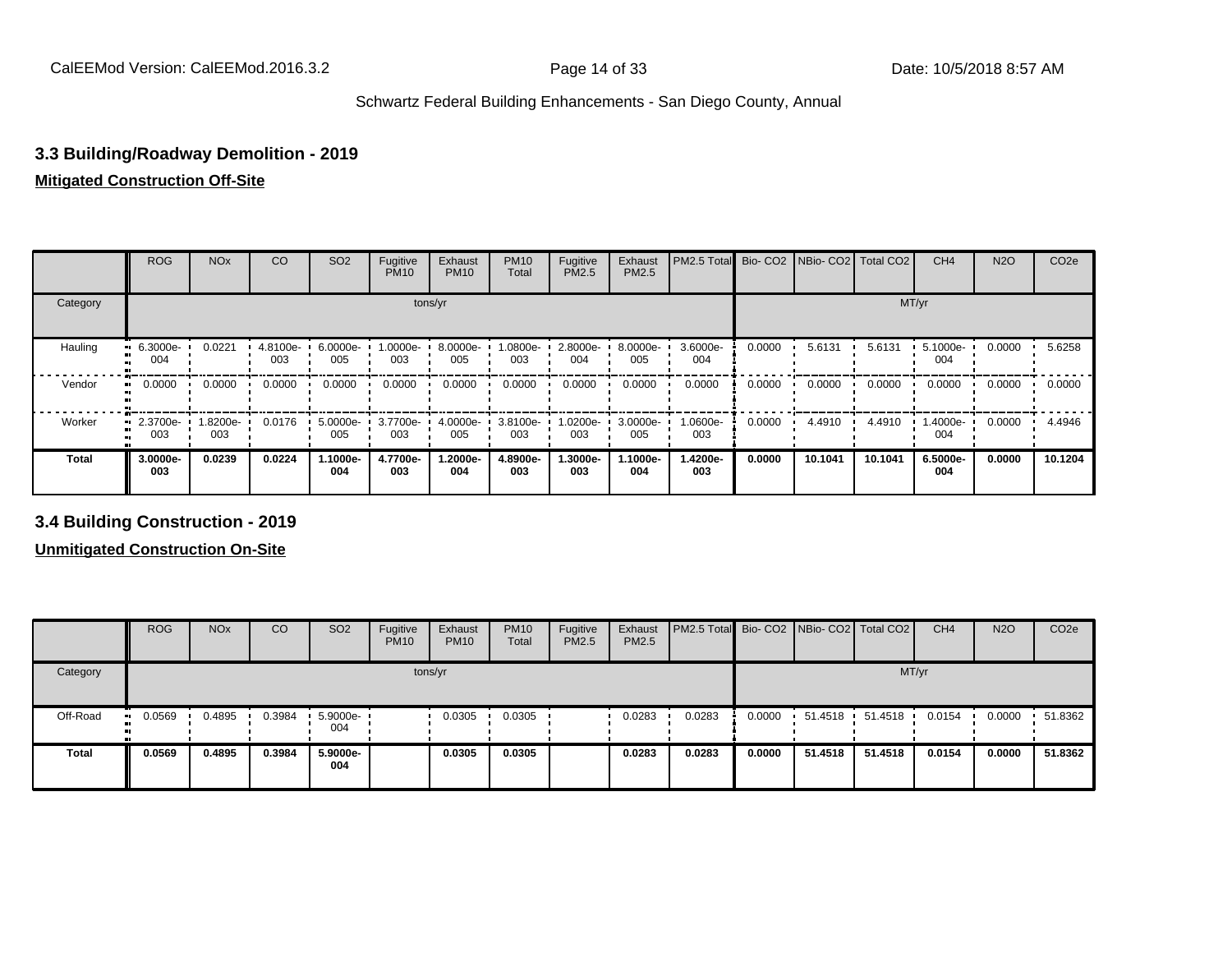## **3.4 Building Construction - 2019**

## **Unmitigated Construction Off-Site**

|              | <b>ROG</b>          | <b>NO<sub>x</sub></b> | CO              | SO <sub>2</sub>  | Fugitive<br><b>PM10</b> | Exhaust<br><b>PM10</b> | <b>PM10</b><br>Total | Fugitive<br>PM2.5 | Exhaust<br>PM2.5 | <b>PM2.5</b><br>Total |        | Bio- CO2   NBio- CO2   Total CO2 |         | CH <sub>4</sub> | <b>N2O</b> | CO <sub>2e</sub> |
|--------------|---------------------|-----------------------|-----------------|------------------|-------------------------|------------------------|----------------------|-------------------|------------------|-----------------------|--------|----------------------------------|---------|-----------------|------------|------------------|
| Category     |                     |                       |                 |                  |                         | tons/yr                |                      |                   |                  |                       |        |                                  |         | MT/yr           |            |                  |
| Hauling      | -.8100e<br>003      | 0.0633                | 0.0138          | -6000e.<br>004   | 8.8800e-<br>003         | 2.4000e-<br>004        | 9.1100e-<br>003      | 2.2800e-<br>003   | 2.3000e-<br>004  | 2.5100e-<br>003       | 0.0000 | 16.1012 ·                        | 16.1012 | 1.4600e-<br>003 | 0.0000     | 16.1376          |
| Vendor       | -0100e-<br>œ<br>003 | 0.0270                | 7.2500e-<br>003 | 6.0000e-<br>005  | 1.4300e-<br>003         | 1.9000e-<br>004        | 1.6100e-<br>003      | 4.1000e-<br>004   | -8000e-<br>004   | 5.9000e-<br>004       | 0.0000 | 5.7121                           | 5.7121  | 4.6000e-<br>004 | 0.0000     | 5.7235           |
| Worker       | 6.7800e-<br>003     | 5.2000e-<br>003       | 0.0503          | $.4000e-$<br>004 | 0.0138                  | 1.0000e-<br>004        | 0.0139               | 3.6700e-<br>003   | 9.0000e-<br>005  | 3.7600e-<br>003       | 0.0000 | 12.8741                          | 12.8741 | 4.1000e-<br>004 | 0.0000     | 12.8845          |
| <b>Total</b> | $9.6000e-$<br>003   | 0.0955                | 0.0714          | 3.6000e-<br>004  | 0.0241                  | 5.3000e-<br>004        | 0.0246               | 6.3600e-<br>003   | 5.0000e-<br>004  | 6.8600e-<br>003       | 0.0000 | 34.6874                          | 34.6874 | 2.3300e-<br>003 | 0.0000     | 34.7457          |

|          | <b>ROG</b>           | <b>NO<sub>x</sub></b> | CO     | SO <sub>2</sub>    | Fugitive<br><b>PM10</b> | Exhaust<br><b>PM10</b> | <b>PM10</b><br><b>Total</b> | Fugitive<br>PM2.5 | Exhaust<br><b>PM2.5</b> | <b>PM2.5 Total</b> Bio- CO2 NBio- CO2 Total CO2 |        |           |         | CH <sub>4</sub> | <b>N2O</b> | CO <sub>2e</sub> |
|----------|----------------------|-----------------------|--------|--------------------|-------------------------|------------------------|-----------------------------|-------------------|-------------------------|-------------------------------------------------|--------|-----------|---------|-----------------|------------|------------------|
| Category |                      |                       |        |                    |                         | tons/yr                |                             |                   |                         |                                                 |        |           |         | MT/yr           |            |                  |
| Off-Road | 0.0569<br><b>ALC</b> | 0.4895                | 0.3984 | $5.9000e -$<br>004 |                         | 0.0305                 | 0.0305                      |                   | 0.0283                  | 0.0283                                          | 0.0000 | 51.4518 · | 51.4518 | 0.0154          | 0.0000     | 51.8361          |
| Total    | 0.0569               | 0.4895                | 0.3984 | 5.9000e-<br>004    |                         | 0.0305                 | 0.0305                      |                   | 0.0283                  | 0.0283                                          | 0.0000 | 51.4518   | 51.4518 | 0.0154          | 0.0000     | 51.8361          |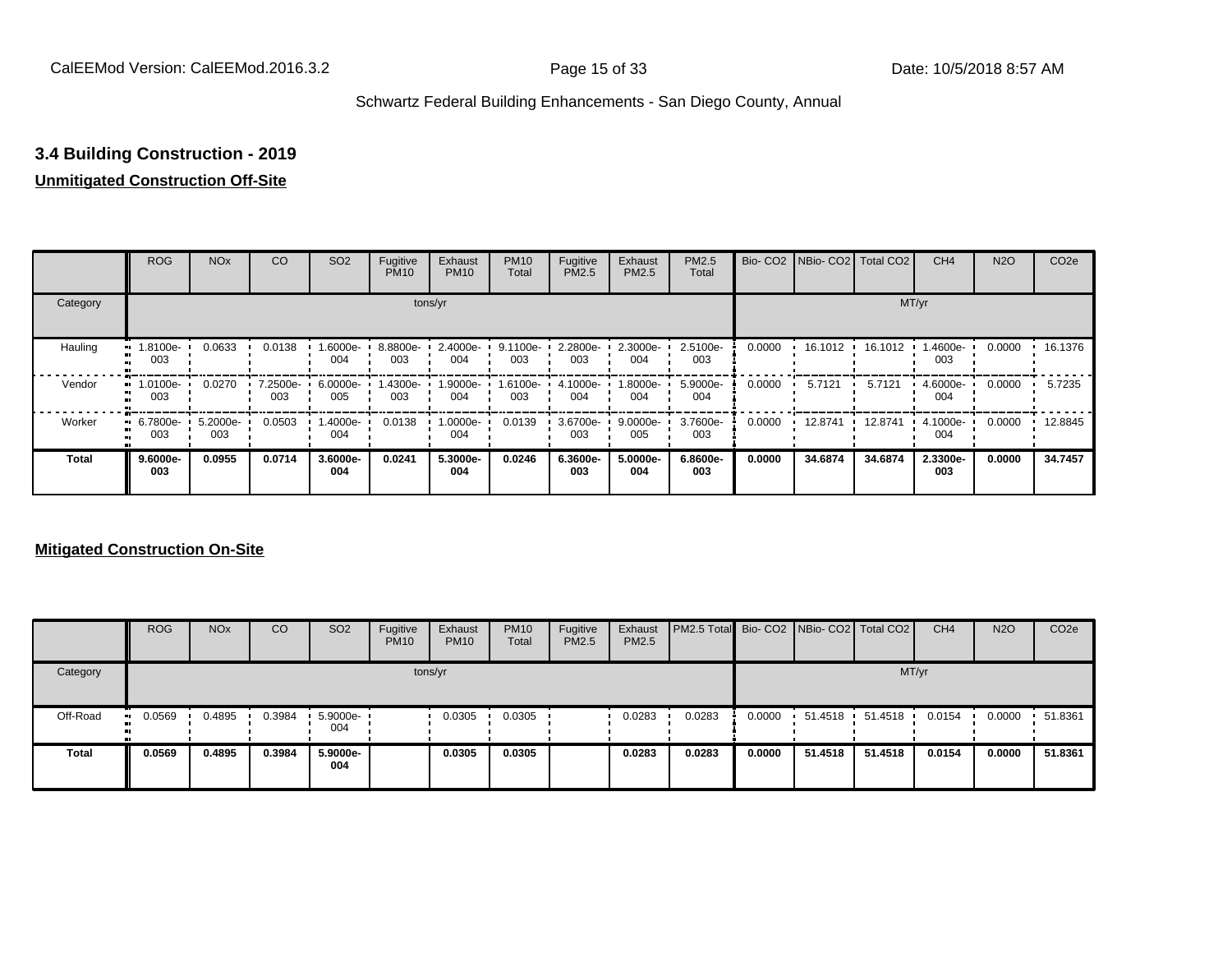## **3.4 Building Construction - 2019**

#### **Mitigated Construction Off-Site**

|              | <b>ROG</b>                   | <b>NO<sub>x</sub></b> | CO              | SO <sub>2</sub> | Fugitive<br><b>PM10</b> | Exhaust<br><b>PM10</b> | <b>PM10</b><br>Total | Fugitive<br>PM2.5 | Exhaust<br>PM2.5 | PM2.5 Total     |        | Bio- CO2   NBio- CO2   Total CO2 |         | CH <sub>4</sub> | <b>N2O</b> | CO <sub>2e</sub> |
|--------------|------------------------------|-----------------------|-----------------|-----------------|-------------------------|------------------------|----------------------|-------------------|------------------|-----------------|--------|----------------------------------|---------|-----------------|------------|------------------|
| Category     |                              |                       |                 |                 | tons/yr                 |                        |                      |                   |                  |                 |        |                                  | MT/yr   |                 |            |                  |
| Hauling      | .8100e-<br>003               | 0.0633                | 0.0138          | 1.6000e-<br>004 | 6.8800e-<br>003         | 2.4000e-<br>004        | 7.1100e-<br>003      | 1.7900e-<br>003   | 2.3000e-<br>004  | 2.0200e-<br>003 | 0.0000 | 16.1012                          | 16.1012 | 1.4600e-<br>003 | 0.0000     | 16.1376          |
| Vendor       | 1.0100e-<br>$\bullet$<br>003 | 0.0270                | 7.2500e-<br>003 | 6.0000e-<br>005 | 1.1700e-<br>003         | 1.9000e-<br>004        | 1.3600e-<br>003      | 3.5000e-<br>004   | .8000e-<br>004   | 5.3000e-<br>004 | 0.0000 | 5.7121                           | 5.7121  | 4.6000e-<br>004 | 0.0000     | 5.7235           |
| Worker       | 6.7800e-<br>$\bullet$<br>003 | 5.2000e-<br>003       | 0.0503          | -.4000e<br>004  | 0.0108                  | 1.0000e-<br>004        | 0.0109               | 2.9300e-<br>003   | 9.0000e-<br>005  | 3.0300e-<br>003 | 0.0000 | 12.8741                          | 12.8741 | 4.1000e-<br>004 | 0.0000     | 12.8845          |
| <b>Total</b> | 9.6000e-<br>003              | 0.0955                | 0.0714          | 3.6000e-<br>004 | 0.0189                  | 5.3000e-<br>004        | 0.0194               | 5.0700e-<br>003   | 5.0000e-<br>004  | 5.5800e-<br>003 | 0.0000 | 34.6874                          | 34.6874 | 2.3300e-<br>003 | 0.0000     | 34.7457          |

**3.4 Building Construction - 2020**

|              | <b>ROG</b>          | <b>NO<sub>x</sub></b> | CO     | SO <sub>2</sub>  | Fugitive<br><b>PM10</b> | Exhaust<br><b>PM10</b> | <b>PM10</b><br>Total | Fugitive<br><b>PM2.5</b> | Exhaust<br>PM2.5 | <b>PM2.5 Total</b> Bio- CO2 NBio- CO2   Total CO2 |        |          |                     | CH <sub>4</sub> | <b>N2O</b> | CO <sub>2e</sub> |
|--------------|---------------------|-----------------------|--------|------------------|-------------------------|------------------------|----------------------|--------------------------|------------------|---------------------------------------------------|--------|----------|---------------------|-----------------|------------|------------------|
| Category     |                     |                       |        |                  |                         | tons/yr                |                      |                          |                  |                                                   |        |          |                     | MT/yr           |            |                  |
| Off-Road     | 0.1029<br><b>BL</b> | 0.8965                | 0.7846 | .1800e- '<br>003 |                         | 0.0531                 | 0.0531               |                          | 0.0493           | 0.0493                                            | 0.0000 |          | 101.5033 101.5033 ' | 0.0307          | 0.0000     | 102.2704         |
| <b>Total</b> | 0.1029              | 0.8965                | 0.7846 | .1800e-<br>003   |                         | 0.0531                 | 0.0531               |                          | 0.0493           | 0.0493                                            | 0.0000 | 101.5033 | 101.5033            | 0.0307          | 0.0000     | 102.2704         |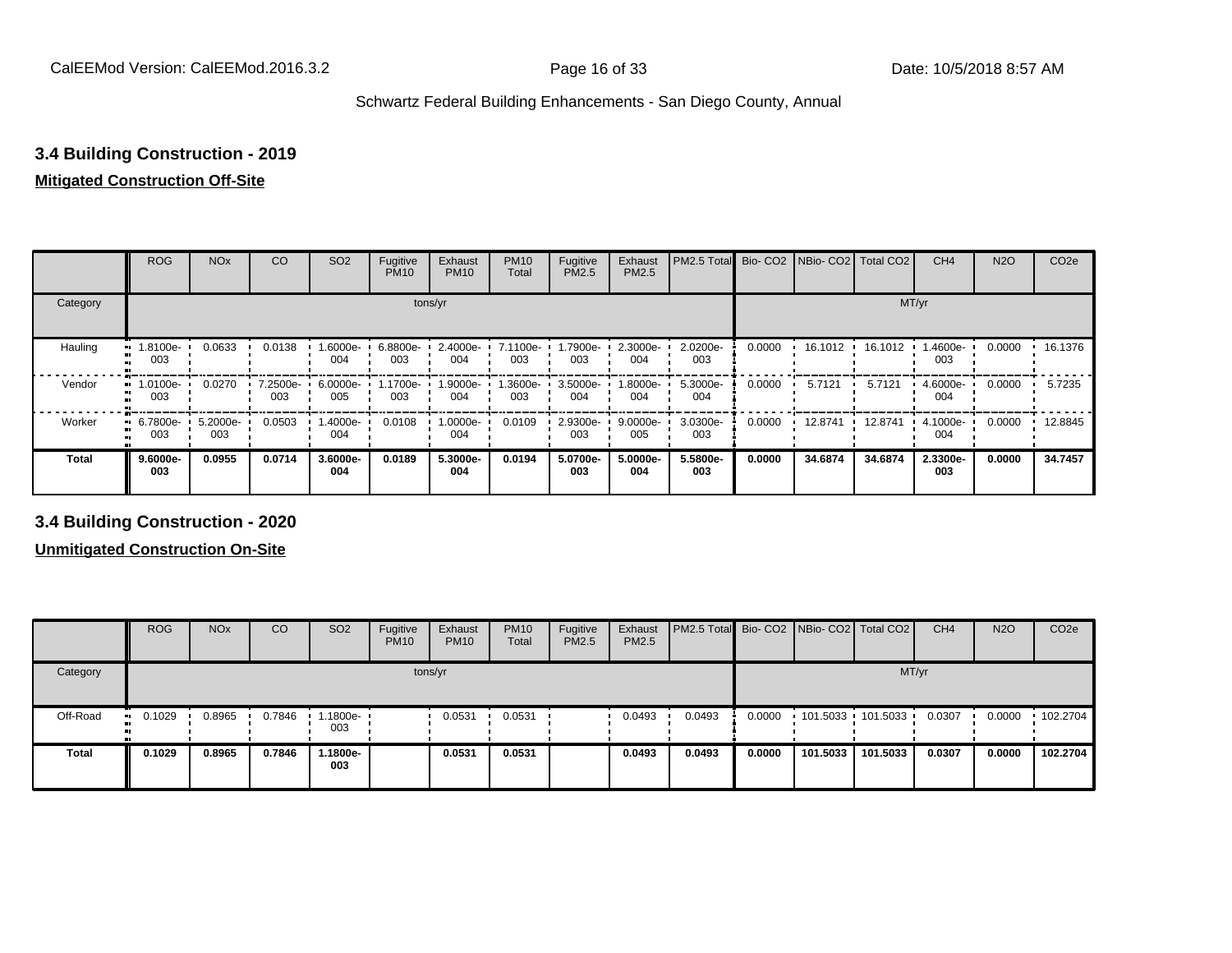## **3.4 Building Construction - 2020**

## **Unmitigated Construction Off-Site**

|              | <b>ROG</b>             | <b>NO<sub>x</sub></b> | CO     | SO <sub>2</sub> | Fugitive<br><b>PM10</b> | Exhaust<br><b>PM10</b> | <b>PM10</b><br>Total | Fugitive<br>PM2.5 | Exhaust<br>PM2.5 | PM2.5 Total Bio- CO2 NBio- CO2 Total CO2 |        |         |         | CH <sub>4</sub> | <b>N2O</b> | CO <sub>2e</sub> |
|--------------|------------------------|-----------------------|--------|-----------------|-------------------------|------------------------|----------------------|-------------------|------------------|------------------------------------------|--------|---------|---------|-----------------|------------|------------------|
| Category     |                        |                       |        |                 |                         | tons/yr                |                      |                   |                  |                                          |        |         | MT/yr   |                 |            |                  |
| Hauling      | 3.3200e-<br>ш<br>003   | 0.1182                | 0.0271 | 3.2000e-<br>004 | 9.7700e-<br>003         | 3.7000e-<br>004        | 0.0101               | 2.6000e-<br>003   | 3.6000e-<br>004  | 2.9600e-<br>003                          | 0.0000 | 32.0429 | 32.0429 | 2.8900e-<br>003 | 0.0000     | 32.1150          |
| Vendor<br>œ  | -6500e-<br>003         | 0.0493                | 0.0131 | -2000e.<br>004  | 2.8700e-<br>003         | 2.4000e-<br>004        | 3.1100e-<br>003      | 8.3000e-<br>004   | 2.3000e-<br>004  | 1.0600e-<br>003                          | 0.0000 | 11.4120 | 11.4120 | 8.7000e-<br>004 | 0.0000     | 11.4339          |
| Worker       | 0.0128<br>$\mathbf{u}$ | 9.4400e-<br>003       | 0.0926 | 2.8000e-<br>004 | 0.0278                  | 2.0000e-<br>004        | 0.0280               | 7.3700e-<br>003   | -8000e.<br>004   | 7.5600e-<br>003                          | 0.0000 | 25.0807 | 25.0807 | 7.5000e-<br>004 | 0.0000     | 25.0995          |
| <b>Total</b> | 0.0177                 | 0.1769                | 0.1328 | 7.2000e-<br>004 | 0.0404                  | 8.1000e-<br>004        | 0.0412               | 0.0108            | 7.7000e-<br>004  | 0.0116                                   | 0.0000 | 68.5356 | 68.5356 | 4.5100e-<br>003 | 0.0000     | 68.6484          |

|              | <b>ROG</b>            | <b>NO<sub>x</sub></b> | CO     | SO <sub>2</sub>   | Fugitive<br><b>PM10</b> | Exhaust<br><b>PM10</b> | <b>PM10</b><br><b>Total</b> | Fugitive<br><b>PM2.5</b> | Exhaust<br><b>PM2.5</b> | <b>PM2.5 Total</b> Bio- CO2 NBio- CO2 Total CO2 |        |          |                     | CH <sub>4</sub> | <b>N2O</b> | CO <sub>2e</sub> |
|--------------|-----------------------|-----------------------|--------|-------------------|-------------------------|------------------------|-----------------------------|--------------------------|-------------------------|-------------------------------------------------|--------|----------|---------------------|-----------------|------------|------------------|
| Category     |                       |                       |        |                   |                         | tons/yr                |                             |                          |                         |                                                 |        |          |                     | MT/yr           |            |                  |
| Off-Road     | $\blacksquare$ 0.1029 | 0.8965                | 0.7846 | 1.1800e- 1<br>003 |                         | 0.0531                 | 0.0531                      |                          | 0.0493                  | 0.0493                                          | 0.0000 |          | $101.5032$ 101.5032 | 0.0307          | 0.0000     | $\cdot$ 102.2703 |
| <b>Total</b> | 0.1029                | 0.8965                | 0.7846 | -.1800e<br>003    |                         | 0.0531                 | 0.0531                      |                          | 0.0493                  | 0.0493                                          | 0.0000 | 101.5032 | 101.5032            | 0.0307          | 0.0000     | 102.2703         |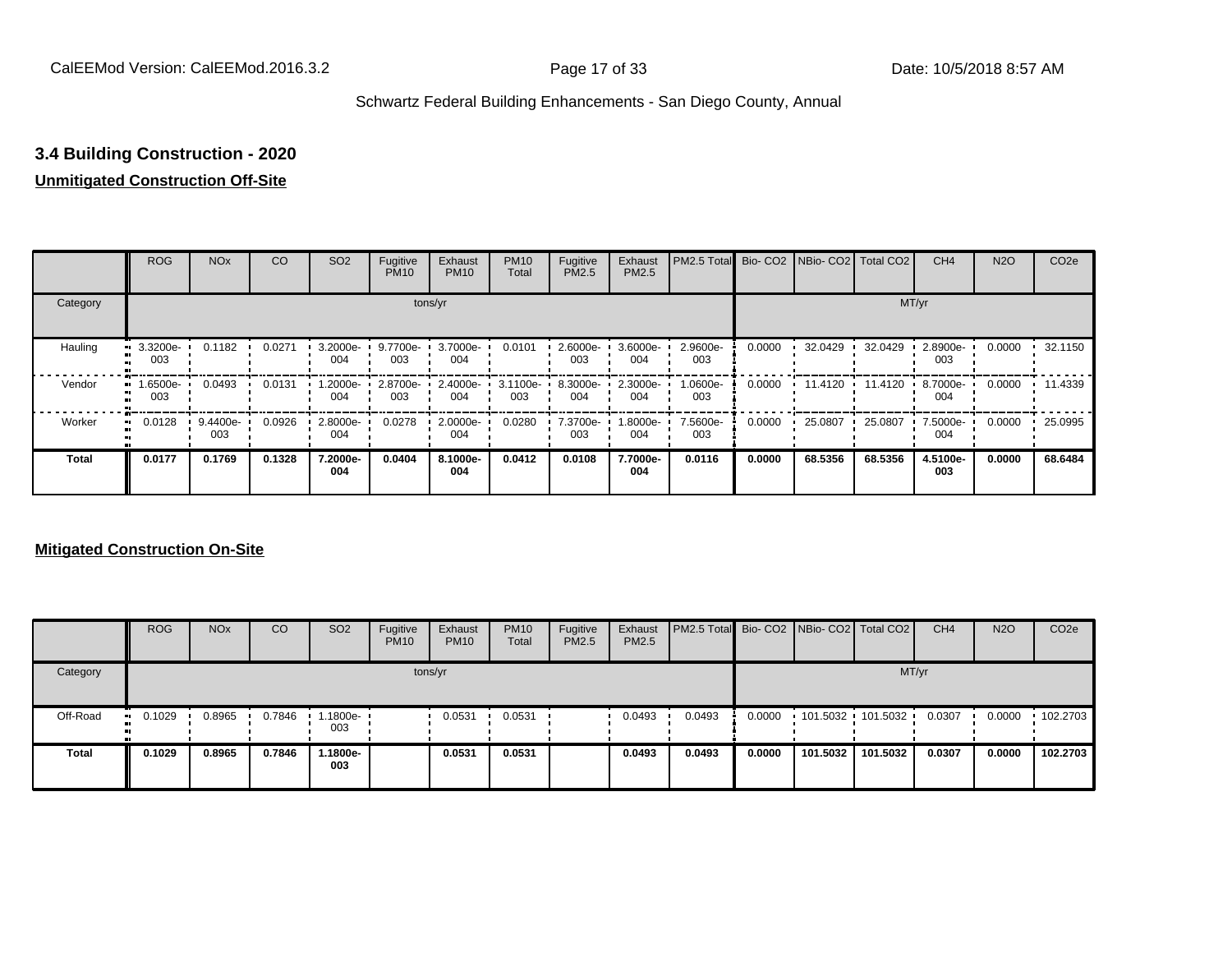## **3.4 Building Construction - 2020**

#### **Mitigated Construction Off-Site**

|              | <b>ROG</b>      | <b>NO<sub>x</sub></b> | CO     | SO <sub>2</sub> | Fugitive<br><b>PM10</b> | Exhaust<br><b>PM10</b> | <b>PM10</b><br>Total | Fugitive<br><b>PM2.5</b> | Exhaust<br>PM2.5 | PM2.5 Total Bio- CO2 NBio- CO2 Total CO2 |        |         |         | CH <sub>4</sub> | <b>N2O</b> | CO <sub>2e</sub> |
|--------------|-----------------|-----------------------|--------|-----------------|-------------------------|------------------------|----------------------|--------------------------|------------------|------------------------------------------|--------|---------|---------|-----------------|------------|------------------|
| Category     |                 |                       |        |                 |                         | tons/yr                |                      |                          |                  |                                          |        |         | MT/yr   |                 |            |                  |
| Hauling      | 3.3200e-<br>003 | 0.1182                | 0.0271 | 3.2000e-<br>004 | 7.7700e-<br>003         | 3.7000e-<br>004        | 8.1400e-<br>003      | 2.1100e-<br>003          | 3.6000e-<br>004  | 2.4700e-<br>003                          | 0.0000 | 32.0429 | 32.0429 | 2.8900e-<br>003 | 0.0000     | 32.1150          |
| Vendor<br>m  | --6500e<br>003  | 0.0493                | 0.0131 | -2000e.<br>004  | 2.3600e-<br>003         | 2.4000e-<br>004        | 2.6000e-<br>003      | 7.0000e-<br>004          | 2.3000e-<br>004  | 9.3000e-<br>004                          | 0.0000 | 11.4120 | 11.4120 | 8.7000e-<br>004 | 0.0000     | 11.4339          |
| Worker<br>m  | 0.0128          | 9.4400e-<br>003       | 0.0926 | 2.8000e-<br>004 | 0.0217                  | 2.0000e-<br>004        | 0.0219               | 5.9000e-<br>003          | -8000e.<br>004   | 6.0800e-<br>003                          | 0.0000 | 25.0807 | 25.0807 | 7.5000e-<br>004 | 0.0000     | 25.0995          |
| <b>Total</b> | 0.0177          | 0.1769                | 0.1328 | 7.2000e-<br>004 | 0.0319                  | 8.1000e-<br>004        | 0.0327               | 8.7100e-<br>003          | 7.7000e-<br>004  | 9.4800e-<br>003                          | 0.0000 | 68.5356 | 68.5356 | 4.5100e-<br>003 | 0.0000     | 68.6484          |

#### **3.5 Paving/Sidelwalk Construction - 2020**

|              | <b>ROG</b>        | <b>NO<sub>x</sub></b> | CO     | SO <sub>2</sub> | Fugitive<br><b>PM10</b> | Exhaust<br><b>PM10</b> | <b>PM10</b><br>Total | Fugitive<br><b>PM2.5</b> | Exhaust<br><b>PM2.5</b> | PM2.5 Total Bio- CO2 NBio- CO2 Total CO2 |        |         |         | CH <sub>4</sub> | <b>N2O</b> | CO <sub>2e</sub> |
|--------------|-------------------|-----------------------|--------|-----------------|-------------------------|------------------------|----------------------|--------------------------|-------------------------|------------------------------------------|--------|---------|---------|-----------------|------------|------------------|
| Category     |                   |                       |        |                 |                         | tons/yr                |                      |                          |                         |                                          |        |         | MT/yr   |                 |            |                  |
| Off-Road     | 0.0280            | 0.2504                | 0.2237 | 3.3000e-<br>004 |                         | 0.0159                 | 0.0159               |                          | 0.0147                  | 0.0147                                   | 0.0000 | 27.7691 | 27.7691 | 8.0000e-<br>003 | 0.0000     | 27.9691          |
| Paving       | $9.4000e-$<br>004 |                       |        |                 |                         | 0.0000                 | 0.0000               |                          | 0.0000                  | 0.0000                                   | 0.0000 | 0.0000  | 0.0000  | 0.0000          | 0.0000     | 0.0000           |
| <b>Total</b> | 0.0290            | 0.2504                | 0.2237 | 3.3000e-<br>004 |                         | 0.0159                 | 0.0159               |                          | 0.0147                  | 0.0147                                   | 0.0000 | 27.7691 | 27.7691 | 8.0000e-<br>003 | 0.0000     | 27.9691          |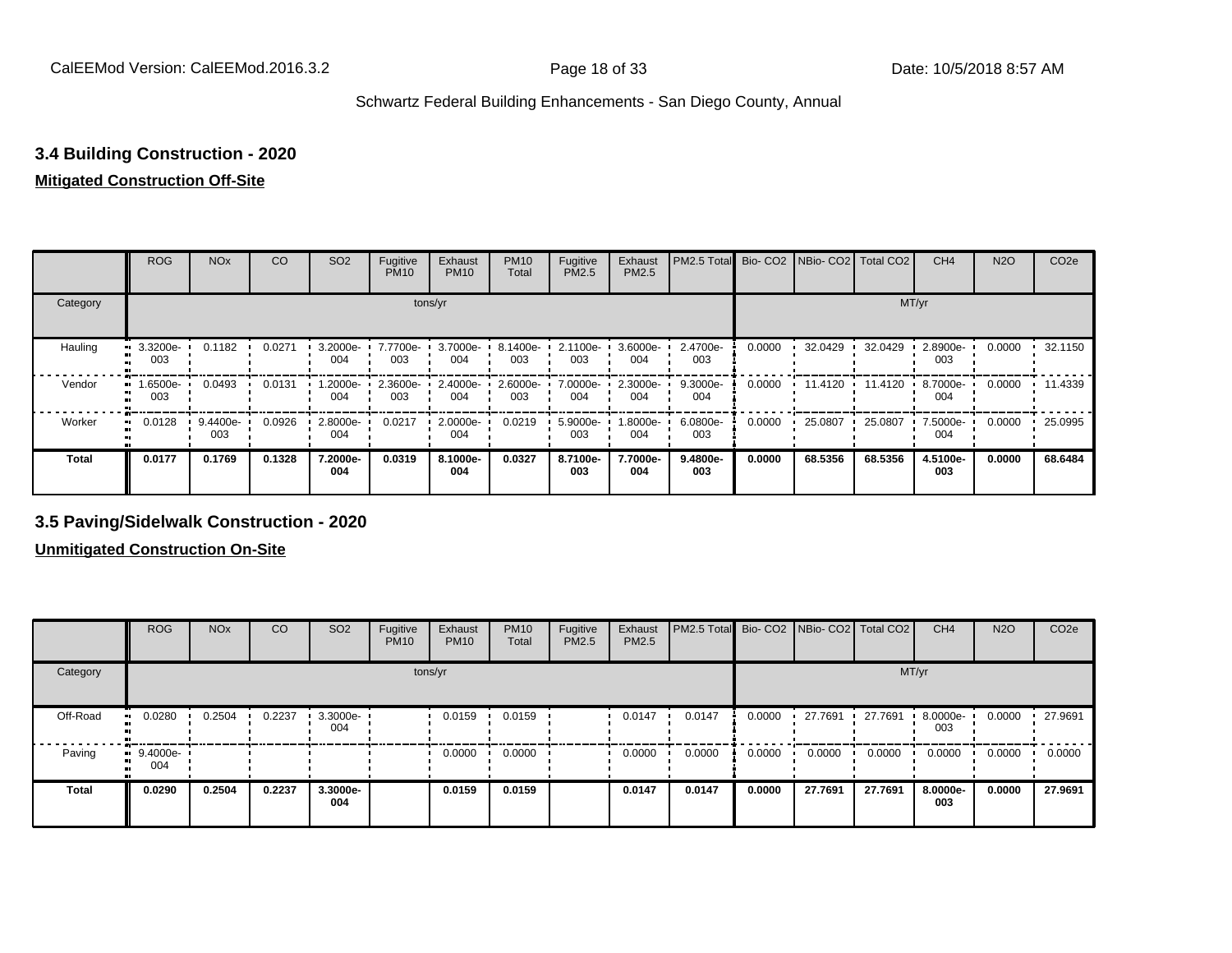## **3.5 Paving/Sidelwalk Construction - 2020**

#### **Unmitigated Construction Off-Site**

|          | <b>ROG</b>      | <b>NO<sub>x</sub></b> | CO              | SO <sub>2</sub> | Fugitive<br><b>PM10</b> | Exhaust<br><b>PM10</b> | <b>PM10</b><br>Total | Fugitive<br><b>PM2.5</b> | Exhaust<br>PM2.5 | PM2.5 Total Bio- CO2 NBio- CO2 Total CO2 |        |         |         | CH <sub>4</sub> | <b>N2O</b> | CO <sub>2e</sub> |
|----------|-----------------|-----------------------|-----------------|-----------------|-------------------------|------------------------|----------------------|--------------------------|------------------|------------------------------------------|--------|---------|---------|-----------------|------------|------------------|
| Category |                 |                       |                 |                 |                         | tons/yr                |                      |                          |                  |                                          |        |         |         | MT/yr           |            |                  |
| Hauling  | 4.1600e-<br>003 | 0.1479                | 0.0339          | 4.0000e-<br>004 | 8.9000e-<br>003         | 4.7000e-<br>004        | 9.3600e-<br>003      | 2.4400e-<br>003          | 4.5000e-<br>004  | 2.8900e-<br>003                          | 0.0000 | 40.1049 | 40.1049 | 3.6100e-<br>003 | 0.0000     | 40.1952          |
| Vendor   | 3.7000e-<br>004 | 0.0111                | 2.9500e-<br>003 | 3.0000e-<br>005 | 6.5000e-<br>004         | 5.0000e-<br>005        | 7.0000e-<br>004      | 1.9000e-<br>004          | 5.0000e-<br>005  | 2.4000e-<br>004                          | 0.0000 | 2.5727  | 2.5727  | 2.0000e-<br>004 | 0.0000     | 2.5776           |
| Worker   | 4.7900e-<br>003 | 3.5500e-<br>003       | 0.0348          | -.0000e<br>004  | 0.0104                  | 7.0000e-<br>005        | 0.0105               | 2.7700e-<br>003          | 7.0000e-<br>005  | 2.8400e-<br>003                          | 0.0000 | 9.4234  | 9.4234  | 2.8000e-<br>004 | 0.0000     | 9.4305           |
| Total    | 9.3200e-<br>003 | 0.1626                | 0.0716          | 5.3000e-<br>004 | 0.0200                  | 5.9000e-<br>004        | 0.0206               | 5.4000e-<br>003          | 5.7000e-<br>004  | 5.9700e-<br>003                          | 0.0000 | 52.1010 | 52.1010 | 4.0900e-<br>003 | 0.0000     | 52.2033          |

|              | <b>ROG</b>        | <b>NO<sub>x</sub></b> | CO     | SO <sub>2</sub> | Fugitive<br><b>PM10</b> | Exhaust<br><b>PM10</b> | <b>PM10</b><br>Total | Fugitive<br><b>PM2.5</b> | Exhaust<br>PM2.5 | <b>PM2.5 Total</b> Bio- CO2 NBio- CO2 Total CO2 |        |         |         | CH <sub>4</sub> | <b>N2O</b> | CO <sub>2e</sub> |
|--------------|-------------------|-----------------------|--------|-----------------|-------------------------|------------------------|----------------------|--------------------------|------------------|-------------------------------------------------|--------|---------|---------|-----------------|------------|------------------|
| Category     |                   |                       |        |                 | tons/yr                 |                        |                      |                          |                  |                                                 |        |         | MT/yr   |                 |            |                  |
| Off-Road     | 0.0280<br>. .     | 0.2504                | 0.2237 | 3.3000e-<br>004 |                         | 0.0159                 | 0.0159               |                          | 0.0147           | 0.0147                                          | 0.0000 | 27.7691 | 27.7691 | 8.0000e-<br>003 | 0.0000     | 27.9691          |
| Paving       | $9.4000e-$<br>004 |                       |        |                 |                         | 0.0000                 | 0.0000               |                          | 0.0000           | 0.0000                                          | 0.0000 | 0.0000  | 0.0000  | 0.0000          | 0.0000     | 0.0000           |
| <b>Total</b> | 0.0290            | 0.2504                | 0.2237 | 3.3000e-<br>004 |                         | 0.0159                 | 0.0159               |                          | 0.0147           | 0.0147                                          | 0.0000 | 27.7691 | 27.7691 | 8.0000e-<br>003 | 0.0000     | 27.9691          |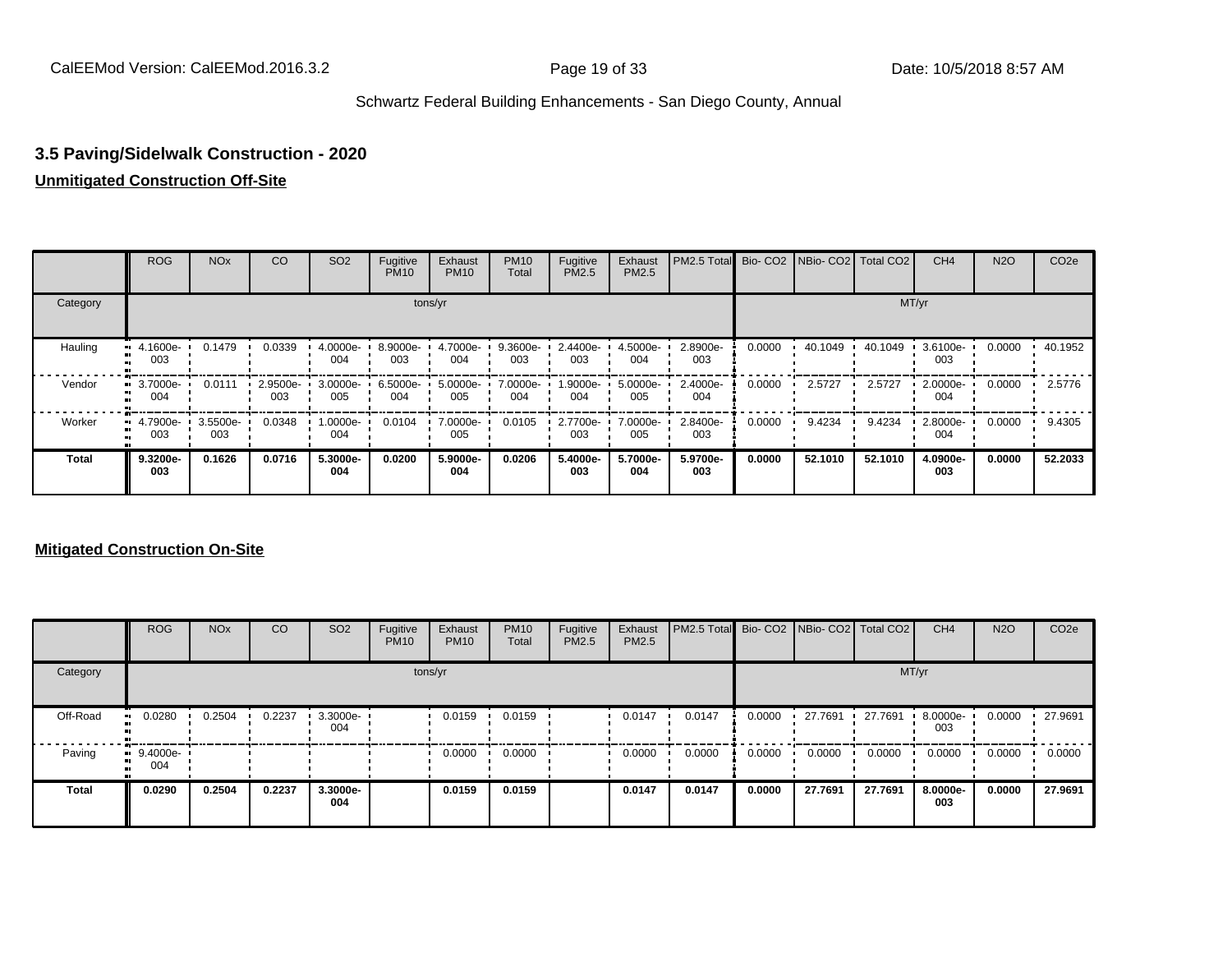## **3.5 Paving/Sidelwalk Construction - 2020**

#### **Mitigated Construction Off-Site**

|              | <b>ROG</b>           | <b>NO<sub>x</sub></b> | CO              | SO <sub>2</sub> | Fugitive<br><b>PM10</b> | Exhaust<br><b>PM10</b> | <b>PM10</b><br>Total | Fugitive<br><b>PM2.5</b> | Exhaust<br>PM2.5 | PM2.5 Total Bio- CO2 NBio- CO2 Total CO2 |        |         |         | CH <sub>4</sub> | <b>N2O</b> | CO <sub>2e</sub> |
|--------------|----------------------|-----------------------|-----------------|-----------------|-------------------------|------------------------|----------------------|--------------------------|------------------|------------------------------------------|--------|---------|---------|-----------------|------------|------------------|
| Category     |                      |                       |                 |                 |                         | tons/yr                |                      |                          |                  |                                          |        |         | MT/yr   |                 |            |                  |
| Hauling      | 4.1600e-<br>ш<br>003 | 0.1479                | 0.0339          | 4.0000e-<br>004 | 7.2300e-<br>003         | 4.7000e-<br>004        | 7.6900e-<br>003      | 2.0300e-<br>003          | 4.5000e-<br>004  | 2.4800e-<br>003                          | 0.0000 | 40.1049 | 40.1049 | 3.6100e-<br>003 | 0.0000     | 40.1952          |
| Vendor       | 3.7000e-<br>ш<br>004 | 0.0111                | 2.9500e-<br>003 | 3.0000e-<br>005 | 5.3000e-<br>004         | 5.0000e-<br>005        | 5.9000e-<br>004      | 1.6000e-<br>004          | 5.0000e-<br>005  | 2.1000e-<br>004                          | 0.0000 | 2.5727  | 2.5727  | 2.0000e-<br>004 | 0.0000     | 2.5776           |
| Worker       | 4.7900e-<br>003      | 3.5500e-<br>003       | 0.0348          | -:0000e<br>004  | 8.1700e-<br>003         | 7.0000e-<br>005        | 8.2400e-<br>003      | 2.2200e-<br>003          | 7.0000e-<br>005  | 2.2900e-<br>003                          | 0.0000 | 9.4234  | 9.4234  | 2.8000e-<br>004 | 0.0000     | 9.4305           |
| <b>Total</b> | 9.3200e-<br>003      | 0.1626                | 0.0716          | 5.3000e-<br>004 | 0.0159                  | 5.9000e-<br>004        | 0.0165               | 4.4100e-<br>003          | 5.7000e-<br>004  | 4.9800e-<br>003                          | 0.0000 | 52.1010 | 52.1010 | 4.0900e-<br>003 | 0.0000     | 52.2033          |

**3.6 Architectural Finishes - 2020**

|                 | <b>ROG</b>        | <b>NO<sub>x</sub></b> | CO     | SO <sub>2</sub> | Fugitive<br><b>PM10</b> | Exhaust<br><b>PM10</b>       | <b>PM10</b><br>Total | Fugitive<br><b>PM2.5</b> | Exhaust<br><b>PM2.5</b> | PM2.5 Total Bio- CO2 NBio- CO2 Total CO2 |        |         |         | CH <sub>4</sub> | <b>N2O</b> | CO <sub>2e</sub> |
|-----------------|-------------------|-----------------------|--------|-----------------|-------------------------|------------------------------|----------------------|--------------------------|-------------------------|------------------------------------------|--------|---------|---------|-----------------|------------|------------------|
| Category        |                   |                       |        |                 |                         | tons/yr                      |                      |                          |                         |                                          |        |         | MT/yr   |                 |            |                  |
| Archit. Coating | 3.0900e-<br>003   |                       |        |                 |                         | 0.0000                       | 0.0000               |                          | 0.0000                  | 0.0000                                   | 0.0000 | 0.0000  | 0.0000  | 0.0000          | 0.0000     | 0.0000           |
| Off-Road        | $9.2700e-$<br>003 | 0.0815                | 0.0843 | 1.2000e-<br>004 |                         | $: 5.4700e - 5.4700e$<br>003 | 003                  |                          | 5.1400e-<br>003         | 5.1400e-<br>003                          | 0.0000 | 10.3925 | 10.3925 | 2.6100e-<br>003 | 0.0000     | 10.4577          |
| <b>Total</b>    | 0.0124            | 0.0815                | 0.0843 | 1.2000e-<br>004 |                         | 5.4700e-<br>003              | 5.4700e-<br>003      |                          | 5.1400e-<br>003         | 5.1400e-<br>003                          | 0.0000 | 10.3925 | 10.3925 | 2.6100e-<br>003 | 0.0000     | 10.4577          |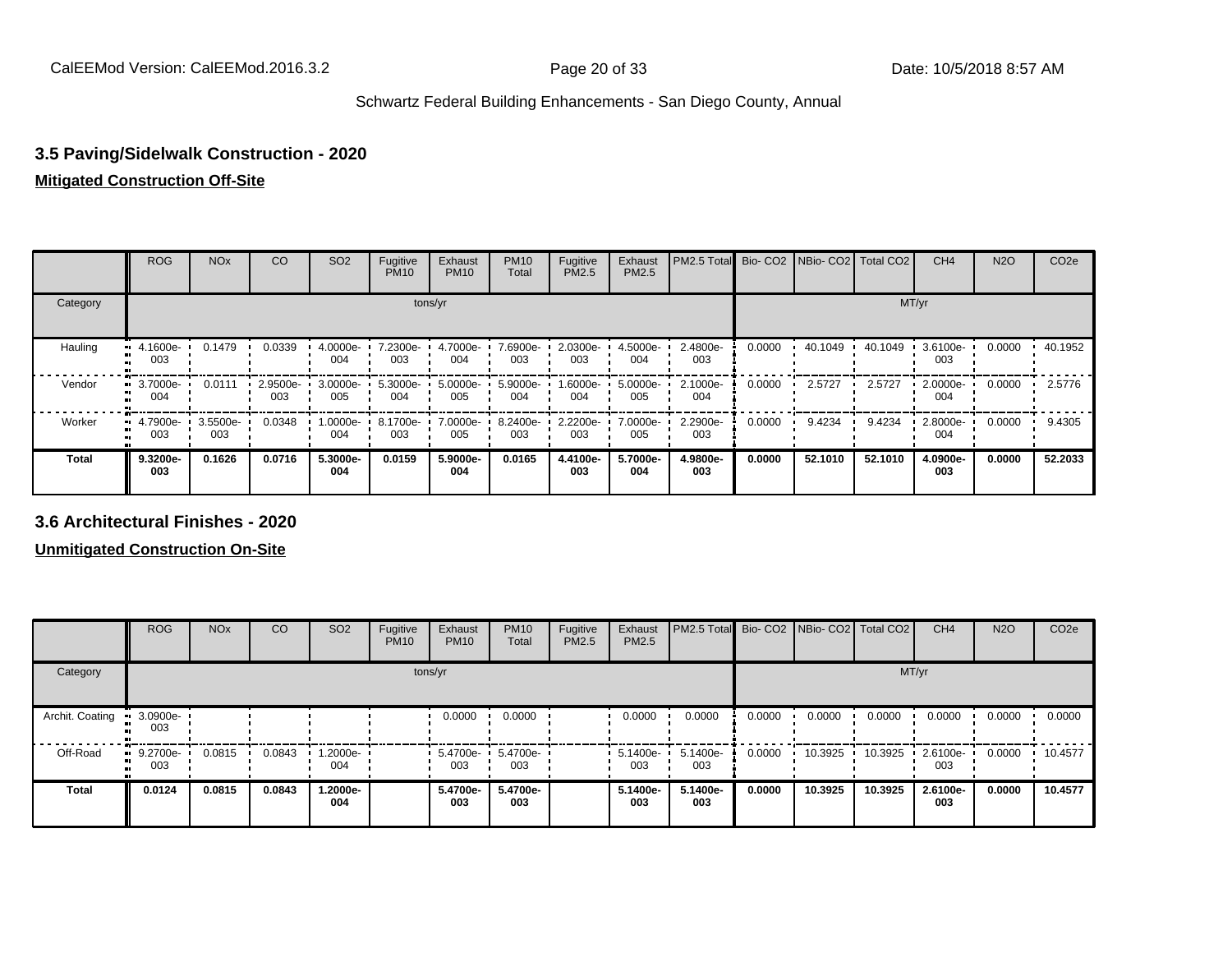## **3.6 Architectural Finishes - 2020**

#### **Unmitigated Construction Off-Site**

|              | <b>ROG</b>                   | <b>NO<sub>x</sub></b> | CO             | SO <sub>2</sub> | Fugitive<br><b>PM10</b> | Exhaust<br><b>PM10</b> | <b>PM10</b><br>Total | Fugitive<br><b>PM2.5</b> | Exhaust<br>PM2.5 | PM2.5 Total        |        | Bio- CO2 NBio- CO2 Total CO2 |        | CH <sub>4</sub> | <b>N2O</b> | CO <sub>2e</sub> |
|--------------|------------------------------|-----------------------|----------------|-----------------|-------------------------|------------------------|----------------------|--------------------------|------------------|--------------------|--------|------------------------------|--------|-----------------|------------|------------------|
| Category     |                              |                       |                |                 |                         | tons/yr                |                      |                          |                  |                    |        |                              |        | MT/yr           |            |                  |
| Hauling      | 0.0000                       | 0.0000                | 0.0000         | 0.0000          | 0.0000                  | 0.0000                 | 0.0000               | 0.0000                   | 0.0000           | 0.0000             | 0.0000 | 0.0000                       | 0.0000 | 0.0000          | 0.0000     | 0.0000           |
| Vendor<br>œ  | -.4000e<br>004               | 4.1000e-<br>003       | -0900e-<br>003 | 1.0000e-<br>005 | 2.4000e-<br>004         | 2.0000e-<br>005        | 2.6000e-<br>004      | 7.0000e-<br>005          | 2.0000e-<br>005  | $9.0000e -$<br>005 | 0.0000 | 0.9499                       | 0.9499 | 7.0000e-<br>005 | 0.0000     | 0.9517           |
| Worker       | 1.7700e-<br>$\bullet$<br>003 | 1.3100e-<br>003       | 0.0128         | 4.0000e-<br>005 | 3.8500e-<br>003         | 3.0000e-<br>005        | 3.8800e-<br>003      | 1.0200e-<br>003          | 3.0000e-<br>005  | 1.0500e-<br>003    | 0.0000 | 3.4794                       | 3.4794 | 1.0000e-<br>004 | 0.0000     | 3.4820           |
| <b>Total</b> | 1.9100e-<br>003              | 5.4100e-<br>003       | 0.0139         | 5.0000e-<br>005 | 4.0900e-<br>003         | 5.0000e-<br>005        | 4.1400e-<br>003      | 1.0900e-<br>003          | 5.0000e-<br>005  | 1.1400e-<br>003    | 0.0000 | 4.4293                       | 4.4293 | 1.7000e-<br>004 | 0.0000     | 4.4337           |

|                 | <b>ROG</b>         | <b>NO<sub>x</sub></b> | CO     | SO <sub>2</sub>  | Fugitive<br><b>PM10</b> | Exhaust<br><b>PM10</b> | <b>PM10</b><br>Total | Fugitive<br><b>PM2.5</b> | Exhaust<br><b>PM2.5</b> | PM2.5 Total Bio- CO2 NBio- CO2 Total CO2 |        |         |         | CH <sub>4</sub> | <b>N2O</b> | CO <sub>2e</sub> |
|-----------------|--------------------|-----------------------|--------|------------------|-------------------------|------------------------|----------------------|--------------------------|-------------------------|------------------------------------------|--------|---------|---------|-----------------|------------|------------------|
| Category        |                    |                       |        |                  |                         | tons/yr                |                      |                          |                         |                                          |        |         |         | MT/yr           |            |                  |
| Archit. Coating | 3.0900e-<br>003    |                       |        |                  |                         | 0.0000                 | 0.0000               |                          | 0.0000                  | 0.0000                                   | 0.0000 | 0.0000  | 0.0000  | 0.0000          | 0.0000     | 0.0000           |
| Off-Road        | $-9.2700e-$<br>003 | 0.0815                | 0.0843 | --2000e.l<br>004 |                         | 5.4700e-<br>003        | 5.4700e-<br>003      |                          | $-5.1400e-$<br>003      | 5.1400e-<br>003                          | 0.0000 | 10.3925 | 10.3925 | 2.6100e-<br>003 | 0.0000     | 10.4577          |
| <b>Total</b>    | 0.0124             | 0.0815                | 0.0843 | -2000e.<br>004   |                         | 5.4700e-<br>003        | 5.4700e-<br>003      |                          | 5.1400e-<br>003         | 5.1400e-<br>003                          | 0.0000 | 10.3925 | 10.3925 | 2.6100e-<br>003 | 0.0000     | 10.4577          |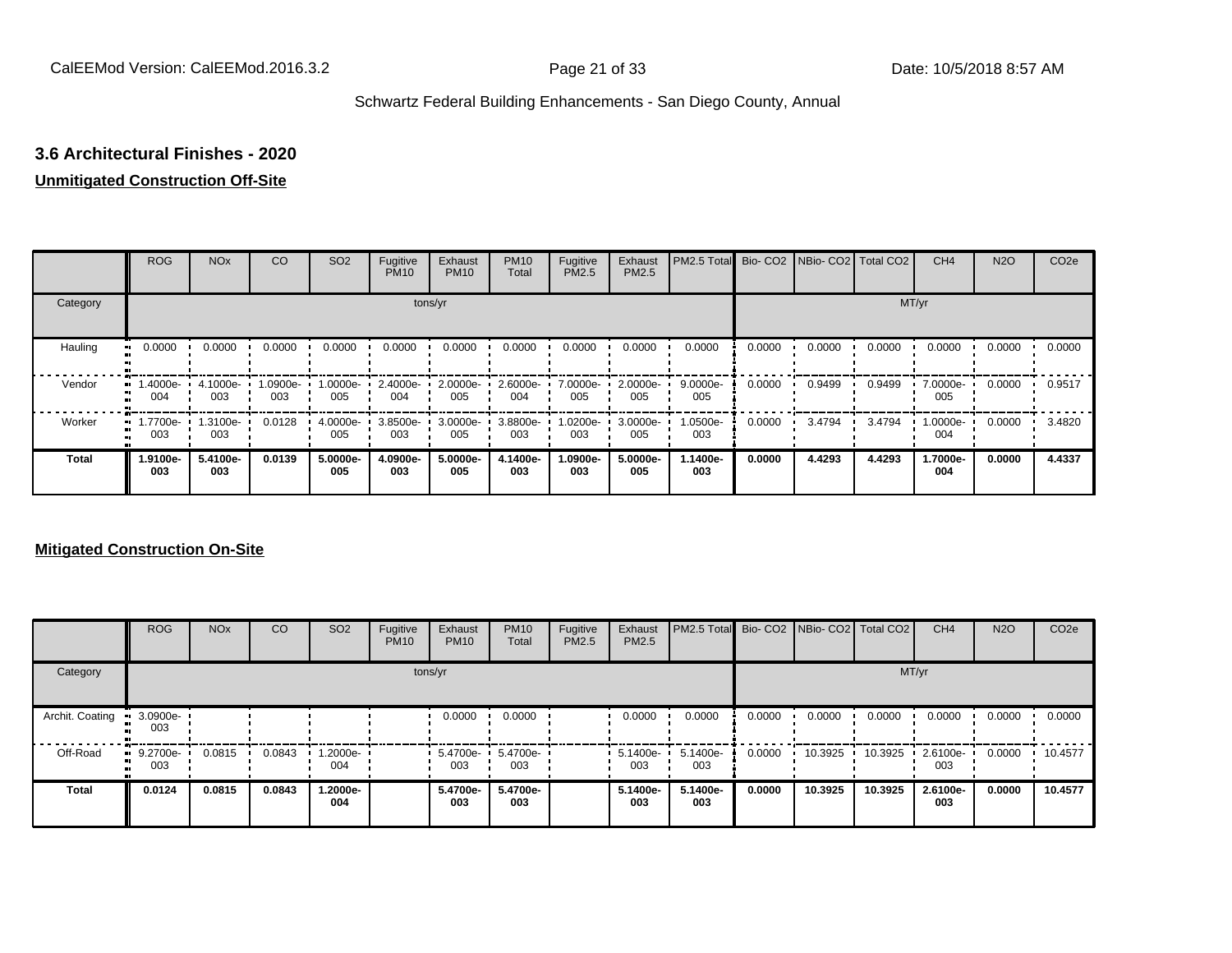## **3.6 Architectural Finishes - 2020**

#### **Mitigated Construction Off-Site**

|                     | <b>ROG</b>      | <b>NO<sub>x</sub></b> | CO              | SO <sub>2</sub> | Fugitive<br><b>PM10</b> | Exhaust<br><b>PM10</b> | <b>PM10</b><br>Total | Fugitive<br>PM2.5 | Exhaust<br>PM2.5 | PM2.5 Total       |        | Bio- CO2 NBio- CO2 Total CO2 |        | CH <sub>4</sub> | <b>N2O</b> | CO <sub>2e</sub> |
|---------------------|-----------------|-----------------------|-----------------|-----------------|-------------------------|------------------------|----------------------|-------------------|------------------|-------------------|--------|------------------------------|--------|-----------------|------------|------------------|
| Category            |                 |                       |                 |                 | tons/yr                 |                        |                      |                   |                  |                   |        |                              | MT/yr  |                 |            |                  |
| Hauling<br>81       | 0.0000          | 0.0000                | 0.0000          | 0.0000          | 0.0000                  | 0.0000                 | 0.0000               | 0.0000            | 0.0000           | 0.0000            | 0.0000 | 0.0000                       | 0.0000 | 0.0000          | 0.0000     | 0.0000           |
| Vendor              | .4000e-<br>004  | 4.1000e-<br>003       | 1.0900e-<br>003 | 1.0000e-<br>005 | 2.0000e-<br>004         | 2.0000e-<br>005        | 2.2000e-<br>004      | 6.0000e-<br>005   | 2.0000e-<br>005  | 8.0000e-<br>005   | 0.0000 | 0.9499                       | 0.9499 | 7.0000e-<br>005 | 0.0000     | 0.9517           |
| Worker<br>$\bullet$ | -7700e.<br>003  | 1.3100e-<br>003       | 0.0128          | 4.0000e-<br>005 | $3.0200e -$<br>003      | 3.0000e-<br>005        | 3.0400e-<br>003      | 8.2000e-<br>004   | 3.0000e-<br>005  | 8.4000e-<br>004   | 0.0000 | 3.4794                       | 3.4794 | 1.0000e-<br>004 | 0.0000     | 3.4820           |
| <b>Total</b>        | 1.9100e-<br>003 | 5.4100e-<br>003       | 0.0139          | 5.0000e-<br>005 | 3.2200e-<br>003         | 5.0000e-<br>005        | 3.2600e-<br>003      | 8.8000e-<br>004   | 5.0000e-<br>005  | $9.2000e-$<br>004 | 0.0000 | 4.4293                       | 4.4293 | 1.7000e-<br>004 | 0.0000     | 4.4337           |

**3.6 Architectural Finishes - 2021**

|                       | <b>ROG</b>          | <b>NO<sub>x</sub></b> | CO     | SO <sub>2</sub>     | Fugitive<br><b>PM10</b> | Exhaust<br><b>PM10</b> | <b>PM10</b><br>Total | Fugitive<br><b>PM2.5</b> | Exhaust<br><b>PM2.5</b> | PM2.5 Total Bio- CO2 NBio- CO2 Total CO2 |        |         |         | CH <sub>4</sub> | <b>N2O</b> | CO <sub>2e</sub> |
|-----------------------|---------------------|-----------------------|--------|---------------------|-------------------------|------------------------|----------------------|--------------------------|-------------------------|------------------------------------------|--------|---------|---------|-----------------|------------|------------------|
| Category              |                     |                       |        |                     |                         | tons/yr                |                      |                          |                         |                                          |        |         | MT/yr   |                 |            |                  |
| Archit. Coating<br>-- | 7.8600e-<br>003     |                       |        |                     |                         | 0.0000                 | 0.0000               |                          | 0.0000                  | 0.0000                                   | 0.0000 | 0.0000  | 0.0000  | 0.0000          | 0.0000     | 0.0000           |
| Off-Road              | 0.0212<br>$\bullet$ | 0.1873                | 0.2123 | $-3.0000e -$<br>004 |                         | 0.0118                 | 0.0118               |                          | 0.0111                  | 0.0111                                   | 0.0000 | 26.4197 | 26.4197 | 6.5600e-<br>003 | 0.0000     | 26.5837          |
| <b>Total</b>          | 0.0290              | 0.1873                | 0.2123 | 3.0000e-<br>004     |                         | 0.0118                 | 0.0118               |                          | 0.0111                  | 0.0111                                   | 0.0000 | 26.4197 | 26.4197 | 6.5600e-<br>003 | 0.0000     | 26.5837          |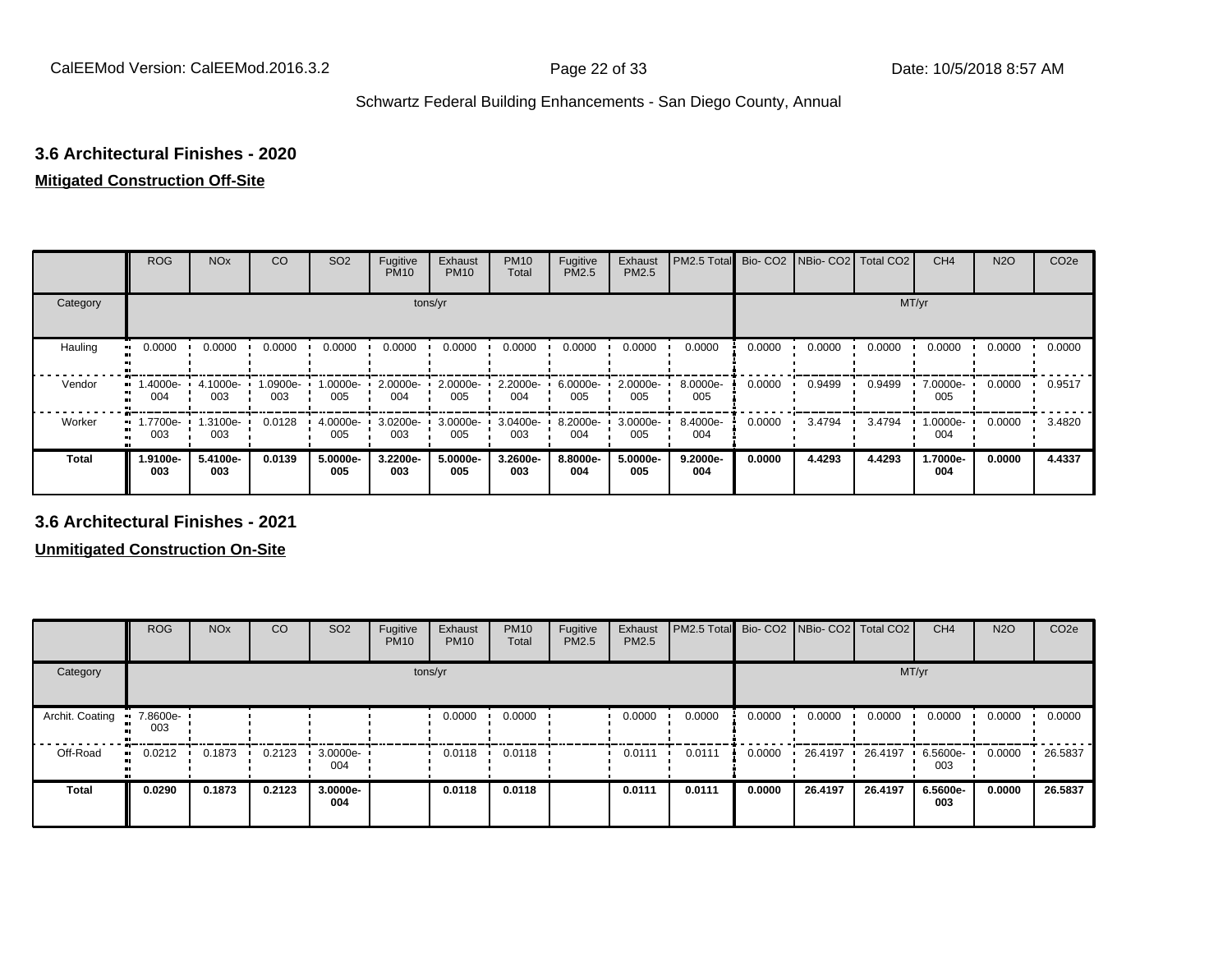## **3.6 Architectural Finishes - 2021**

#### **Unmitigated Construction Off-Site**

|              | <b>ROG</b>            | <b>NO<sub>x</sub></b> | CO              | SO <sub>2</sub>    | Fugitive<br><b>PM10</b> | Exhaust<br><b>PM10</b> | <b>PM10</b><br>Total | Fugitive<br><b>PM2.5</b> | Exhaust<br>PM2.5 | PM2.5 Total     |        | Bio- CO2   NBio- CO2   Total CO2 |         | CH <sub>4</sub> | <b>N2O</b> | CO <sub>2e</sub> |
|--------------|-----------------------|-----------------------|-----------------|--------------------|-------------------------|------------------------|----------------------|--------------------------|------------------|-----------------|--------|----------------------------------|---------|-----------------|------------|------------------|
| Category     |                       |                       |                 |                    |                         | tons/yr                |                      |                          |                  |                 |        |                                  |         | MT/yr           |            |                  |
| Hauling      | 0.0000<br>œ           | 0.0000                | 0.0000          | 0.0000             | 0.0000                  | 0.0000                 | 0.0000               | 0.0000                   | 0.0000           | 0.0000          | 0.0000 | 0.0000                           | 0.0000  | 0.0000          | 0.0000     | 0.0000           |
| Vendor       | 2.8000e-<br>п.<br>004 | 9.4000e-<br>003       | 2.5100e-<br>003 | 2.0000e-<br>005    | 6.1000e-<br>004         | 2.0000e-<br>005        | 6.3000e-<br>004      | 1.8000e-<br>004          | 2.0000e-<br>005  | 1.9000e-<br>004 | 0.0000 | 2.3922                           | 2.3922  | 1.8000e-<br>004 | 0.0000     | 2.3966           |
| Worker       | 4.2400e-<br>œ<br>003  | 3.0300e-<br>003       | 0.0305          | $9.0000e -$<br>005 | 9.7800e-<br>003         | 7.0000e-<br>005        | 9.8500e-<br>003      | 2.6000e-<br>003          | 6.0000e-<br>005  | 2.6600e-<br>003 | 0.0000 | 8.5464                           | 8.5464  | 2.4000e-<br>004 | 0.0000     | 8.5525           |
| <b>Total</b> | 4.5200e-<br>003       | 0.0124                | 0.0330          | 1.1000e-<br>004    | 0.0104                  | $9.0000e -$<br>005     | 0.0105               | 2.7800e-<br>003          | 8.0000e-<br>005  | 2.8500e-<br>003 | 0.0000 | 10.9386                          | 10.9386 | 4.2000e-<br>004 | 0.0000     | 10.9491          |

|                 | <b>ROG</b>           | <b>NO<sub>x</sub></b> | CO     | SO <sub>2</sub> | Fugitive<br><b>PM10</b> | Exhaust<br><b>PM10</b> | <b>PM10</b><br>Total | Fugitive<br><b>PM2.5</b> | Exhaust<br><b>PM2.5</b> | <b>PM2.5 Total</b> Bio- CO2 NBio- CO2 Total CO2 |        |         |         | CH <sub>4</sub> | <b>N2O</b> | CO <sub>2e</sub> |
|-----------------|----------------------|-----------------------|--------|-----------------|-------------------------|------------------------|----------------------|--------------------------|-------------------------|-------------------------------------------------|--------|---------|---------|-----------------|------------|------------------|
| Category        |                      |                       |        |                 |                         | tons/yr                |                      |                          |                         |                                                 |        |         | MT/yr   |                 |            |                  |
| Archit. Coating | 7.8600e-<br>003      |                       |        |                 |                         | 0.0000                 | 0.0000               |                          | 0.0000                  | 0.0000                                          | 0.0000 | 0.0000  | 0.0000  | 0.0000          | 0.0000     | 0.0000           |
| Off-Road        | 0.0212<br><b>COL</b> | 0.1873                | 0.2123 | 3.0000e-<br>004 |                         | 0.0118                 | 0.0118               |                          | 0.0111                  | 0.0111                                          | 0.0000 | 26.4197 | 26.4197 | 6.5600e-<br>003 | 0.0000     | 26.5837          |
| <b>Total</b>    | 0.0290               | 0.1873                | 0.2123 | 3.0000e-<br>004 |                         | 0.0118                 | 0.0118               |                          | 0.0111                  | 0.0111                                          | 0.0000 | 26.4197 | 26.4197 | 6.5600e-<br>003 | 0.0000     | 26.5837          |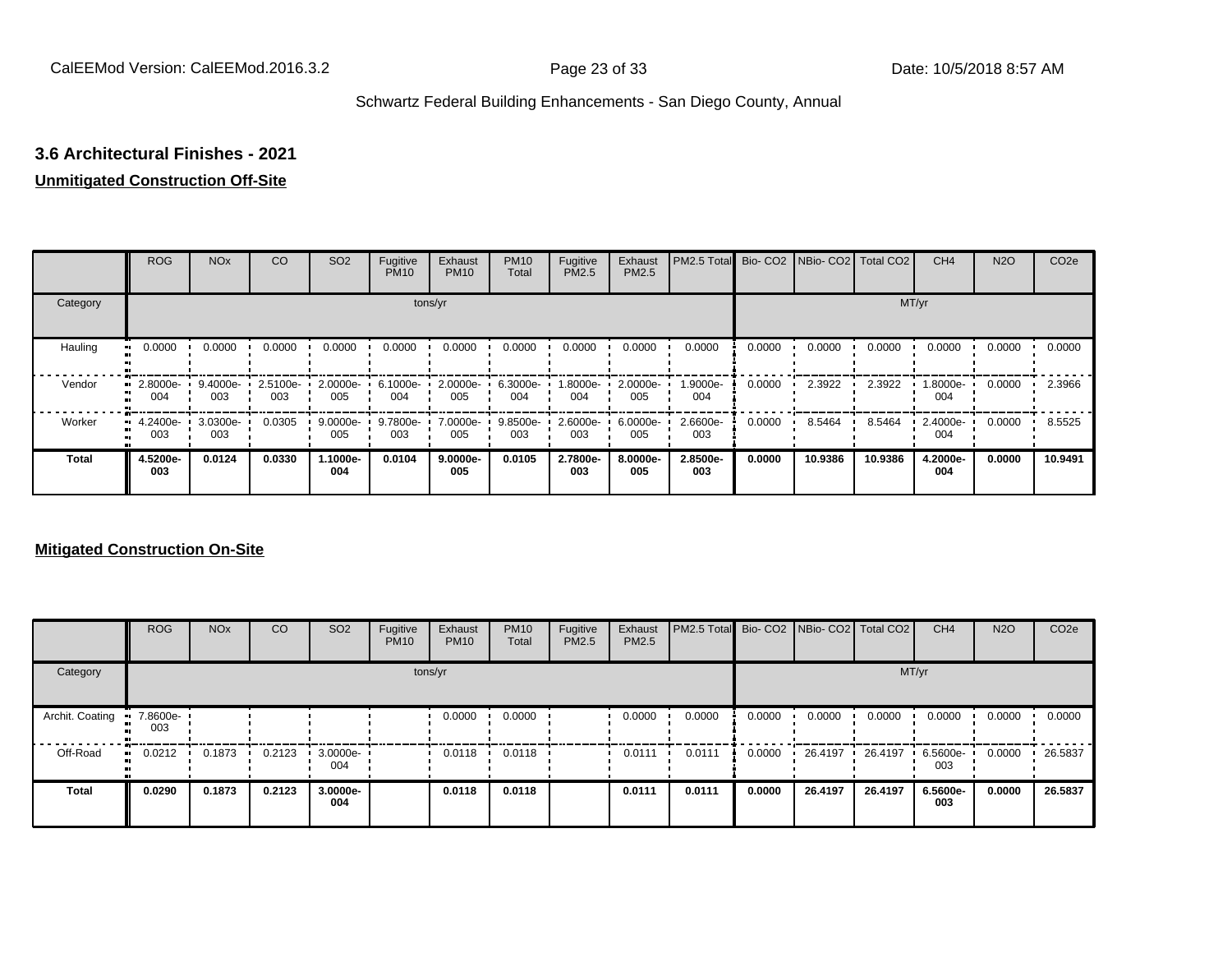## **3.6 Architectural Finishes - 2021**

#### **Mitigated Construction Off-Site**

|              | <b>ROG</b>              | <b>NO<sub>x</sub></b> | CO              | SO <sub>2</sub> | Fugitive<br><b>PM10</b> | Exhaust<br><b>PM10</b> | <b>PM10</b><br>Total | Fugitive<br>PM2.5 | Exhaust<br>PM2.5 | PM2.5 Total     |        | Bio- CO2   NBio- CO2   Total CO2 |         | CH <sub>4</sub> | <b>N2O</b> | CO <sub>2e</sub> |
|--------------|-------------------------|-----------------------|-----------------|-----------------|-------------------------|------------------------|----------------------|-------------------|------------------|-----------------|--------|----------------------------------|---------|-----------------|------------|------------------|
| Category     |                         |                       |                 |                 |                         | tons/yr                |                      |                   |                  |                 |        |                                  | MT/yr   |                 |            |                  |
| Hauling      | 0.0000<br>ш             | 0.0000                | 0.0000          | 0.0000          | 0.0000                  | 0.0000                 | 0.0000               | 0.0000            | 0.0000           | 0.0000          | 0.0000 | 0.0000                           | 0.0000  | 0.0000          | 0.0000     | 0.0000           |
| Vendor       | 2.8000e-<br>004         | 9.4000e-<br>003       | 2.5100e-<br>003 | 2.0000e-<br>005 | 5.0000e-<br>004         | 2.0000e-<br>005        | 5.2000e-<br>004      | 1.5000e-<br>004   | 2.0000e-<br>005  | 1.7000e-<br>004 | 0.0000 | 2.3922                           | 2.3922  | 1.8000e-<br>004 | 0.0000     | 2.3966           |
| Worker       | $\cdot$ 4.2400e-<br>003 | 3.0300e-<br>003       | 0.0305          | 9.0000e-<br>005 | 7.6700e-<br>003         | 7.0000e-<br>005        | 7.7300e-<br>003      | 2.0800e-<br>003   | 6.0000e-<br>005  | 2.1400e-<br>003 | 0.0000 | 8.5464                           | 8.5464  | 2.4000e-<br>004 | 0.0000     | 8.5525           |
| <b>Total</b> | 4.5200e-<br>003         | 0.0124                | 0.0330          | 1.1000e-<br>004 | 8.1700e-<br>003         | 9.0000e-<br>005        | 8.2500e-<br>003      | 2.2300e-<br>003   | 8.0000e-<br>005  | 2.3100e-<br>003 | 0.0000 | 10.9386                          | 10.9386 | 4.2000e-<br>004 | 0.0000     | 10.9491          |

## **4.0 Operational Detail - Mobile**

**4.1 Mitigation Measures Mobile**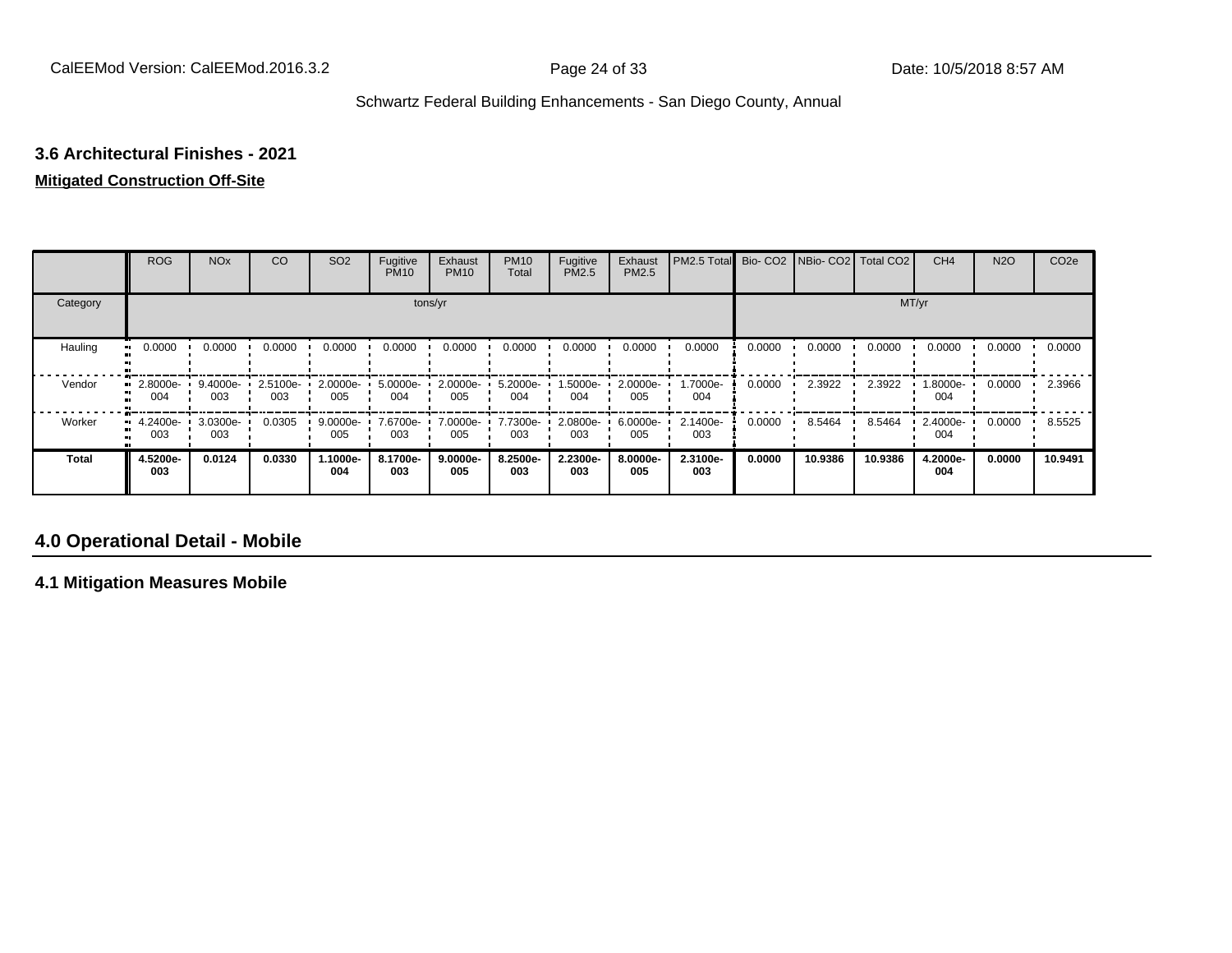|             | <b>ROG</b> | <b>NO<sub>x</sub></b> | CO     | SO <sub>2</sub> | Fugitive<br><b>PM10</b> | Exhaust<br><b>PM10</b> | <b>PM10</b><br>Total | Fugitive<br><b>PM2.5</b> | Exhaust<br>PM2.5 | <b>PM2.5 Total</b> Bio- CO2 NBio- CO2   Total CO2 |        |        |        | CH <sub>4</sub> | <b>N2O</b> | CO <sub>2e</sub> |
|-------------|------------|-----------------------|--------|-----------------|-------------------------|------------------------|----------------------|--------------------------|------------------|---------------------------------------------------|--------|--------|--------|-----------------|------------|------------------|
| Category    |            |                       |        |                 |                         | tons/yr                |                      |                          |                  |                                                   |        |        | MT/yr  |                 |            |                  |
| Mitigated   | 0.0000     | 0.0000                | 0.0000 | 0.0000          | 0.0000                  | 0.0000                 | 0.0000               | 0.0000                   | 0.0000           | 0.0000                                            | 0.0000 | 0.0000 | 0.0000 | 0.0000          | 0.0000     | 0.0000           |
| Unmitigated | 0.0000     | 0.0000                | 0.0000 | 0.0000          | 0.0000                  | 0.0000                 | 0.0000               | 0.0000                   | 0.0000           | 0.0000                                            | 0.0000 | 0.0000 | 0.0000 | 0.0000          | 0.0000     | 0.0000           |

#### **4.2 Trip Summary Information**

|                               |         | Average Daily Trip Rate |        | Unmitigated       | Mitigated         |
|-------------------------------|---------|-------------------------|--------|-------------------|-------------------|
| Land Use                      | Weekday | Saturday                | Sunday | <b>Annual VMT</b> | <b>Annual VMT</b> |
| <b>Other Asphalt Surfaces</b> | 0.00    | 0.00                    | 0.00   |                   |                   |
| Total                         | 0.00    | 0.00                    | 0.00   |                   |                   |

### **4.3 Trip Type Information**

|                               |            | <b>Miles</b> |      |      | Trip % |                                                                |         | Trip Purpose %  |         |
|-------------------------------|------------|--------------|------|------|--------|----------------------------------------------------------------|---------|-----------------|---------|
| Land Use                      | H-W or C-W |              |      |      |        | H-S or C-C │ H-O or C-NW ┃H-W or C-W┃ H-S or C-C ┃ H-O or C-NW | Primary | <b>Diverted</b> | Pass-by |
| <b>Other Asphalt Surfaces</b> | 9.50       | 7.30         | 7.30 | 0.00 | 0.00   | 0.00                                                           |         |                 |         |

## **4.4 Fleet Mix**

| Land Use                      | <b>LDA</b> | LDT <sub>1</sub> | _DT <sub>2</sub> | <b>MDV</b> | HD <sub>1</sub> | LHD <sub>2</sub> | <b>MHD</b> | HHD      | OBUS     | UBUS     | <b>MCY</b> | <b>SBUS</b> | MH       |
|-------------------------------|------------|------------------|------------------|------------|-----------------|------------------|------------|----------|----------|----------|------------|-------------|----------|
| <b>Other Asphalt Surfaces</b> | 0.598645   | 0.040929         | 0.181073         | J.106149   | 0.015683        | 0.005479         | 0.016317   | 0.023976 | 0.001926 | 0.001932 | 0.006016.  | 0.000753    | 0.001122 |

## **5.0 Energy Detail**

Historical Energy Use: N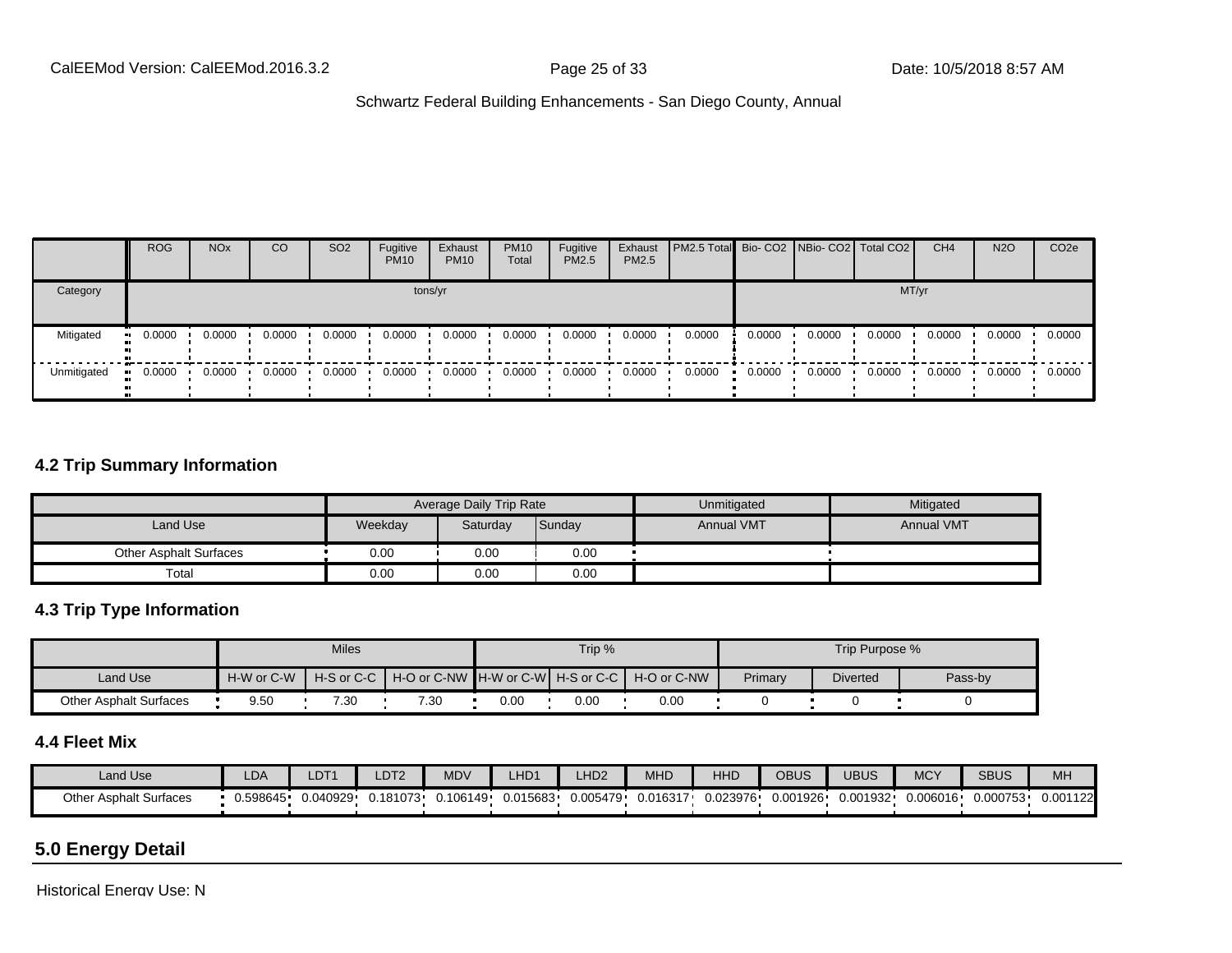## **5.1 Mitigation Measures Energy**

|                                | <b>ROG</b> | <b>NO<sub>x</sub></b> | CO     | SO <sub>2</sub> | Fugitive<br><b>PM10</b> | Exhaust<br><b>PM10</b> | <b>PM10</b><br>Total | Fugitive<br>PM2.5 | Exhaust<br>PM2.5 | PM2.5 Total Bio- CO2 NBio- CO2 Total CO2 |        |        |        | CH <sub>4</sub> | <b>N2O</b> | CO <sub>2e</sub> |
|--------------------------------|------------|-----------------------|--------|-----------------|-------------------------|------------------------|----------------------|-------------------|------------------|------------------------------------------|--------|--------|--------|-----------------|------------|------------------|
| Category                       |            |                       |        |                 |                         | tons/yr                |                      |                   |                  |                                          |        |        | MT/yr  |                 |            |                  |
| Electricity<br>Mitigated       |            |                       |        |                 |                         | 0.0000                 | 0.0000               |                   | 0.0000           | 0.0000                                   | 0.0000 | 0.0000 | 0.0000 | 0.0000          | 0.0000     | 0.0000           |
| Electricity<br>Unmitigated     |            |                       |        |                 |                         | 0.0000                 | 0.0000               |                   | 0.0000           | 0.0000                                   | 0.0000 | 0.0000 | 0.0000 | 0.0000          | 0.0000     | 0.0000           |
| <b>NaturalGas</b><br>Mitigated | 0.0000     | 0.0000                | 0.0000 | 0.0000          |                         | 0.0000                 | 0.0000               |                   | 0.0000           | 0.0000                                   | 0.0000 | 0.0000 | 0.0000 | 0.0000          | 0.0000     | 0.0000           |
| NaturalGas<br>Unmitigated      | 0.0000     | 0.0000                | 0.0000 | 0.0000          |                         | 0.0000                 | 0.0000               |                   | 0.0000           | 0.0000                                   | 0.0000 | 0.0000 | 0.0000 | 0.0000          | 0.0000     | 0.0000           |

## **5.2 Energy by Land Use - NaturalGas**

#### **Unmitigated**

|                           | NaturalGa<br>s Use | <b>ROG</b> | <b>NO<sub>x</sub></b> | CO     | SO <sub>2</sub> | Fugitive<br><b>PM10</b> | Exhaust<br><b>PM10</b> | <b>PM10</b><br>Total | Fugitive<br>PM2.5 | Exhaust<br>PM2.5 | <b>PM2.5 Total</b> Bio- CO2 NBio- CO2 Total CO2 |        |        |        | CH <sub>4</sub> | <b>N2O</b> | CO <sub>2e</sub> |
|---------------------------|--------------------|------------|-----------------------|--------|-----------------|-------------------------|------------------------|----------------------|-------------------|------------------|-------------------------------------------------|--------|--------|--------|-----------------|------------|------------------|
| Land Use                  | kBTU/yr            |            |                       |        |                 |                         | tons/yr                |                      |                   |                  |                                                 |        |        | MT/yr  |                 |            |                  |
| Other Asphalt<br>Surfaces | 0                  | 0.0000     | 0.0000                | 0.0000 | 0.0000          |                         | 0.0000                 | 0.0000               |                   | 0.0000           | 0.0000                                          | 0.0000 | 0.0000 | 0.0000 | 0.0000          | 0.0000     | 0.0000           |
| <b>Total</b>              |                    | 0.0000     | 0.0000                | 0.0000 | 0.0000          |                         | 0.0000                 | 0.0000               |                   | 0.0000           | 0.0000                                          | 0.0000 | 0.0000 | 0.0000 | 0.0000          | 0.0000     | 0.0000           |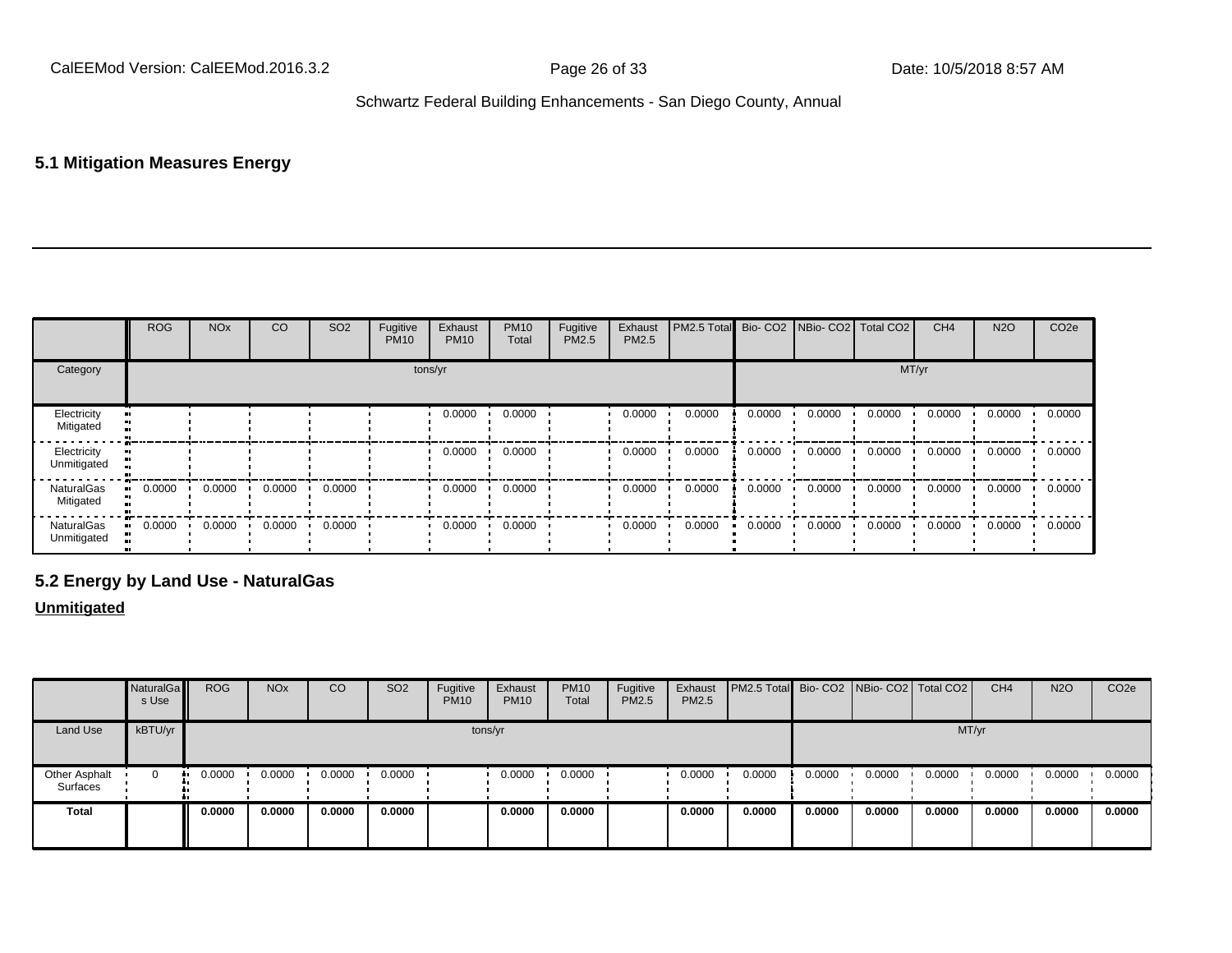# **5.2 Energy by Land Use - NaturalGas**

**Mitigated**

|                           | NaturalGa<br>s Use | <b>ROG</b> | <b>NO<sub>x</sub></b> | CO     | SO <sub>2</sub> | Fugitive<br><b>PM10</b> | Exhaust<br><b>PM10</b> | <b>PM10</b><br>Total | Fugitive<br>PM2.5 | Exhaust<br>PM2.5 | PM2.5 Total Bio-CO2 NBio-CO2 Total CO2 |        |        |        | CH <sub>4</sub> | <b>N2O</b> | CO <sub>2e</sub> |
|---------------------------|--------------------|------------|-----------------------|--------|-----------------|-------------------------|------------------------|----------------------|-------------------|------------------|----------------------------------------|--------|--------|--------|-----------------|------------|------------------|
| Land Use                  | kBTU/yr            |            |                       |        |                 |                         | tons/yr                |                      |                   |                  |                                        |        |        | MT/yr  |                 |            |                  |
| Other Asphalt<br>Surfaces | 0                  | 0.0000     | 0.0000                | 0.0000 | 0.0000          |                         | 0.0000                 | 0.0000               |                   | 0.0000           | 0.0000                                 | 0.0000 | 0.0000 | 0.0000 | 0.0000          | 0.0000     | 0.0000           |
| <b>Total</b>              |                    | 0.0000     | 0.0000                | 0.0000 | 0.0000          |                         | 0.0000                 | 0.0000               |                   | 0.0000           | 0.0000                                 | 0.0000 | 0.0000 | 0.0000 | 0.0000          | 0.0000     | 0.0000           |

## **5.3 Energy by Land Use - Electricity**

**Unmitigated**

|                                  | Electricity<br><b>Use</b> | Total CO <sub>2</sub> | CH <sub>4</sub> | <b>N2O</b> | CO <sub>2e</sub> |
|----------------------------------|---------------------------|-----------------------|-----------------|------------|------------------|
| <b>Land Use</b>                  | kWh/yr                    |                       | MT/yr           |            |                  |
| Other Asphalt<br><b>Surfaces</b> | $\Omega$                  | 0.0000<br>٠.          | 0.0000          | 0.0000     | 0.0000           |
| <b>Total</b>                     |                           | 0.0000                | 0.0000          | 0.0000     | 0.0000           |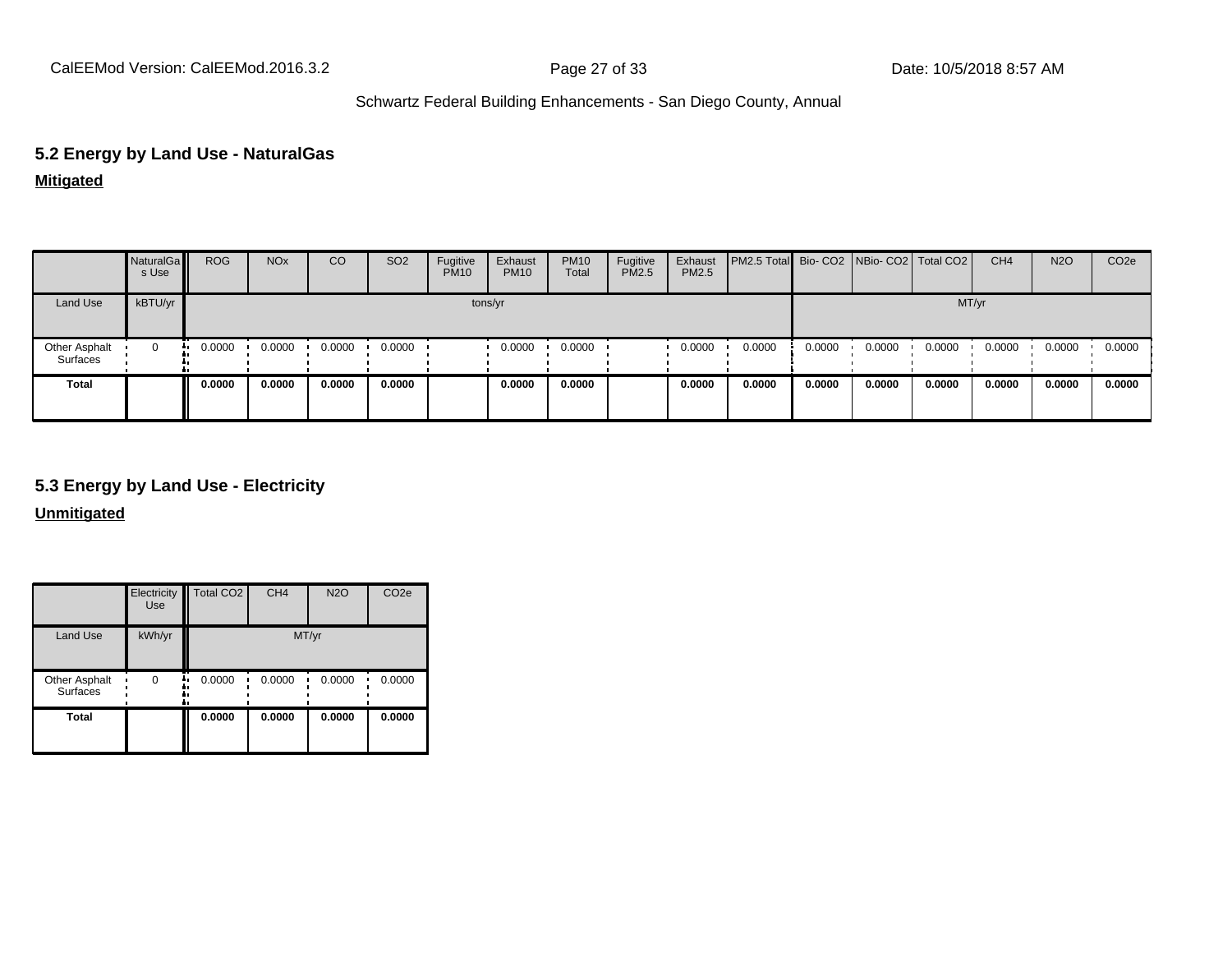CalEEMod Version: CalEEMod.2016.3.2 **Page 28 of 33** Date: 10/5/2018 8:57 AM

## Schwartz Federal Building Enhancements - San Diego County, Annual

## **5.3 Energy by Land Use - Electricity Mitigated**

|                                  | Electricity<br><b>Use</b> | Total CO <sub>2</sub> | CH <sub>4</sub> | <b>N2O</b> | CO <sub>2e</sub> |
|----------------------------------|---------------------------|-----------------------|-----------------|------------|------------------|
| <b>Land Use</b>                  | kWh/yr                    |                       | MT/yr           |            |                  |
| Other Asphalt<br><b>Surfaces</b> | $\Omega$                  | 0.0000                | 0.0000          | 0.0000     | 0.0000           |
| <b>Total</b>                     |                           | 0.0000                | 0.0000          | 0.0000     | 0.0000           |

## **6.0 Area Detail**

## **6.1 Mitigation Measures Area**

|             | <b>ROG</b>                                   | <b>NO<sub>x</sub></b> | CO              | SO <sub>2</sub> | Fugitive<br><b>PM10</b> | Exhaust<br><b>PM10</b> | <b>PM10</b><br>Total | Fugitive<br><b>PM2.5</b> | Exhaust<br>PM2.5 | <b>PM2.5 Total</b> Bio- CO2 NBio- CO2 Total CO2 |        |                 |                 | CH <sub>4</sub> | <b>N2O</b> | CO <sub>2</sub> e |
|-------------|----------------------------------------------|-----------------------|-----------------|-----------------|-------------------------|------------------------|----------------------|--------------------------|------------------|-------------------------------------------------|--------|-----------------|-----------------|-----------------|------------|-------------------|
| Category    |                                              |                       |                 |                 |                         | tons/yr                |                      |                          |                  |                                                 |        |                 |                 | MT/yr           |            |                   |
| Mitigated   | $\blacksquare$ 2.0600e-<br>003<br>ш.         | 0.0000                | 2.9000e-<br>004 | 0.0000          |                         | 0.0000                 | 0.0000               |                          | 0.0000           | 0.0000                                          | 0.0000 | 5.6000e-<br>004 | 5.6000e-<br>004 | 0.0000          | 0.0000     | 6.0000e-<br>004   |
| Unmitigated | $\blacksquare$ 2.0600e-<br>003<br><b>ALC</b> | 0.0000                | 2.9000e-<br>004 | 0.0000          |                         | 0.0000                 | 0.0000               |                          | 0.0000           | 0.0000                                          | 0.0000 | 5.6000e-<br>004 | 5.6000e-<br>004 | 0.0000          | 0.0000     | 6.0000e-<br>004   |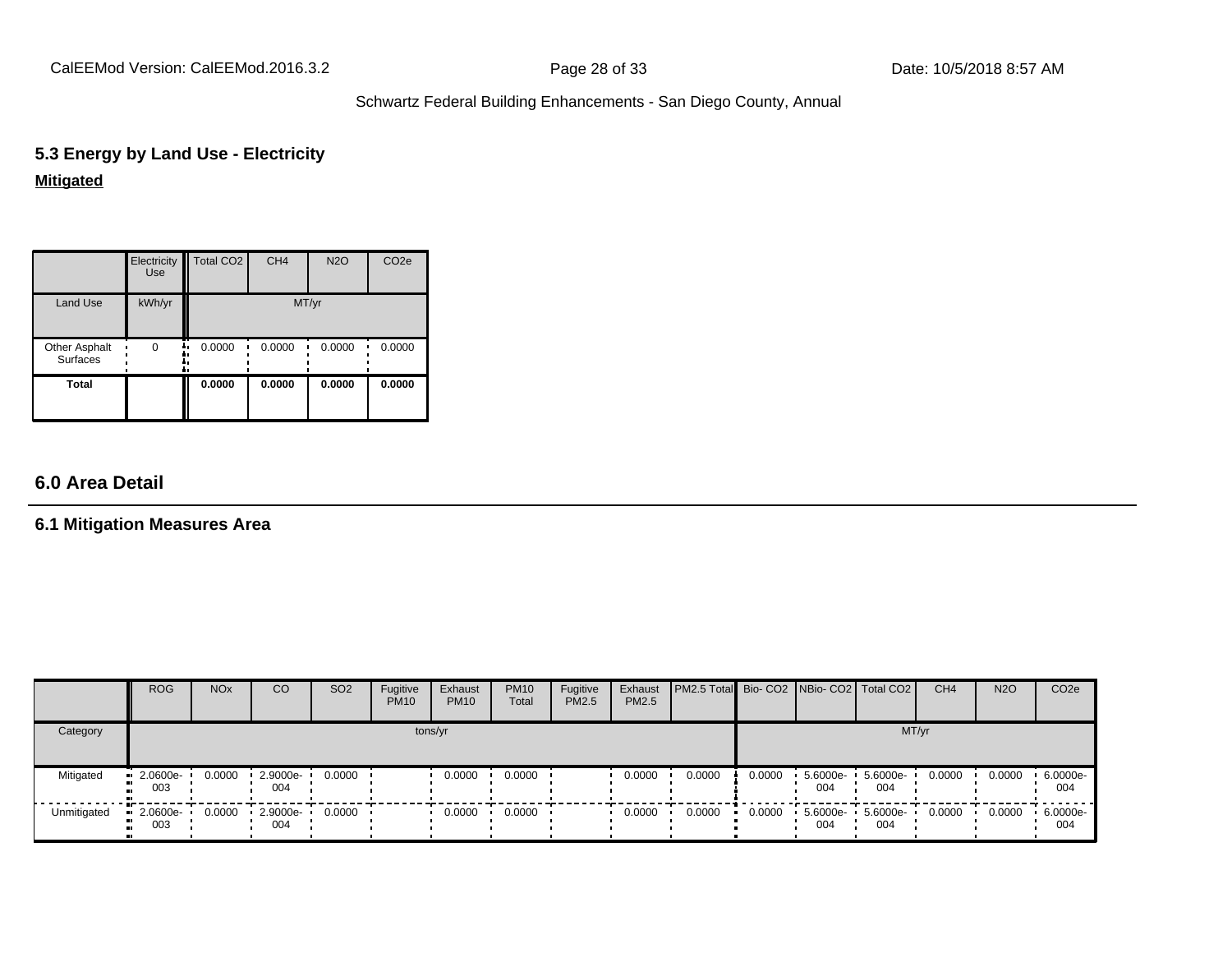## **6.2 Area by SubCategory**

#### **Unmitigated**

|                          | <b>ROG</b>              | <b>NO<sub>x</sub></b> | CO              | SO <sub>2</sub> | Fugitive<br><b>PM10</b> | Exhaust<br><b>PM10</b> | <b>PM10</b><br>Total | Fugitive<br>PM2.5 | Exhaust<br><b>PM2.5</b> | PM2.5 Total |        |                 | Bio- CO2   NBio- CO2   Total CO2 | CH <sub>4</sub> | <b>N2O</b> | CO <sub>2</sub> e |
|--------------------------|-------------------------|-----------------------|-----------------|-----------------|-------------------------|------------------------|----------------------|-------------------|-------------------------|-------------|--------|-----------------|----------------------------------|-----------------|------------|-------------------|
| SubCategory              | tons/yr                 |                       |                 |                 |                         |                        |                      |                   | MT/yr                   |             |        |                 |                                  |                 |            |                   |
| Architectural<br>Coating | 0.0000                  |                       |                 |                 |                         | 0.0000                 | 0.0000               |                   | 0.0000                  | 0.0000      | 0.0000 | 0.0000          | 0.0000                           | 0.0000          | 0.0000     | 0.0000            |
| Consumer<br>Products     | $\cdot$ 2.0400e-<br>003 |                       |                 |                 |                         | 0.0000                 | 0.0000               |                   | 0.0000                  | 0.0000      | 0.0000 | 0.0000          | 0.0000                           | 0.0000          | 0.0000     | 0.0000            |
| Landscaping              | $-3.0000e-$<br>005      | 0.0000                | 2.9000e-<br>004 | 0.0000          |                         | 0.0000                 | 0.0000               |                   | 0.0000                  | 0.0000      | 0.0000 | 5.6000e-<br>004 | 5.6000e-<br>004                  | 0.0000          | 0.0000     | 6.0000e-<br>004   |
| <b>Total</b>             | 2.0700e-<br>003         | 0.0000                | 2.9000e-<br>004 | 0.0000          |                         | 0.0000                 | 0.0000               |                   | 0.0000                  | 0.0000      | 0.0000 | 5.6000e-<br>004 | 5.6000e-<br>004                  | 0.0000          | 0.0000     | 6.0000e-<br>004   |

#### **Mitigated**

|                          | <b>ROG</b>                     | <b>NO<sub>x</sub></b> | CO              | SO <sub>2</sub> | Fugitive<br><b>PM10</b> | Exhaust<br><b>PM10</b> | <b>PM10</b><br>Total | Fugitive<br><b>PM2.5</b> | Exhaust<br>PM2.5 | PM2.5 Total |        |                      | Bio- CO2 NBio- CO2   Total CO2 | CH <sub>4</sub> | <b>N2O</b> | CO <sub>2e</sub> |
|--------------------------|--------------------------------|-----------------------|-----------------|-----------------|-------------------------|------------------------|----------------------|--------------------------|------------------|-------------|--------|----------------------|--------------------------------|-----------------|------------|------------------|
| SubCategory              |                                |                       |                 |                 |                         | tons/yr                |                      |                          |                  |             |        |                      | MT/yr                          |                 |            |                  |
| Architectural<br>Coating | 0.0000                         |                       |                 |                 |                         | 0.0000                 | 0.0000               |                          | 0.0000           | 0.0000      | 0.0000 | 0.0000               | 0.0000                         | 0.0000          | 0.0000     | 0.0000           |
| Consumer<br>Products     | $\blacksquare$ 2.0400e-<br>003 |                       |                 |                 |                         | 0.0000                 | 0.0000               |                          | 0.0000           | 0.0000      | 0.0000 | 0.0000               | 0.0000                         | 0.0000          | 0.0000     | 0.0000           |
| Landscaping              | 3.0000e-<br>005                | 0.0000                | 2.9000e-<br>004 | 0.0000          |                         | 0.0000                 | 0.0000               |                          | 0.0000           | 0.0000      | 0.0000 | $5.6000e - 1$<br>004 | 5.6000e-<br>004                | 0.0000          | 0.0000     | 6.0000e-<br>004  |
| <b>Total</b>             | 2.0700e-<br>003                | 0.0000                | 2.9000e-<br>004 | 0.0000          |                         | 0.0000                 | 0.0000               |                          | 0.0000           | 0.0000      | 0.0000 | 5.6000e-<br>004      | 5.6000e-<br>004                | 0.0000          | 0.0000     | 6.0000e-<br>004  |

**7.0 Water Detail**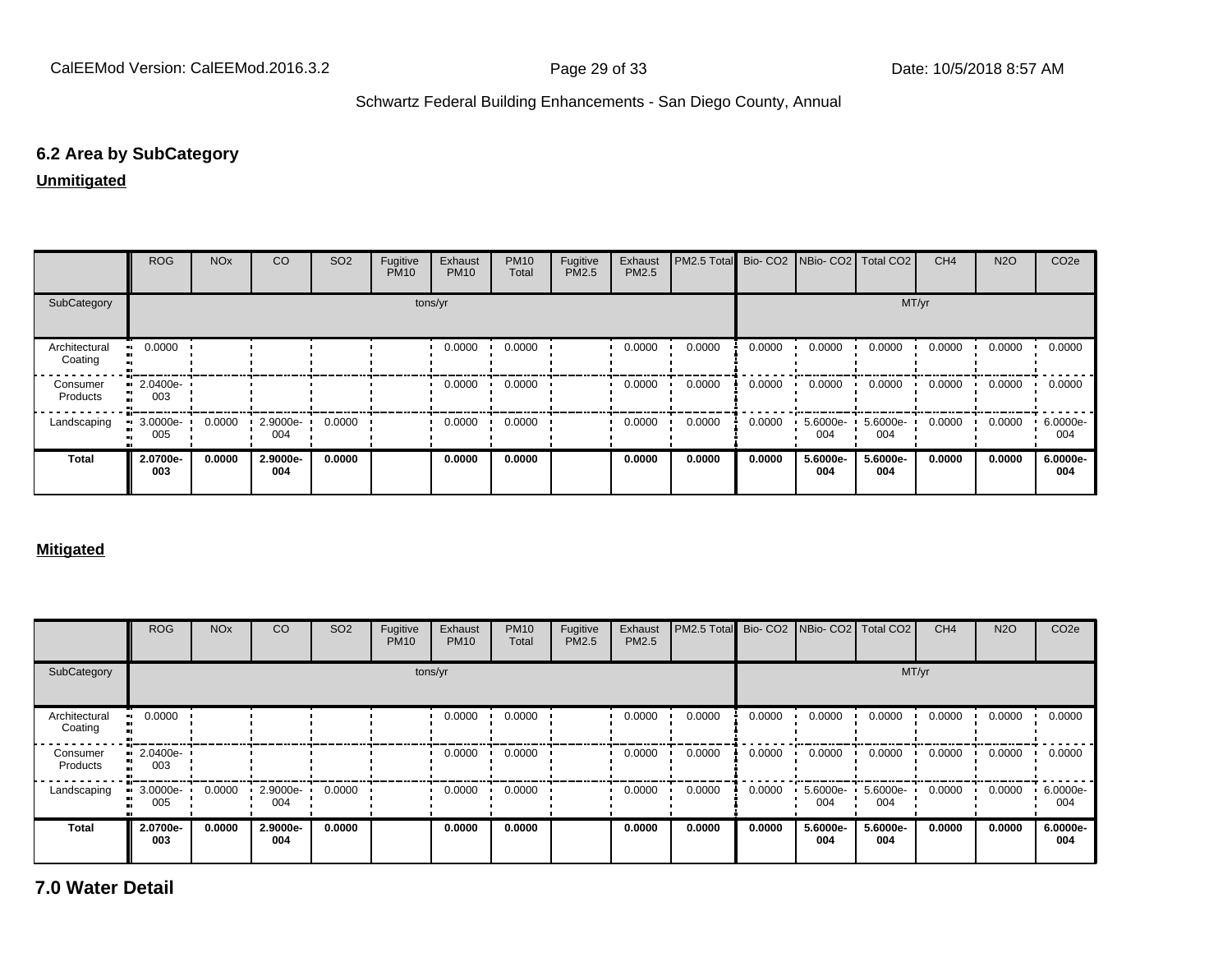**7.1 Mitigation Measures Water**

|             | <b>Total CO2</b>       | CH <sub>4</sub> | <b>N2O</b> | CO <sub>2e</sub> |
|-------------|------------------------|-----------------|------------|------------------|
| Category    |                        |                 | MT/yr      |                  |
| Mitigated   | 0.0000<br>.,<br><br>   | 0.0000          | 0.0000     | 0.0000           |
| Unmitigated | 0.0000<br><br><br><br> | 0.0000          | 0.0000     | 0.0000           |

# **7.2 Water by Land Use**

#### **Unmitigated**

|                                  | door Use  | Indoor/Out Total CO2 | CH <sub>4</sub> | <b>N2O</b> | CO <sub>2e</sub> |
|----------------------------------|-----------|----------------------|-----------------|------------|------------------|
| <b>Land Use</b>                  | Mgal      |                      |                 | MT/yr      |                  |
| Other Asphalt<br><b>Surfaces</b> | 0/0<br>٠. | 0.0000               | 0.0000          | 0.0000     | 0.0000           |
| <b>Total</b>                     |           | 0.0000               | 0.0000          | 0.0000     | 0.0000           |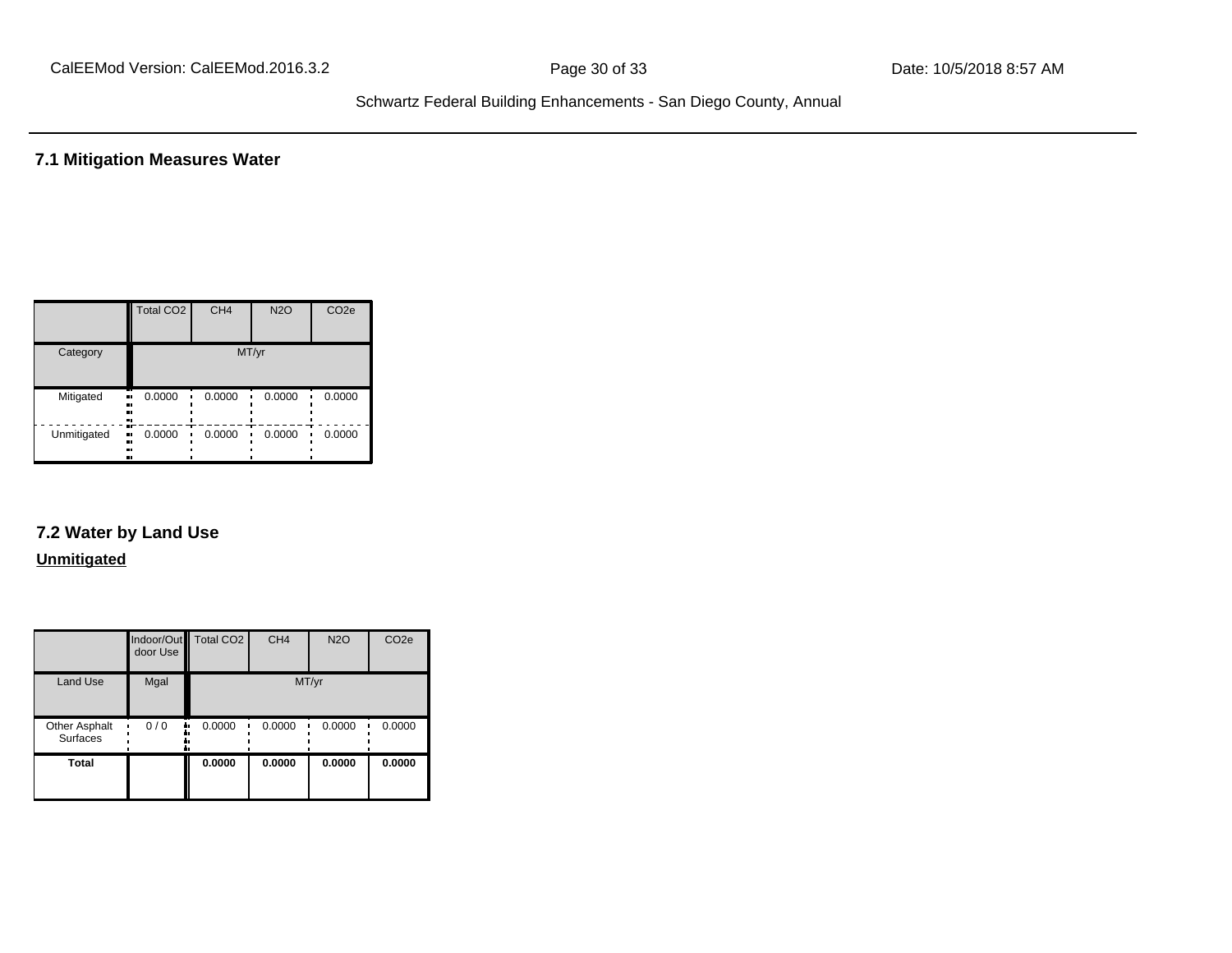#### **7.2 Water by Land Use**

#### **Mitigated**

|                                         | door Use | Indoor/Out   Total CO2 | CH <sub>4</sub> | <b>N2O</b> | CO <sub>2e</sub> |
|-----------------------------------------|----------|------------------------|-----------------|------------|------------------|
| Land Use                                | Mgal     |                        |                 | MT/yr      |                  |
| <b>Other Asphalt</b><br><b>Surfaces</b> | 0/0<br>  | 0.0000                 | 0.0000          | 0.0000     | 0.0000           |
| <b>Total</b>                            |          | 0.0000                 | 0.0000          | 0.0000     | 0.0000           |

## **8.0 Waste Detail**

#### **8.1 Mitigation Measures Waste**

### **Category/Year**

|             | Total CO <sub>2</sub>         | CH <sub>4</sub> | <b>N2O</b> | CO <sub>2e</sub> |
|-------------|-------------------------------|-----------------|------------|------------------|
|             |                               |                 | MT/yr      |                  |
| Mitigated   | 0.0000<br><br><br><br>        | 0.0000          | 0.0000     | 0.0000           |
| Unmitigated | æ<br>0.0000<br>.,<br><br><br> | 0.0000          | 0.0000     | 0.0000           |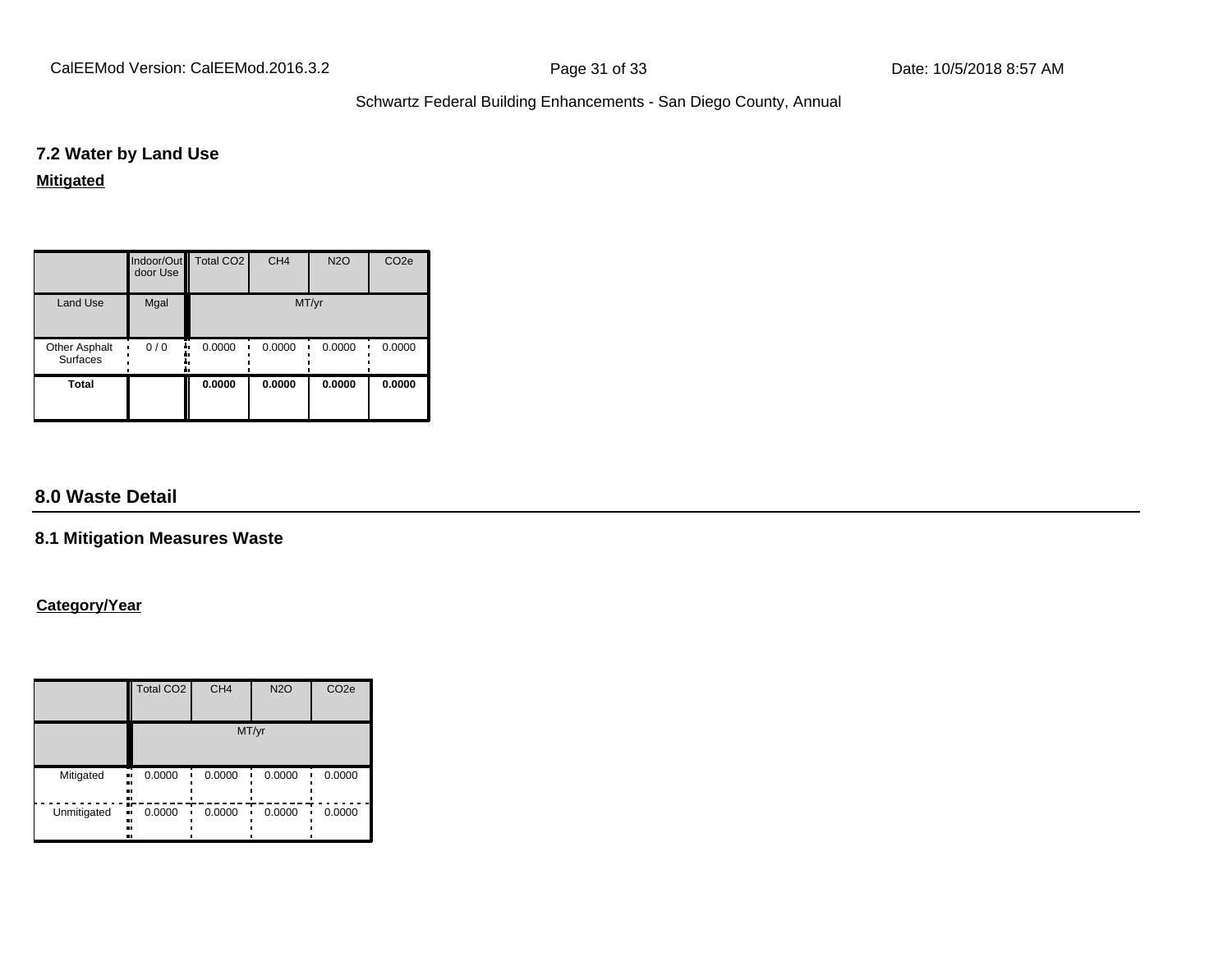## **8.2 Waste by Land Use**

**Unmitigated**

|                                  | Waste<br>Disposed | Total CO <sub>2</sub> | CH <sub>4</sub> | <b>N2O</b> | CO <sub>2e</sub> |
|----------------------------------|-------------------|-----------------------|-----------------|------------|------------------|
| <b>Land Use</b>                  | tons              |                       |                 | MT/yr      |                  |
| Other Asphalt<br><b>Surfaces</b> | $\Omega$          | 0.0000                | 0.0000          | 0.0000     | 0.0000           |
| Total                            |                   | 0.0000                | 0.0000          | 0.0000     | 0.0000           |

#### **Mitigated**

|                                         | Waste<br>Disposed | <b>Total CO2</b> | CH <sub>4</sub> | <b>N2O</b> | CO <sub>2e</sub> |
|-----------------------------------------|-------------------|------------------|-----------------|------------|------------------|
| <b>Land Use</b>                         | tons              |                  | MT/yr           |            |                  |
| <b>Other Asphalt</b><br><b>Surfaces</b> | $\Omega$          | 0.0000           | 0.0000          | 0.0000     | 0.0000           |
| <b>Total</b>                            |                   | 0.0000           | 0.0000          | 0.0000     | 0.0000           |

## **9.0 Operational Offroad**

| Fuel Type<br><b>Load Factor</b><br>Hours/Day<br>Days/Year<br>Horse Power<br>Number<br>Equipment Type |  |  |  |  |
|------------------------------------------------------------------------------------------------------|--|--|--|--|
|                                                                                                      |  |  |  |  |